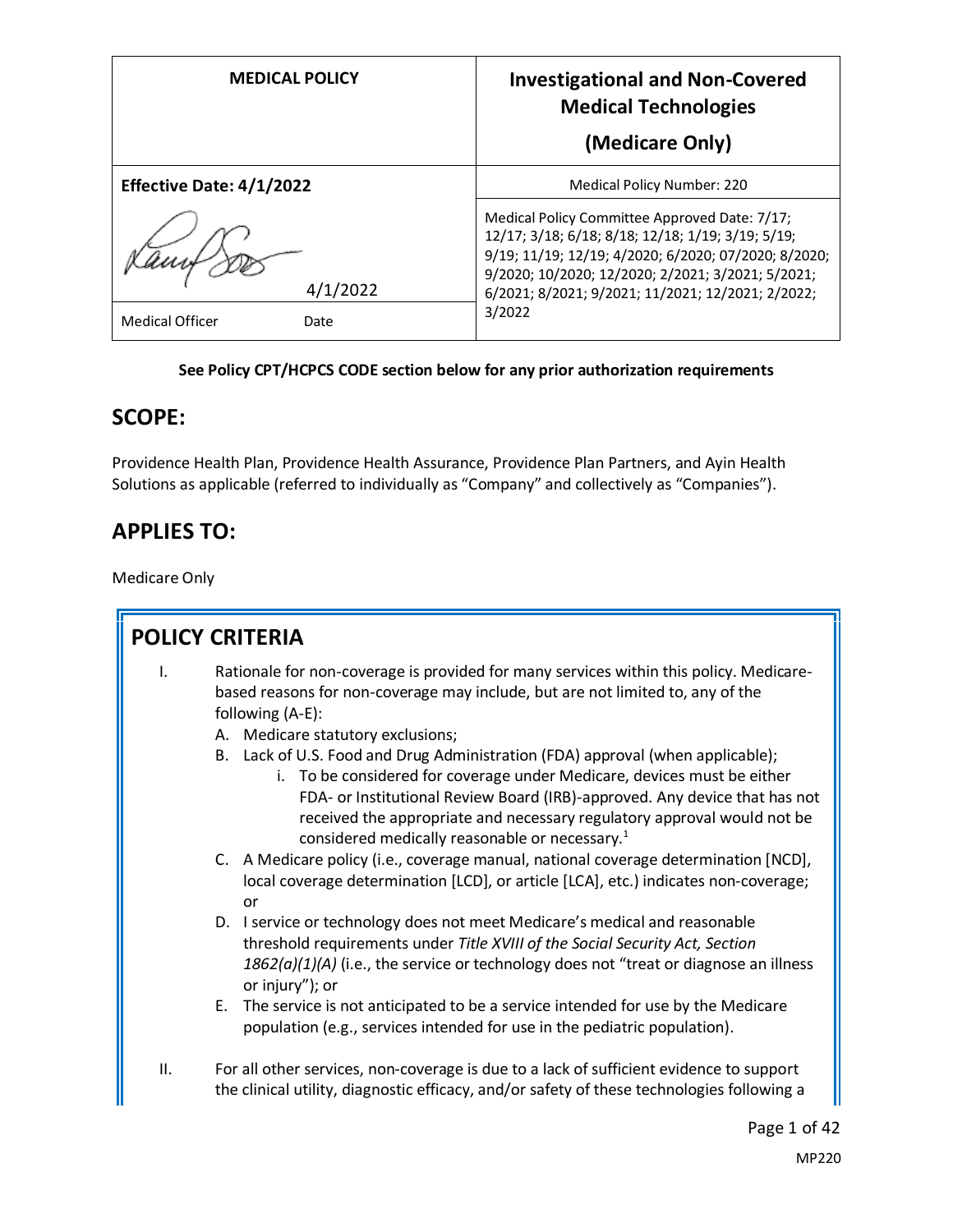**(Medicare Only)**

review of relevant clinical practice guidelines, as well as the ECRI, Hayes, Cochrane, and PubMed databases. Additional high-quality studies are needed to establish the longterm efficacy, durability, and safety of these technologies for any condition. The Company position of non-coverage for these services can be found in the Commercial medical policy, *Investigational and Non-Covered Medical Technologies (All Lines of Business Except Medicare)*.

- A. In the absence of a Medicare coverage policy or guidance, Medicare guidelines allow a Medicare Advantage Organization (MAO) to make coverage determinations, applying an objective, evidence-based process, based on authoritative evidence. *(Medicare Managed Care Manual, Chapter. 4, §90.5)*
- B. Some services which do not have sufficient evidence to support the clinical utility, diagnostic efficacy, and/or safety are considered **not medically necessary** under Title XVIII of the Social Security Act, Section 1862(a)(1)(A).

#### **BILLING GUIDELINES**

Claims for these services will always be reviewed when they are billed with an unlisted procedure code.

#### **CPT/HCPCS CODES**

#### **Medicare Only**

The following CPT/HCPCS codes are not covered based on Medicare-based policies or guidelines. See below for details. Note, this list is **not** an all-inclusive list of Medicare noncovered services. Exclusion from this list does not imply a service or technology is covered.

| <b>CODE</b> | <b>DESCRIPTION</b>                                                                                                                                                                                                                                   | <b>MEDICARE RATIONALE, PRODUCT,</b><br><b>AND MANUFACTURER (when</b><br>available)                                                         |
|-------------|------------------------------------------------------------------------------------------------------------------------------------------------------------------------------------------------------------------------------------------------------|--------------------------------------------------------------------------------------------------------------------------------------------|
| 77089       | Trabecular bone score (TBS), structural<br>condition of the bone<br>microarchitecture; using dual X-ray<br>absorptiometry (DXA) or other imaging<br>data on gray-scale variogram,<br>calculation, with interpretation and<br>report on fracture-risk | TBS iNsight™<br>Medicare determines preventive benefit<br>coverage and this testing would be<br>considered non-covered as a screening test |
| 77090       | Trabecular bone score (TBS), structural<br>condition of the bone<br>microarchitecture; technical                                                                                                                                                     | per Medicare statute. <sup>2</sup>                                                                                                         |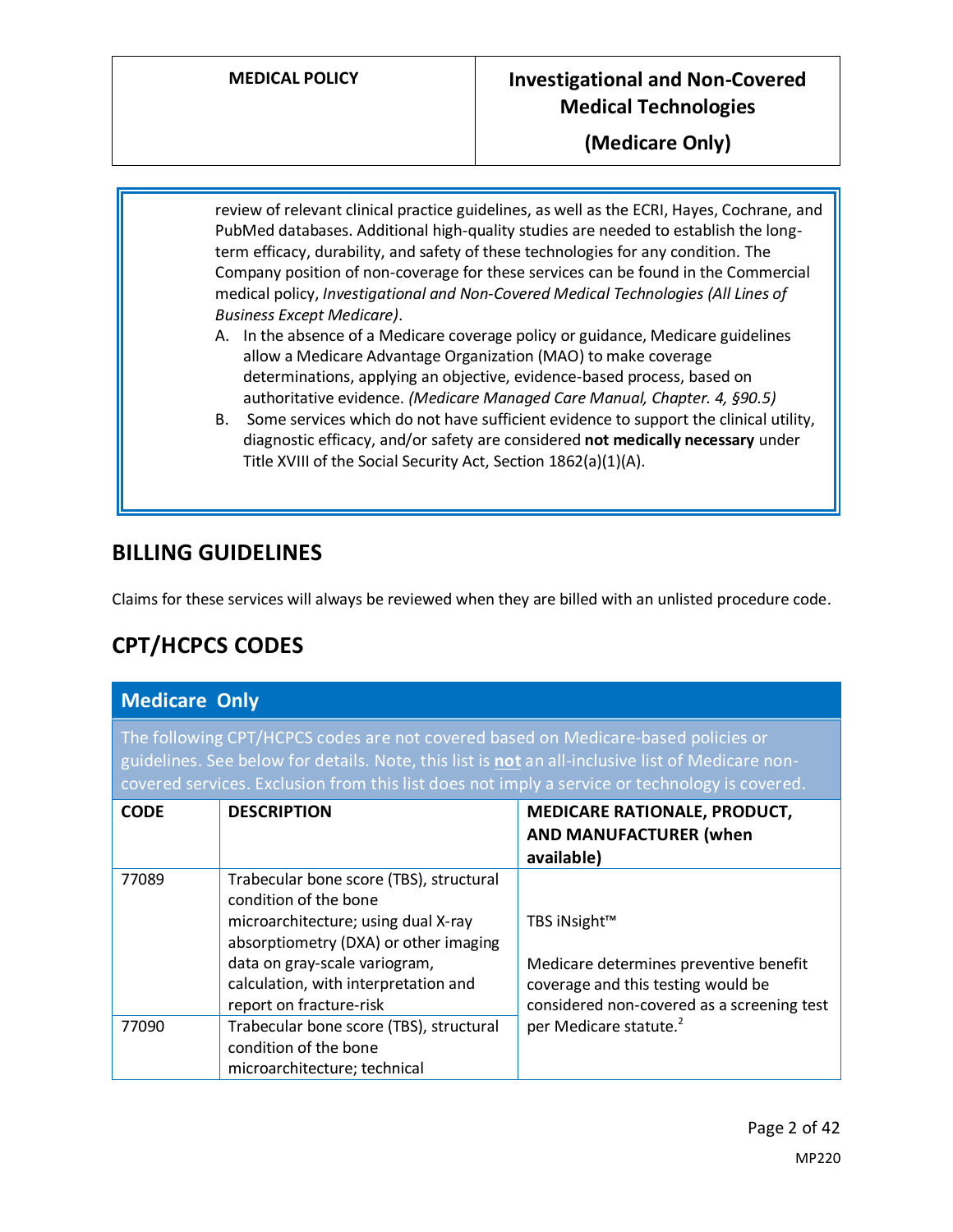| The following CPT/HCPCS codes are not covered based on Medicare-based policies or                |                                                                                                                                                                                                                                           |                                                                                                                                                                                                       |
|--------------------------------------------------------------------------------------------------|-------------------------------------------------------------------------------------------------------------------------------------------------------------------------------------------------------------------------------------------|-------------------------------------------------------------------------------------------------------------------------------------------------------------------------------------------------------|
| guidelines. See below for details. Note, this list is not an all-inclusive list of Medicare non- |                                                                                                                                                                                                                                           |                                                                                                                                                                                                       |
| covered services. Exclusion from this list does not imply a service or technology is covered.    |                                                                                                                                                                                                                                           |                                                                                                                                                                                                       |
| 77091                                                                                            | preparation and transmission of data<br>for analysis to be performed elsewhere<br>Trabecular bone score (TBS), structural<br>condition of the bone<br>microarchitecture; technical calculation<br>only                                    |                                                                                                                                                                                                       |
| 77092                                                                                            | Trabecular bone score (TBS), structural<br>condition of the bone<br>microarchitecture; interpretation and<br>report on fracture-risk only by other<br>qualified health care professional                                                  |                                                                                                                                                                                                       |
| 81506                                                                                            | Endocrinology (type 2 diabetes),<br>biochemical assays of seven analytes<br>(glucose, HbA1c, insulin, hs-CRP,<br>adiponectin, ferritin, interleukin 2-<br>receptor alpha), utilizing serum or<br>plasma, algorithm reporting a risk score | Local Coverage Article (LCA): MolDX: PreDx<br>(A55599)                                                                                                                                                |
| 97026                                                                                            | Application of a modality to 1 or more<br>areas; infrared                                                                                                                                                                                 | Medicare Status "R" code<br>$\bullet$<br>National Coverage Determination<br>(NCD) for Infrared Therapy Devices<br>(270.6)<br>Local Coverage Article (LCA): Billing and<br>Coding: Wound Care (A55909) |
| 97545                                                                                            | Work hardening/conditioning; initial 2<br>hours                                                                                                                                                                                           | Medicare Status "R" code<br>Not medically reasonable or necessary<br>٠                                                                                                                                |
| 97546                                                                                            | Work hardening/conditioning; each<br>additional hour (List separately in<br>addition to code for primary procedure)                                                                                                                       | under Title XVIII of the Social Security<br>Act, Section 1862(a)(1)(A) (performed<br>for the purpose of conditioning for a<br>return to work and not to diagnose or<br>treat a medical condition).    |
| 0219T                                                                                            | Placement of a posterior intrafacet<br>implant(s), unilateral or bilateral,<br>including imaging and placement of<br>bone graft(s) or synthetic device(s),<br>single level; cervical                                                      | Local Coverage Determination (LCD) Facet<br>Joint Interventions for Pain Management<br>(L38803) and companion Local Coverage                                                                          |
| 0220T                                                                                            | Placement of a posterior intrafacet<br>implant(s), unilateral or bilateral,<br>including imaging and placement of<br>bone graft(s) or synthetic device(s),<br>single level; thoracic                                                      | Article (LCA): Billing and Coding: Facet Joint<br><b>Interventions for Pain Management</b><br>(A58405)                                                                                                |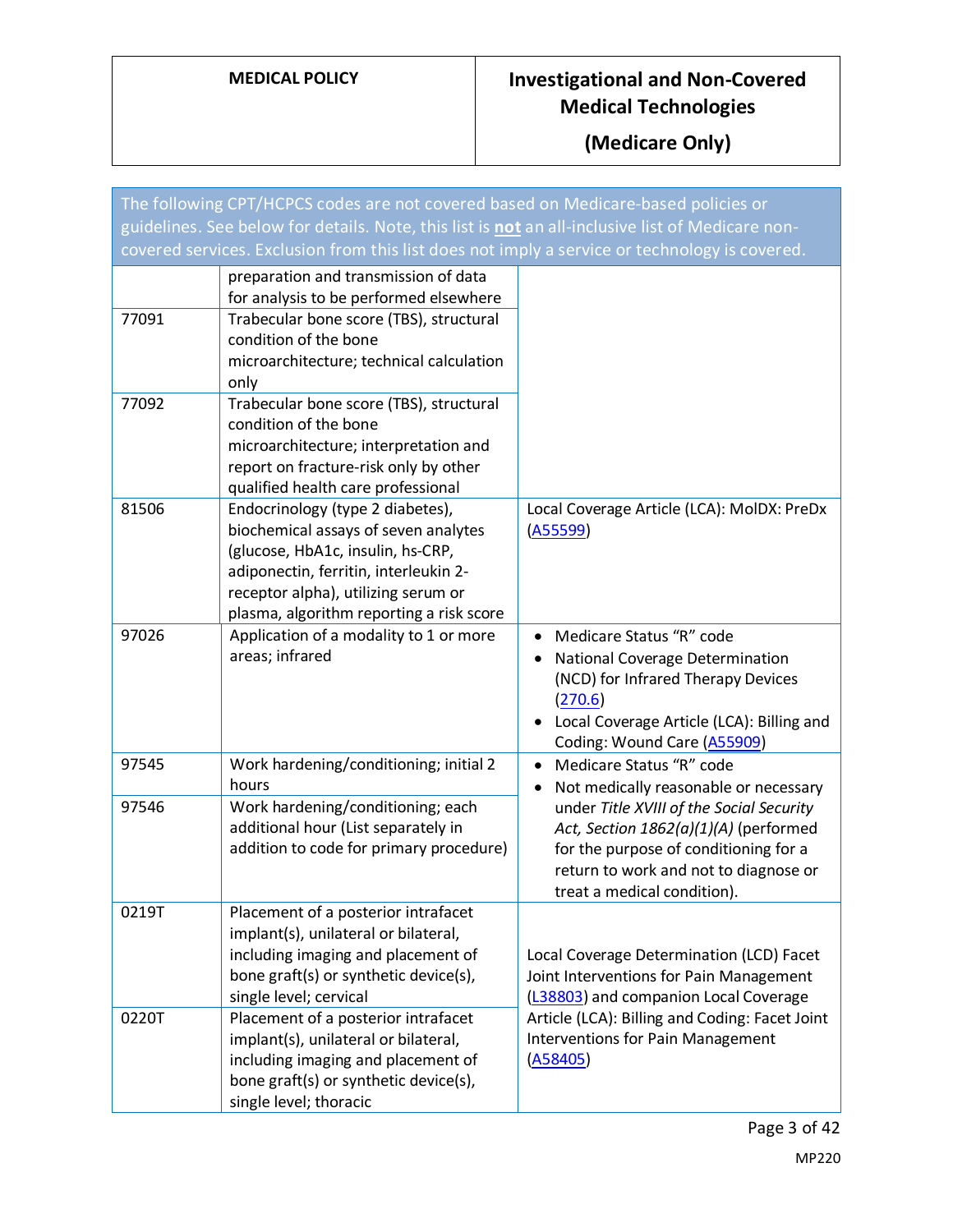| The following CPT/HCPCS codes are not covered based on Medicare-based policies or                |                                                                                                                                                                                                                                                                                                                                                                               |                                                                                                                                                                                                                                                                                                                                                                                                                          |
|--------------------------------------------------------------------------------------------------|-------------------------------------------------------------------------------------------------------------------------------------------------------------------------------------------------------------------------------------------------------------------------------------------------------------------------------------------------------------------------------|--------------------------------------------------------------------------------------------------------------------------------------------------------------------------------------------------------------------------------------------------------------------------------------------------------------------------------------------------------------------------------------------------------------------------|
| guidelines. See below for details. Note, this list is not an all-inclusive list of Medicare non- |                                                                                                                                                                                                                                                                                                                                                                               |                                                                                                                                                                                                                                                                                                                                                                                                                          |
| covered services. Exclusion from this list does not imply a service or technology is covered.    |                                                                                                                                                                                                                                                                                                                                                                               |                                                                                                                                                                                                                                                                                                                                                                                                                          |
| 0221T                                                                                            | Placement of a posterior intrafacet<br>implant(s), unilateral or bilateral,<br>including imaging and placement of<br>bone graft(s) or synthetic device(s),<br>single level; lumbar                                                                                                                                                                                            |                                                                                                                                                                                                                                                                                                                                                                                                                          |
| 0222T                                                                                            | Placement of a posterior intrafacet<br>implant(s), unilateral or bilateral,<br>including imaging and placement of<br>bone graft(s) or synthetic device(s),<br>single level; each additional vertebral<br>segment (List separately in addition to<br>code for primary procedure)                                                                                               |                                                                                                                                                                                                                                                                                                                                                                                                                          |
| 0333T                                                                                            | Visual evoked potential, screening of<br>visual acuity, automated, with report                                                                                                                                                                                                                                                                                                | For asymptomatic individuals, this testing<br>would be considered non-covered as a<br>screening test per Medicare statute. <sup>2</sup><br>Coverage may be allowed on appeal if this<br>test is used for <i>diagnostic</i> purposes for<br>symptomatic individuals when the ordering<br>physician will use these test results to make<br>a diagnosis or make treatment decisions for<br>a relevant illness or condition. |
| 0335T                                                                                            | Insertion of sinus tarsi implant                                                                                                                                                                                                                                                                                                                                              | If used for flat foot, not covered per<br>Medicare Benefit Policy Manual, Chapter 15<br>- Covered Medical and Other Health<br>Services, §-90 - Foot Care, B. Exclusions<br>from Coverage, 1. Treatment of Flat Foot.<br>If used for any other indication, non-<br>coverage is based on the Company policy<br>position.                                                                                                   |
| 0338T                                                                                            | Transcatheter renal sympathetic<br>denervation, percutaneous approach<br>including arterial puncture, selective<br>catheter placement(s) renal artery(ies),<br>fluoroscopy, contrast injection(s),<br>intraprocedural roadmapping and<br>radiological supervision and<br>interpretation, including pressure<br>gradient measurements, flush<br>aortogram and diagnostic renal | As of the most recent review, devices<br>designed specifically for ablation of the<br>renal sympathetic nerves have not received<br>FDA-approval.                                                                                                                                                                                                                                                                        |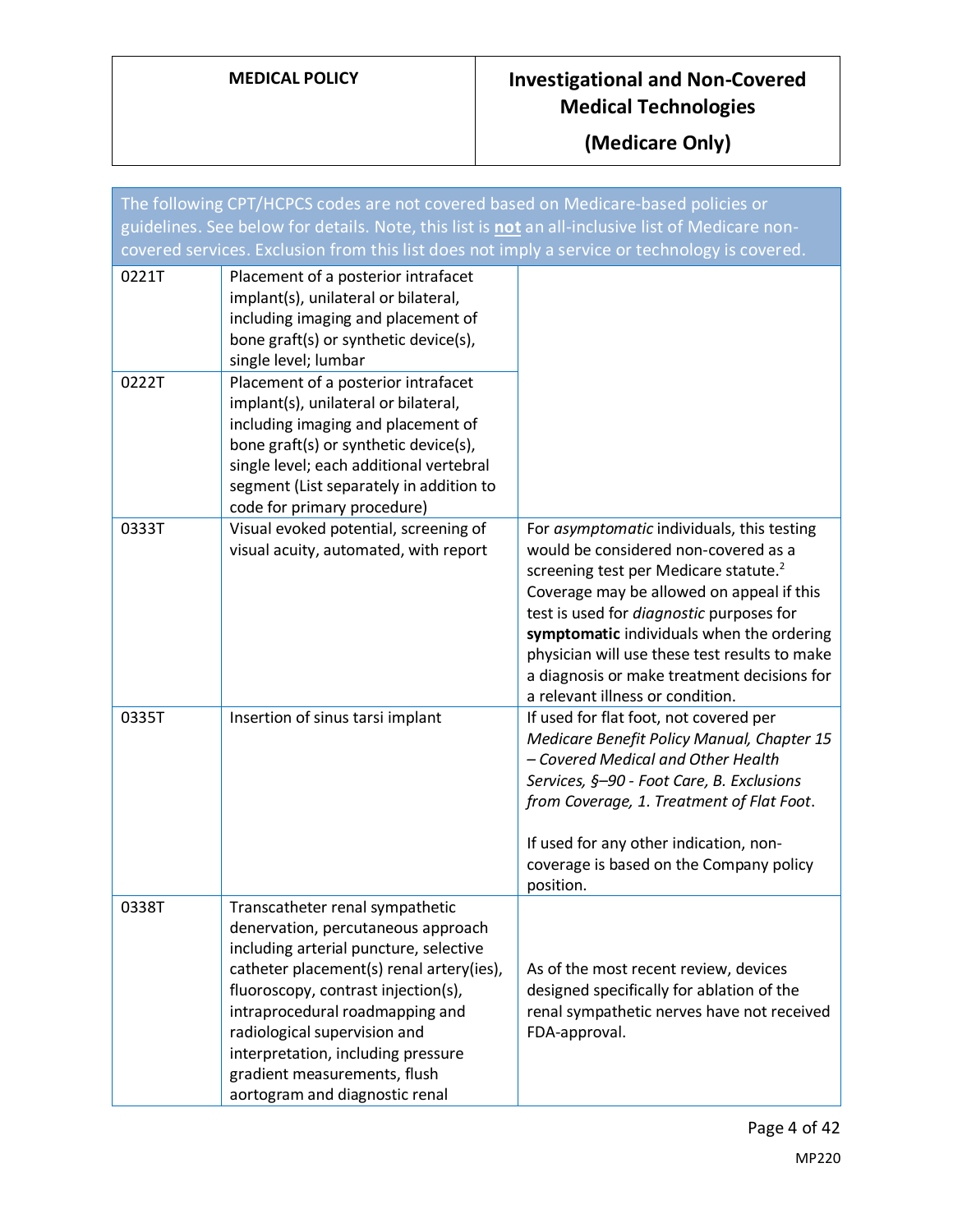| The following CPT/HCPCS codes are not covered based on Medicare-based policies or                |                                                                                                                                                                                                                                        |                                                                                                                                                                                                                                                                              |
|--------------------------------------------------------------------------------------------------|----------------------------------------------------------------------------------------------------------------------------------------------------------------------------------------------------------------------------------------|------------------------------------------------------------------------------------------------------------------------------------------------------------------------------------------------------------------------------------------------------------------------------|
| guidelines. See below for details. Note, this list is not an all-inclusive list of Medicare non- |                                                                                                                                                                                                                                        |                                                                                                                                                                                                                                                                              |
| covered services. Exclusion from this list does not imply a service or technology is covered.    |                                                                                                                                                                                                                                        |                                                                                                                                                                                                                                                                              |
|                                                                                                  | angiography when performed;<br>unilateral                                                                                                                                                                                              |                                                                                                                                                                                                                                                                              |
| 0339T                                                                                            | ; bilateral                                                                                                                                                                                                                            |                                                                                                                                                                                                                                                                              |
| 0443T                                                                                            | Real-time spectral analysis of prostate<br>tissue by fluorescence spectroscopy,<br>including imaging guidance (List<br>separately in addition to code for<br>primary procedure) (Precision Biopsy<br>ClariCore Optical Biopsy System®) | As of the most recent review, the<br>technology represented by this code has<br>not received FDA approval.                                                                                                                                                                   |
| 0444T                                                                                            | Initial placement of a drug-eluting<br>ocular insert under one or more eyelids,<br>including fitting, training, and insertion,<br>unilateral or bilateral                                                                              | As of the most recent review, the<br>technology represented by this code has                                                                                                                                                                                                 |
| 0445T                                                                                            | Subsequent placement of a drug-eluting<br>ocular insert under one or more eyelids,<br>including re-training, and removal of<br>existing insert, unilateral or bilateral                                                                | not received FDA approval.                                                                                                                                                                                                                                                   |
| 0469T                                                                                            | Retinal polarization scan, ocular<br>screening with on-site automated<br>results, bilateral                                                                                                                                            | Medicare Status "N" code                                                                                                                                                                                                                                                     |
| 0481T                                                                                            | Injection(s), autologous white blood cell<br>concentrate (autologous protein<br>solution), any site, including image<br>guidance, harvesting and preparation,<br>when performed                                                        | As of the most recent review, the product<br>represented by this code has not received<br>FDA approval.                                                                                                                                                                      |
| 0493T                                                                                            | Contact near-infrared spectroscopy<br>studies of lower extremity wounds (eg,<br>for oxyhemoglobin measurement)                                                                                                                         | As of the most recent review, the<br>technology represented by this code has<br>not received FDA approval.                                                                                                                                                                   |
| 0510T                                                                                            | Removal of sinus tarsi implant                                                                                                                                                                                                         | If used for flat foot, not covered per                                                                                                                                                                                                                                       |
| 0511T                                                                                            | Removal and reinsertion of sinus tarsi<br>implant                                                                                                                                                                                      | Medicare Benefit Policy Manual, Chapter 15<br>- Covered Medical and Other Health<br>Services, §-90 - Foot Care, B. Exclusions<br>from Coverage, 1. Treatment of Flat Foot.<br>If used for any other indication, non-<br>coverage is based on the Company policy<br>position. |
| 0512T                                                                                            | Extracorporeal shock wave for<br>integumentary wound healing,                                                                                                                                                                          |                                                                                                                                                                                                                                                                              |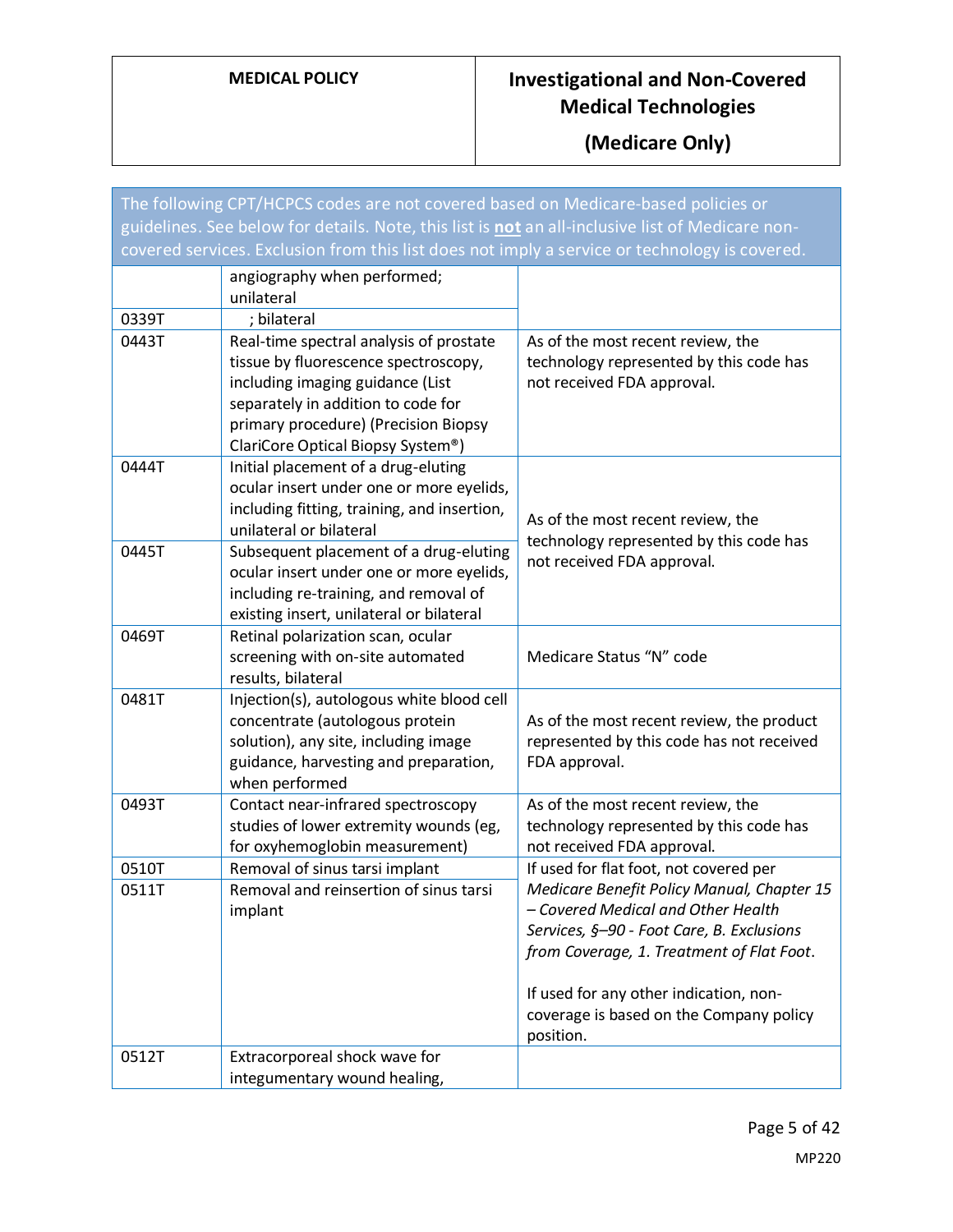| The following CPT/HCPCS codes are not covered based on Medicare-based policies or<br>guidelines. See below for details. Note, this list is not an all-inclusive list of Medicare non-<br>covered services. Exclusion from this list does not imply a service or technology is covered. |                                                                                                                                                                                                                                                                                     |                                                                                                                                                                                                                                                                     |
|----------------------------------------------------------------------------------------------------------------------------------------------------------------------------------------------------------------------------------------------------------------------------------------|-------------------------------------------------------------------------------------------------------------------------------------------------------------------------------------------------------------------------------------------------------------------------------------|---------------------------------------------------------------------------------------------------------------------------------------------------------------------------------------------------------------------------------------------------------------------|
| 0513T                                                                                                                                                                                                                                                                                  | including topical application and<br>dressing care; initial wound<br>Extracorporeal shock wave for<br>integumentary wound healing,<br>including topical application and<br>dressing care; each additional wound<br>(List separately in addition to code for<br>primary procedure)   | As of the most recent review, the<br>technology represented by this code has<br>not received FDA approval.                                                                                                                                                          |
| 0515T                                                                                                                                                                                                                                                                                  | Insertion of wireless cardiac stimulator<br>for left ventricular pacing, including<br>device interrogation and programming,<br>and imaging supervision and<br>interpretation, when performed;<br>complete system (includes electrode<br>and generator [transmitter and<br>battery]) | WiSE™ CRT System (EBR Systems, Inc.)<br>As of the most recent review, the<br>technology represented by this code has<br>not received FDA approval.<br>Note: While placement of the system or<br>device will be non-covered, -removal                                |
| 0516T                                                                                                                                                                                                                                                                                  | Insertion of wireless cardiac stimulator<br>for left ventricular pacing, including<br>device interrogation and programming,<br>and imaging supervision and<br>interpretation, when performed;<br>electrode only                                                                     | without replacement (0518T) in some<br>situations may be considered medically<br>reasonable and necessary for unrelated<br>reasons (e.g., pain, infection, etc.). See the<br>Medicare Benefit Policy Manual, Chapter<br>16, §-80 - Services Related to and Required |
| 0517T                                                                                                                                                                                                                                                                                  | Insertion of wireless cardiac stimulator<br>for left ventricular pacing, including<br>device interrogation and programming,<br>and imaging supervision and<br>interpretation, when performed; pulse<br>generator component(s) (battery<br>and/or transmitter) only                  | as a Result of Services Which Are Not<br>Covered Under Medicare for more<br>information.                                                                                                                                                                            |
| 0519T                                                                                                                                                                                                                                                                                  | Removal and replacement of wireless<br>cardiac stimulator for left ventricular<br>pacing; pulse generator component(s)<br>(battery and/or transmitter)                                                                                                                              |                                                                                                                                                                                                                                                                     |
| 0520T                                                                                                                                                                                                                                                                                  | Removal and replacement of wireless<br>cardiac stimulator for left ventricular<br>pacing; pulse generator component(s)<br>(battery and/or transmitter), including<br>placement of a new electrode                                                                                   |                                                                                                                                                                                                                                                                     |
| 0521T                                                                                                                                                                                                                                                                                  | Interrogation device evaluation (in<br>person) with analysis, review and                                                                                                                                                                                                            |                                                                                                                                                                                                                                                                     |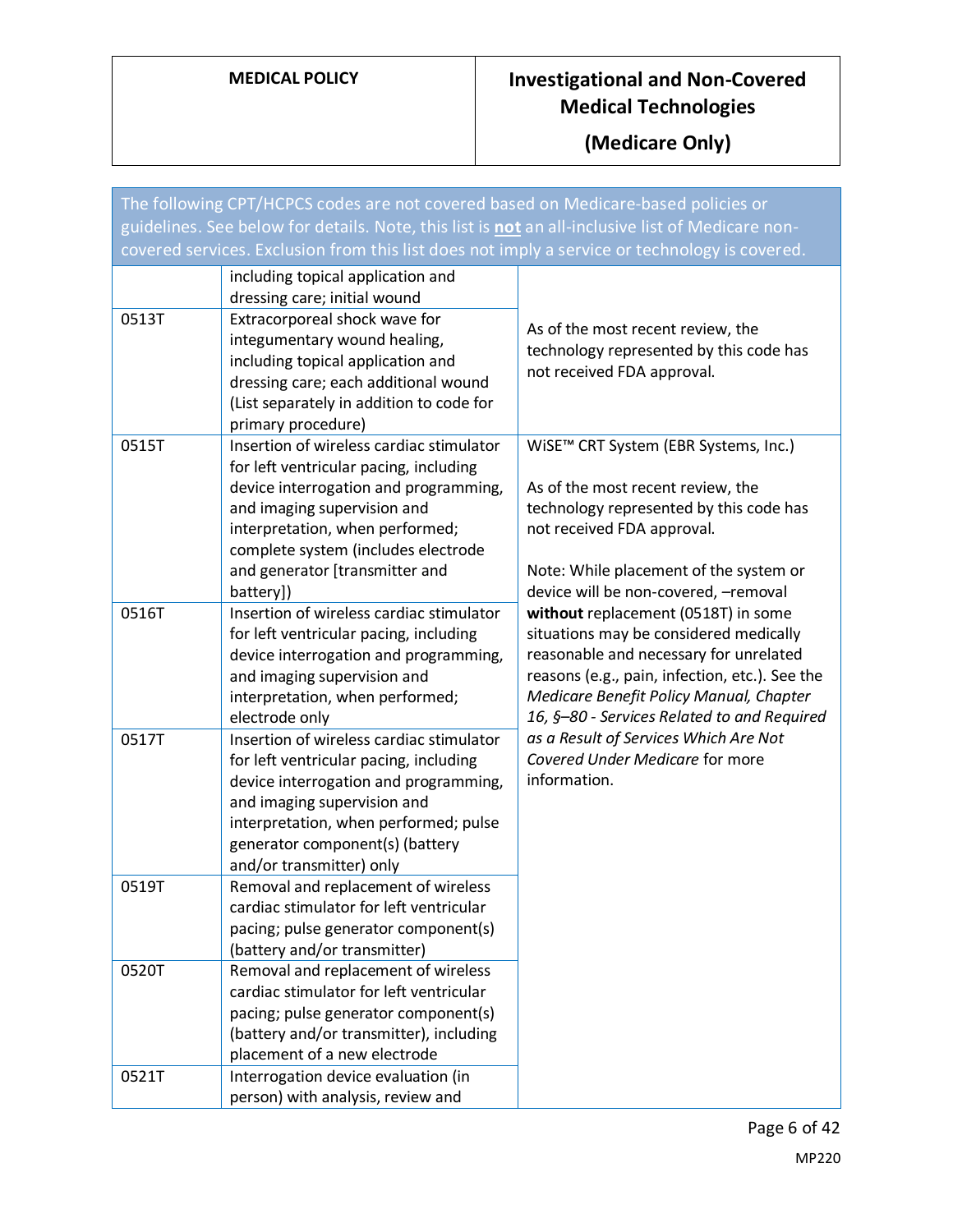| The following CPT/HCPCS codes are not covered based on Medicare-based policies or                |                                                                                                                                                                                                                                                                                                                   |                                                                                                                                                                                         |
|--------------------------------------------------------------------------------------------------|-------------------------------------------------------------------------------------------------------------------------------------------------------------------------------------------------------------------------------------------------------------------------------------------------------------------|-----------------------------------------------------------------------------------------------------------------------------------------------------------------------------------------|
| guidelines. See below for details. Note, this list is not an all-inclusive list of Medicare non- |                                                                                                                                                                                                                                                                                                                   |                                                                                                                                                                                         |
| covered services. Exclusion from this list does not imply a service or technology is covered.    |                                                                                                                                                                                                                                                                                                                   |                                                                                                                                                                                         |
|                                                                                                  | report, includes connection, recording,<br>and disconnection per patient<br>encounter, wireless cardiac stimulator<br>for left ventricular pacing                                                                                                                                                                 |                                                                                                                                                                                         |
| 0522T                                                                                            | Programming device evaluation (in<br>person) with iterative adjustment of the<br>implantable device to test the function<br>of the device and select optimal<br>permanent programmed values with<br>analysis, including review and report,<br>wireless cardiac stimulator for left<br>ventricular pacing          |                                                                                                                                                                                         |
| 0533T                                                                                            | Continuous recording of movement<br>disorder symptoms, including<br>bradykinesia, dyskinesia, and tremor for<br>6 days up to 10 days; includes set-up,<br>patient training, configuration of<br>monitor, data upload, analysis and<br>initial report configuration, download<br>review, interpretation and report |                                                                                                                                                                                         |
| 0534T                                                                                            | Continuous recording of movement<br>disorder symptoms, including<br>bradykinesia, dyskinesia, and tremor for<br>6 days up to 10 days; set-up, patient<br>training, configuration of monitor                                                                                                                       | Kinesia™ (Cleveland Medical Devices, Inc.}<br>and Tremoromete7lexibleAble Systems,<br>Inc.)<br>This service is not medically reasonable or<br>necessary under Title XVIII of the Social |
| 0535T                                                                                            | Continuous recording of movement<br>disorder symptoms, including<br>bradykinesia, dyskinesia, and tremor for<br>6 days up to 10 days; data upload,<br>analysis and initial report configuration                                                                                                                   | Security Act, Section 1862(a)(1)(A). It does<br>not "treat or diagnosis" an illness or injury.                                                                                          |
| 0536T                                                                                            | Continuous recording of movement<br>disorder symptoms, including<br>bradykinesia, dyskinesia, and tremor for<br>6 days up to 10 days; download review,<br>interpretation and report                                                                                                                               |                                                                                                                                                                                         |
| 0544T                                                                                            | Transcatheter mitral valve annulus<br>reconstruction, with implantation of<br>adjustable annulus reconstruction<br>device, percutaneous approach                                                                                                                                                                  | Cardioband™ Mitral Valve Reconstruction<br>System (Edwards Lifesciences)<br>According to the Medicare Benefit Policy                                                                    |
|                                                                                                  | including transseptal puncture                                                                                                                                                                                                                                                                                    | Manual, Chapter 14, while FDA                                                                                                                                                           |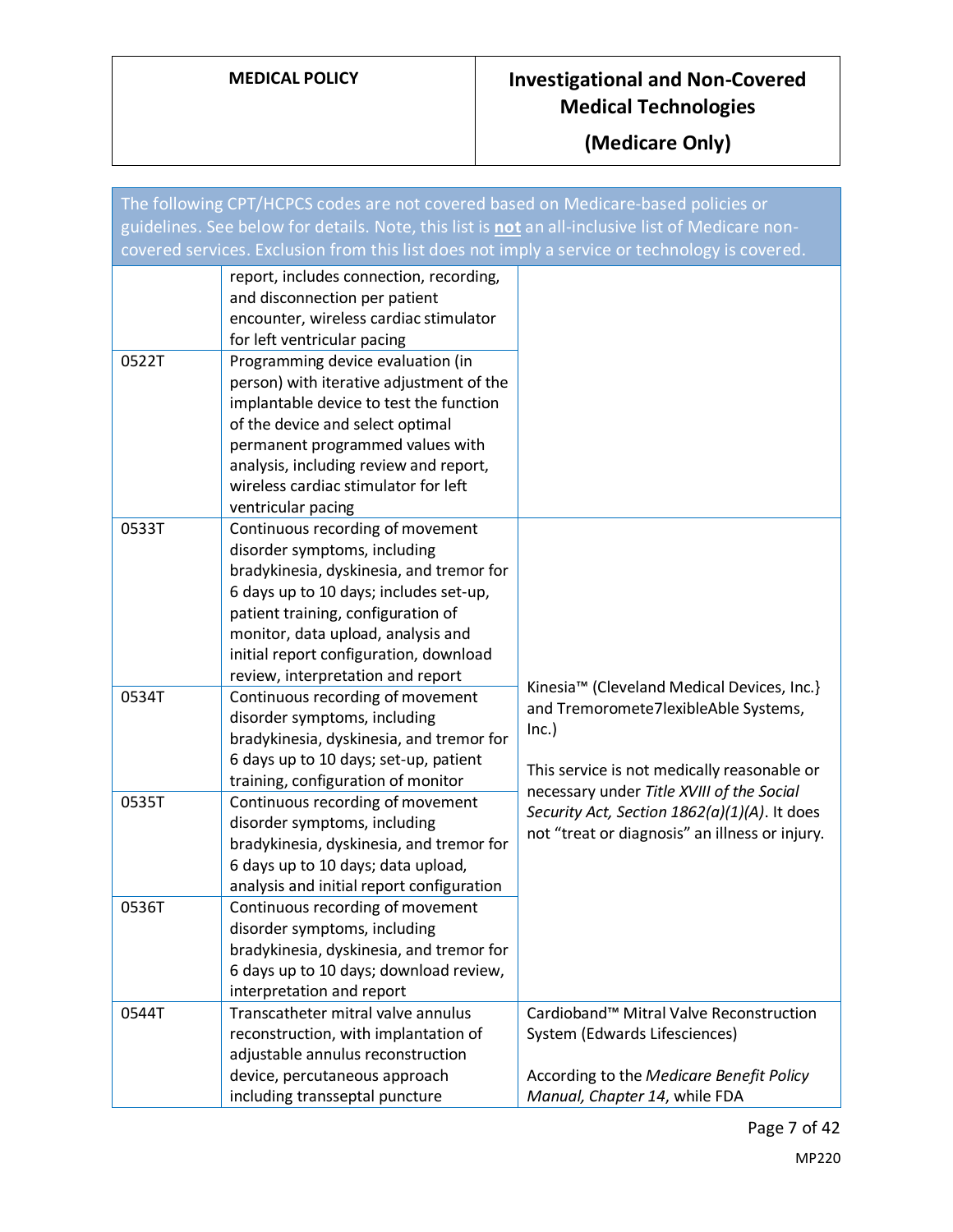| The following CPT/HCPCS codes are not covered based on Medicare-based policies or<br>guidelines. See below for details. Note, this list is not an all-inclusive list of Medicare non-<br>covered services. Exclusion from this list does not imply a service or technology is covered. |                                                                                                                                                    |                                                                                                                                                                                                                                                                                                                                                                                                                                                                                                                                                                                                                                                                                                                                                                                                                             |
|----------------------------------------------------------------------------------------------------------------------------------------------------------------------------------------------------------------------------------------------------------------------------------------|----------------------------------------------------------------------------------------------------------------------------------------------------|-----------------------------------------------------------------------------------------------------------------------------------------------------------------------------------------------------------------------------------------------------------------------------------------------------------------------------------------------------------------------------------------------------------------------------------------------------------------------------------------------------------------------------------------------------------------------------------------------------------------------------------------------------------------------------------------------------------------------------------------------------------------------------------------------------------------------------|
|                                                                                                                                                                                                                                                                                        |                                                                                                                                                    | approval does not automatically guarantee<br>coverage under Medicare, in order to be<br>considered for coverage under Medicare,<br>devices must be either FDA- or Institutional<br>Review Board (IRB)-approved. Any device<br>that has not received FDA-approval would<br>not be considered medically reasonable or<br>necessary because it would lack the<br>scientific evidence regarding safety and<br>efficacy and would be considered<br>investigational or experimental. An<br>exception to this would be devices used in<br>the context of a Medicare-approved<br>investigational device exemption (IDE)<br>study. Therefore, unless provided within<br>the context of a Medicare-approved IDE<br>study, TMVAR is not considered medically<br>reasonable or necessary for Medicare<br>under §1862(a)(1)(A).          |
| 0545T                                                                                                                                                                                                                                                                                  | Transcatheter tricuspid valve annulus<br>reconstruction with implantation of<br>adjustable annulus reconstruction<br>device, percutaneous approach | Cardioband™ Tricuspid Valve<br>Reconstruction System (Edwards<br>Lifesciences)<br>According to the Medicare Benefit Policy<br>Manual, Chapter 14, while FDA<br>approval does not automatically guarantee<br>coverage under Medicare, in order to be<br>considered for coverage under Medicare,<br>devices must be either FDA- or Institutional<br>Review Board (IRB)-approved. Any device<br>that has not received FDA-approval would<br>not be considered medically reasonable or<br>necessary because it would lack the<br>scientific evidence regarding safety and<br>efficacy and would be considered<br>investigational or experimental. An<br>exception to this would be devices used in<br>the context of a Medicare-approved<br>investigational device exemption (IDE)<br>study. At present, the only transcatheter |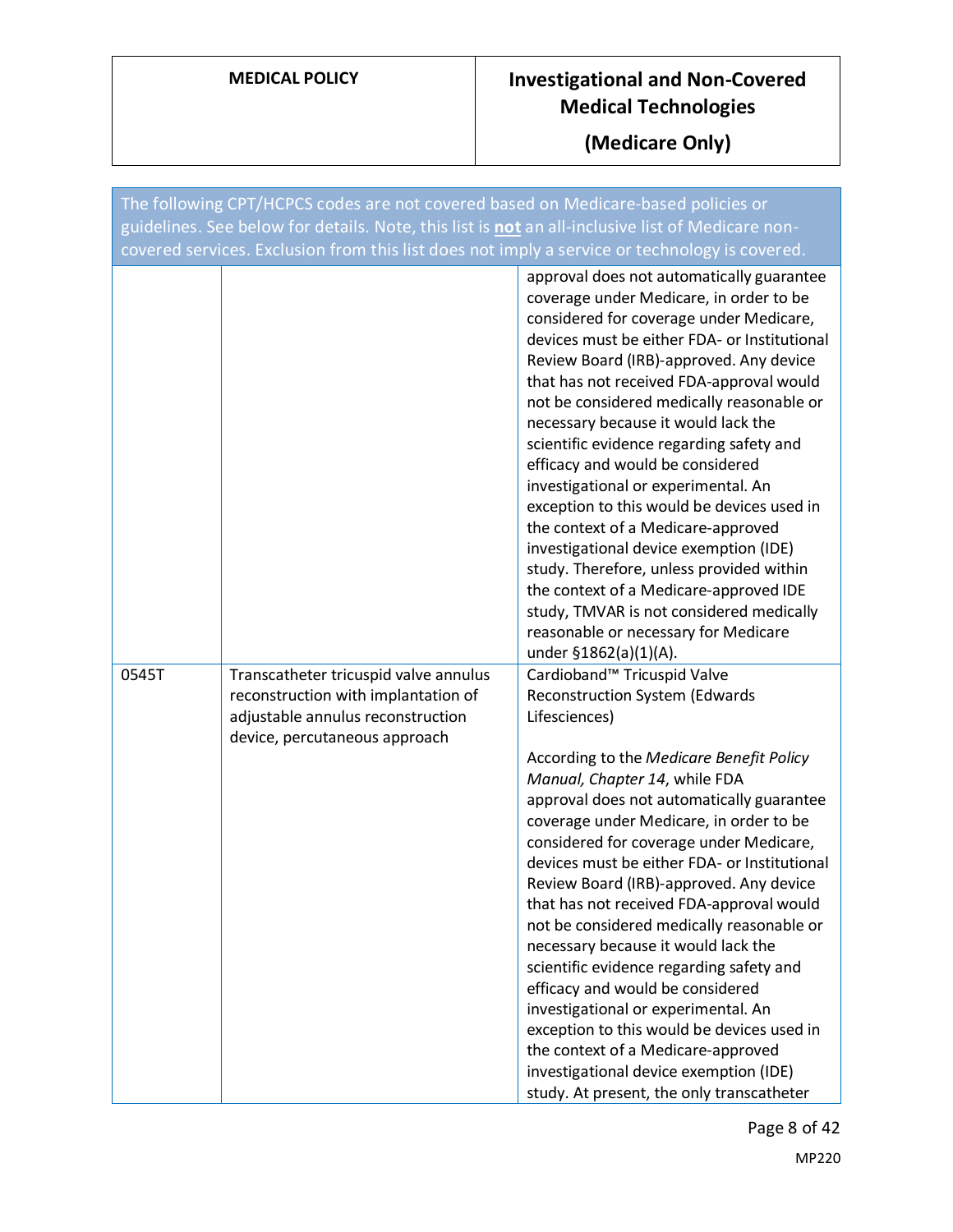| The following CPT/HCPCS codes are not covered based on Medicare-based policies or                |                                                                                                                                                                                                                                                                                                                                 |                                                                                                                                                                                                                                                                                                                                                                                                                                                                                                                  |
|--------------------------------------------------------------------------------------------------|---------------------------------------------------------------------------------------------------------------------------------------------------------------------------------------------------------------------------------------------------------------------------------------------------------------------------------|------------------------------------------------------------------------------------------------------------------------------------------------------------------------------------------------------------------------------------------------------------------------------------------------------------------------------------------------------------------------------------------------------------------------------------------------------------------------------------------------------------------|
| guidelines. See below for details. Note, this list is not an all-inclusive list of Medicare non- |                                                                                                                                                                                                                                                                                                                                 |                                                                                                                                                                                                                                                                                                                                                                                                                                                                                                                  |
| covered services. Exclusion from this list does not imply a service or technology is covered.    |                                                                                                                                                                                                                                                                                                                                 |                                                                                                                                                                                                                                                                                                                                                                                                                                                                                                                  |
|                                                                                                  |                                                                                                                                                                                                                                                                                                                                 | tricuspid valve annuloplasty reconstruction<br>device approved for patient use anywhere<br>in world is the Edwards Cardioband<br>Tricuspid Valve Reconstruction System,<br>which has received the European CE mark<br>approval. However, this device has not yet<br>received U.S. FDA approval, nor does it<br>have Medicare-approval under an<br>investigational device exception (IDE)<br>study. Therefore, TTVAR is not considered<br>medically reasonable or necessary for<br>Medicare under §1862(a)(1)(A). |
| 0547T                                                                                            | Bone-material quality testing by                                                                                                                                                                                                                                                                                                | OsteoProbe® (Active Life Scientific, Inc.).                                                                                                                                                                                                                                                                                                                                                                                                                                                                      |
|                                                                                                  | microindentation(s) of the tibia(s), with<br>results reported as a score                                                                                                                                                                                                                                                        | As of the most recent review, the<br>technology represented by this code has<br>not received FDA approval.                                                                                                                                                                                                                                                                                                                                                                                                       |
| 0553T                                                                                            | Percutaneous transcatheter placement<br>of iliac arteriovenous anastomosis<br>implant, inclusive of all radiological<br>supervision and interpretation,<br>intraprocedural roadmapping, and<br>imaging guidance necessary to<br>complete the intervention                                                                       | As of the most recent review, the<br>technology represented by this code has<br>not received FDA approval.                                                                                                                                                                                                                                                                                                                                                                                                       |
| 0554T                                                                                            | Bone strength and fracture risk using<br>finite element analysis of functional<br>data, and bone-mineral density, utilizing<br>data from a computed tomography<br>scan; retrieval and transmission of the<br>scan data, assessment of bone strength<br>and fracture risk and bone mineral<br>density, interpretation and report | Medicare determines preventive benefit<br>coverage and this testing would be                                                                                                                                                                                                                                                                                                                                                                                                                                     |
| 0555T                                                                                            | Bone strength and fracture risk using<br>finite element analysis of functional<br>data, and bone-mineral density, utilizing<br>data from a computed tomography<br>scan; retrieval and transmission of the<br>scan data                                                                                                          | considered non-covered as a screening test<br>per Medicare statute. <sup>2</sup>                                                                                                                                                                                                                                                                                                                                                                                                                                 |
| 0556T                                                                                            | Bone strength and fracture risk using<br>finite element analysis of functional                                                                                                                                                                                                                                                  |                                                                                                                                                                                                                                                                                                                                                                                                                                                                                                                  |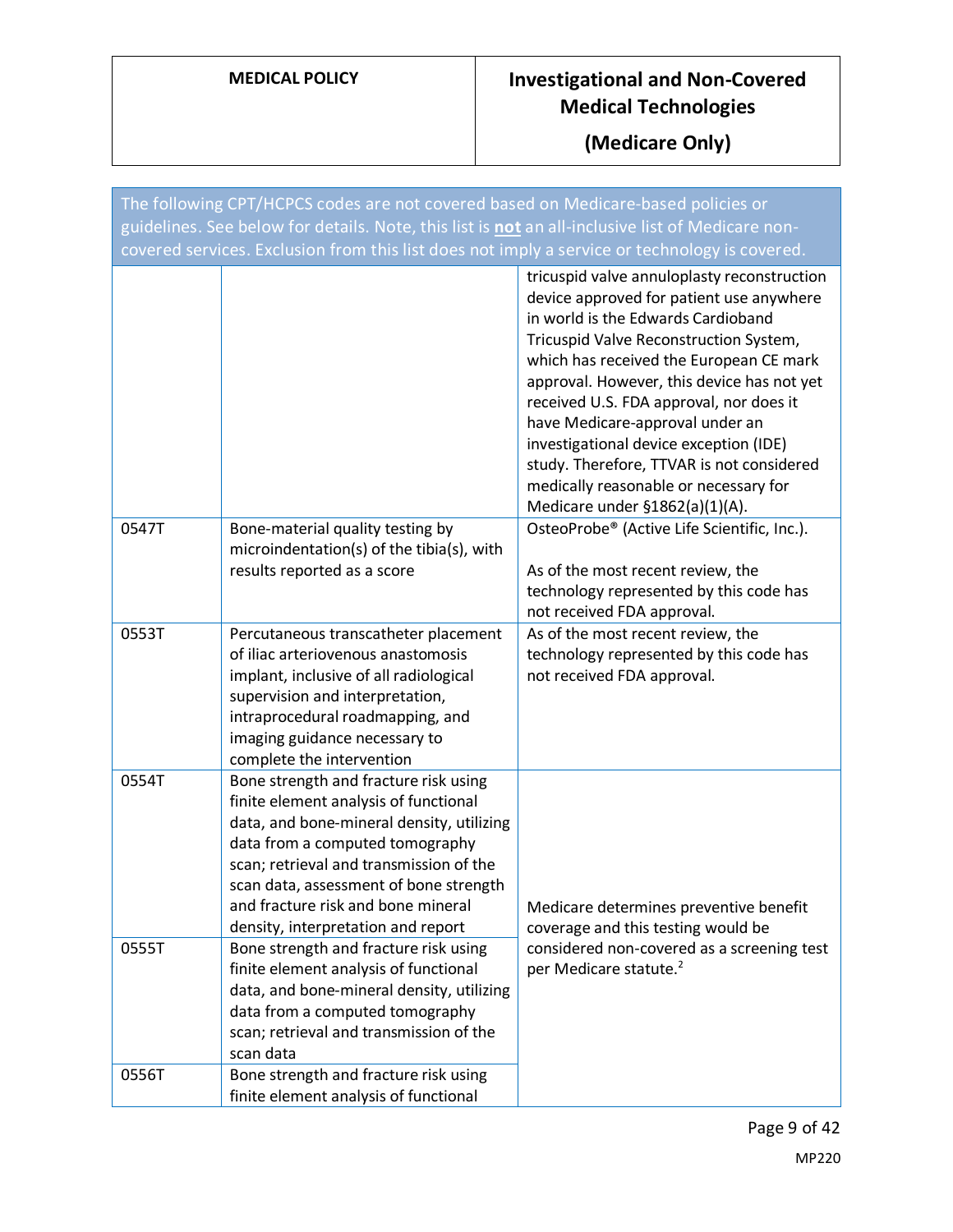| The following CPT/HCPCS codes are not covered based on Medicare-based policies or                |                                                                                                                                                                                                                                                                        |                                                                                                                                                                     |
|--------------------------------------------------------------------------------------------------|------------------------------------------------------------------------------------------------------------------------------------------------------------------------------------------------------------------------------------------------------------------------|---------------------------------------------------------------------------------------------------------------------------------------------------------------------|
| guidelines. See below for details. Note, this list is not an all-inclusive list of Medicare non- |                                                                                                                                                                                                                                                                        |                                                                                                                                                                     |
| covered services. Exclusion from this list does not imply a service or technology is covered.    |                                                                                                                                                                                                                                                                        |                                                                                                                                                                     |
|                                                                                                  | data, and bone-mineral density, utilizing<br>data from a computed tomography<br>scan; assessment of bone strength and<br>fracture risk and bone mineral density                                                                                                        |                                                                                                                                                                     |
| 0557T                                                                                            | Bone strength and fracture risk using<br>finite element analysis of functional<br>data, and bone-mineral density, utilizing<br>data from a computed tomography<br>scan; interpretation and report                                                                      |                                                                                                                                                                     |
| 0559T                                                                                            | Anatomic model 3D-printed from image<br>data set(s); first individually prepared<br>and processed component of an<br>anatomic structure                                                                                                                                |                                                                                                                                                                     |
| 0560T                                                                                            | Anatomic model 3D-printed from image<br>data set(s); each additional individually<br>prepared and processed component of<br>an anatomic structure (List separately in<br>addition to code for primary procedure)                                                       | Not medically reasonable or necessary<br>under Medicare and §1862(a)(1)(A). This is<br>to plan a surgery, it does not "treat or<br>diagnosis" an illness or injury. |
| 0561T                                                                                            | Anatomic guide 3D-printed and<br>designed from image data set(s); first<br>anatomic guide                                                                                                                                                                              | Codes 0559T-0562T are for services which<br>provide a printed physical multidimensional<br>model of a patient's anatomy to aid in the                               |
| 0562T                                                                                            | Anatomic guide 3D-printed and<br>designed from image data set(s); each<br>additional anatomic guide (List<br>separately in addition to code for<br>primary procedure)                                                                                                  | planning of surgical procedures.                                                                                                                                    |
| 0564T                                                                                            | Oncology, chemotherapeutic drug<br>cytotoxicity assay of cancer stem cells<br>(CSCs), from cultured CSCs and primary<br>tumor cells, categorical drug response<br>reported based on percent of<br>cytotoxicity observed, a minimum of 14<br>drugs or drug combinations | ChemoID®<br>NCD for Human Tumor Stem Cell Drug<br>Sensitivity Assays (190.7)                                                                                        |
| 0567T                                                                                            | Permanent fallopian tube occlusion<br>with degradable biopolymer implant,<br>transcervical approach, including<br>transvaginal ultrasound                                                                                                                              | FemBloc <sup>®</sup> (Femasys, Inc.)<br>As of the most recent review, the<br>technology represented by this code has<br>not received FDA approval.                  |
| 0568T                                                                                            | Introduction of mixture of saline and air<br>for sonosalpingography to confirm                                                                                                                                                                                         | FemBloc <sup>®</sup> (Femasys, Inc.)                                                                                                                                |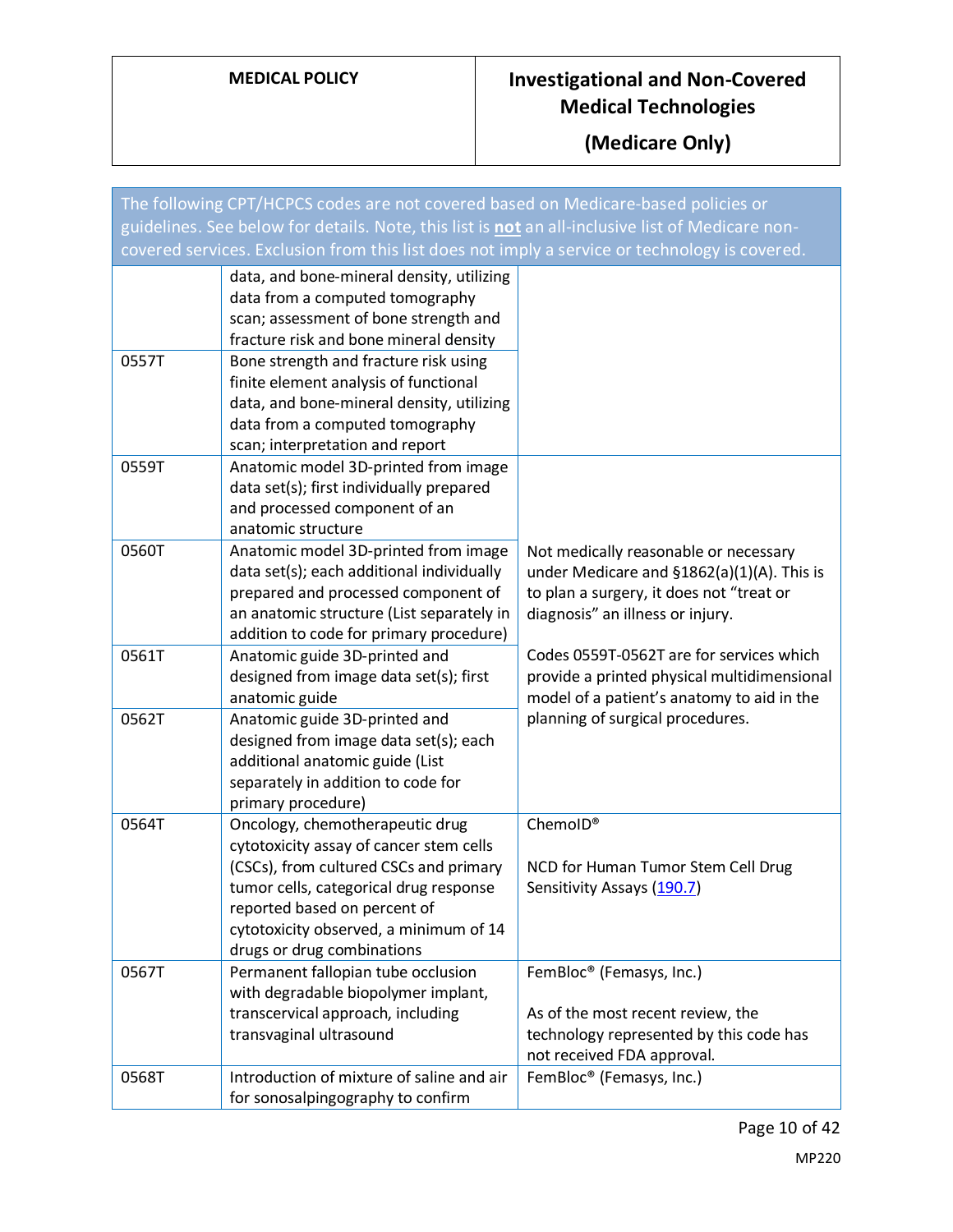| The following CPT/HCPCS codes are not covered based on Medicare-based policies or<br>guidelines. See below for details. Note, this list is not an all-inclusive list of Medicare non-<br>covered services. Exclusion from this list does not imply a service or technology is covered. |                                                                                                                                                                                     |                                                                                                                                                                                                                                                                                                                                                                                                                                                                                                                                                                                                                                                                                                                                                                                                                                                                                                                                                                                                                                                                                                                                                                                                                                                                                                 |
|----------------------------------------------------------------------------------------------------------------------------------------------------------------------------------------------------------------------------------------------------------------------------------------|-------------------------------------------------------------------------------------------------------------------------------------------------------------------------------------|-------------------------------------------------------------------------------------------------------------------------------------------------------------------------------------------------------------------------------------------------------------------------------------------------------------------------------------------------------------------------------------------------------------------------------------------------------------------------------------------------------------------------------------------------------------------------------------------------------------------------------------------------------------------------------------------------------------------------------------------------------------------------------------------------------------------------------------------------------------------------------------------------------------------------------------------------------------------------------------------------------------------------------------------------------------------------------------------------------------------------------------------------------------------------------------------------------------------------------------------------------------------------------------------------|
|                                                                                                                                                                                                                                                                                        | occlusion of fallopian tubes,<br>transcervical approach, including<br>transvaginal ultrasound and pelvic<br>ultrasound                                                              | As of the most recent review, the<br>technology represented by this code has<br>not received FDA approval.                                                                                                                                                                                                                                                                                                                                                                                                                                                                                                                                                                                                                                                                                                                                                                                                                                                                                                                                                                                                                                                                                                                                                                                      |
| 0569T                                                                                                                                                                                                                                                                                  | Transcatheter tricuspid valve repair,<br>percutaneous approach; initial<br>prosthesis                                                                                               | TriClip™ Transcatheter Tricuspid Valve<br>Repair System (Abbott)                                                                                                                                                                                                                                                                                                                                                                                                                                                                                                                                                                                                                                                                                                                                                                                                                                                                                                                                                                                                                                                                                                                                                                                                                                |
| 0570T                                                                                                                                                                                                                                                                                  | Transcatheter tricuspid valve repair,<br>percutaneous approach; each<br>additional prosthesis during same<br>session (List separately in addition to<br>code for primary procedure) | According to the Medicare Benefit Policy<br>Manual, Chapter 14, while FDA approval<br>does not automatically guarantee coverage<br>under Medicare, in order to be considered<br>for coverage under Medicare, devices must<br>be either FDA- or Institutional Review<br>Board (IRB)-approved. Any device that has<br>not received FDA-approval would not be<br>considered medically reasonable or<br>necessary because it would lack the<br>scientific evidence regarding safety and<br>efficacy and would be considered<br>investigational or experimental. An<br>exception to this would be devices used in<br>the context of a Medicare-approved<br>investigational device exemption (IDE)<br>study. No device for transcatheter tricuspid<br>valve repair (TTVr) with a percutaneous<br>approach, including Abbott's TriClip™<br>Transcatheter Tricuspid Valve Repair<br>System, has been approved by the FDA.<br>Therefore, unless provided within the<br>context of a Medicare-approved IDE study,<br>TTVR is not considered medically<br>reasonable or necessary for Medicare<br>under §1862(a)(1)(A). (To confirm<br>participation in a Medicare-approved IDE<br>study, the NCT number must be provided<br>and be verified as a Medicare-approved<br>study on the CMS website for IDEs.) |
| 0571T                                                                                                                                                                                                                                                                                  | Insertion or replacement of implantable<br>cardioverter-defibrillator system with<br>substernal electrode(s), including all                                                         | As of the most recent review, the<br>device/procedure represented by this code<br>has not received FDA approval.                                                                                                                                                                                                                                                                                                                                                                                                                                                                                                                                                                                                                                                                                                                                                                                                                                                                                                                                                                                                                                                                                                                                                                                |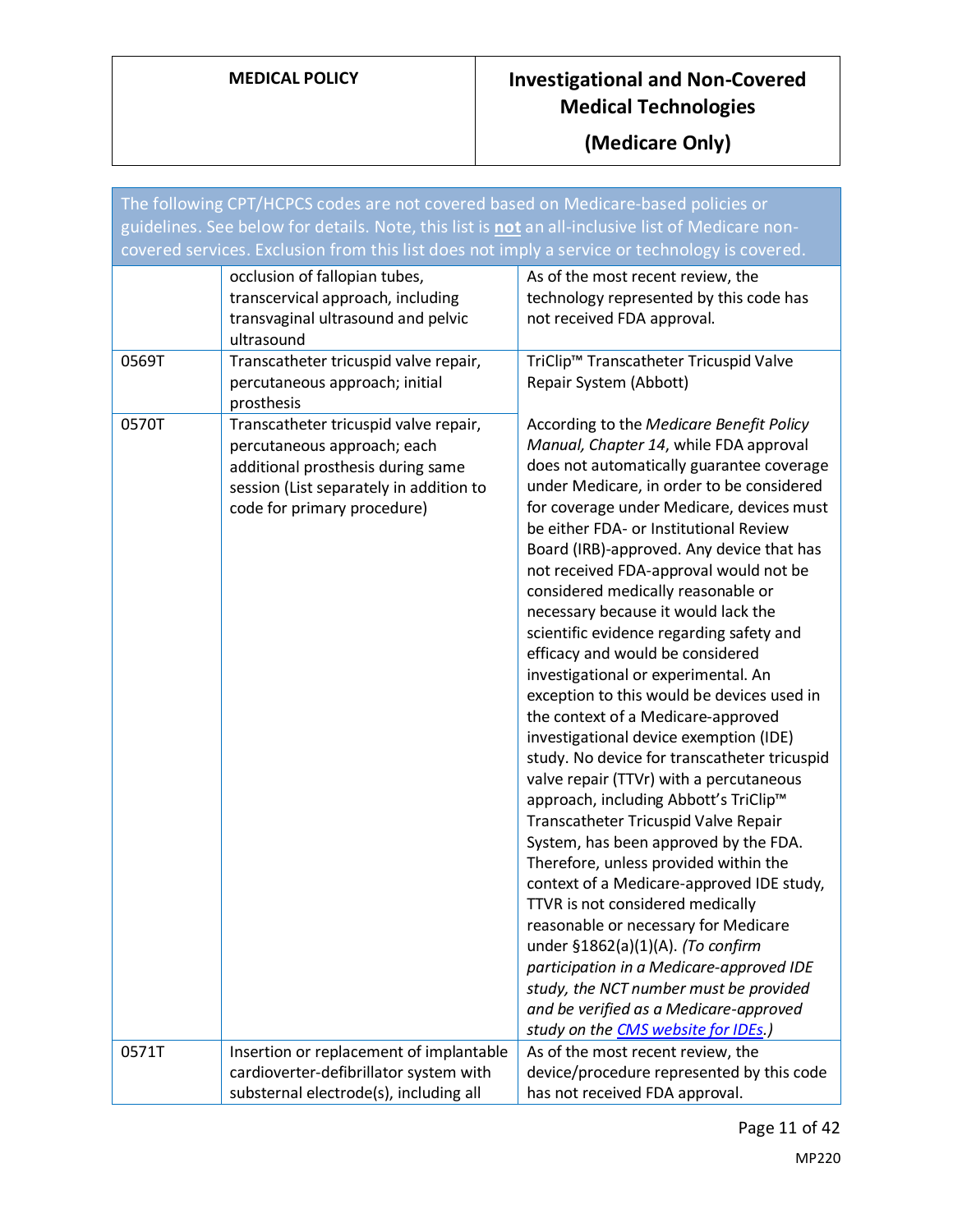**(Medicare Only)**

The following CPT/HCPCS codes are not covered based on Medicare-based policies or guidelines. See below for details. Note, this list is **not** an all-inclusive list of Medicare noncovered services. Exclusion from this list does not imply a service or technology is covered. imaging guidance and electrophysiological evaluation (includes defibrillation threshold evaluation, induction of arrhythmia, evaluation of sensing for arrhythmia termination, and programming or reprogramming of sensing or therapeutic parameters), when performed Note: According to the *Medicare Benefit Policy Manual, Chapter 16, §–80 - Services Related to and Required as a Result of Services Which Are Not Covered Under Medicare*, removal **without** replacement (0580T) may be considered medically reasonable and necessary for unrelated reasons (e.g., pain, infection, etc.). 0572T Insertion of substernal implantable defibrillator electrode 0573T Removal of substernal implantable defibrillator electrode 0574T Repositioning of previously implanted substernal implantable defibrillatorpacing electrode 0575T Programming device evaluation (in person) of implantable cardioverterdefibrillator system with substernal electrode, with iterative adjustment of the implantable device to test the function of the device and select optimal permanent programmed values with analysis, review and report by a physician or other qualified health care professional 0576T Interrogation device evaluation (in person) of implantable cardioverterdefibrillator system with substernal electrode, with analysis, review and report by a physician or other qualified health care professional, includes connection, recording and disconnection per patient encounter 0577T Electrophysiological evaluation of implantable cardioverter-defibrillator system with substernal electrode (includes defibrillation threshold evaluation, induction of arrhythmia, evaluation of sensing for arrhythmia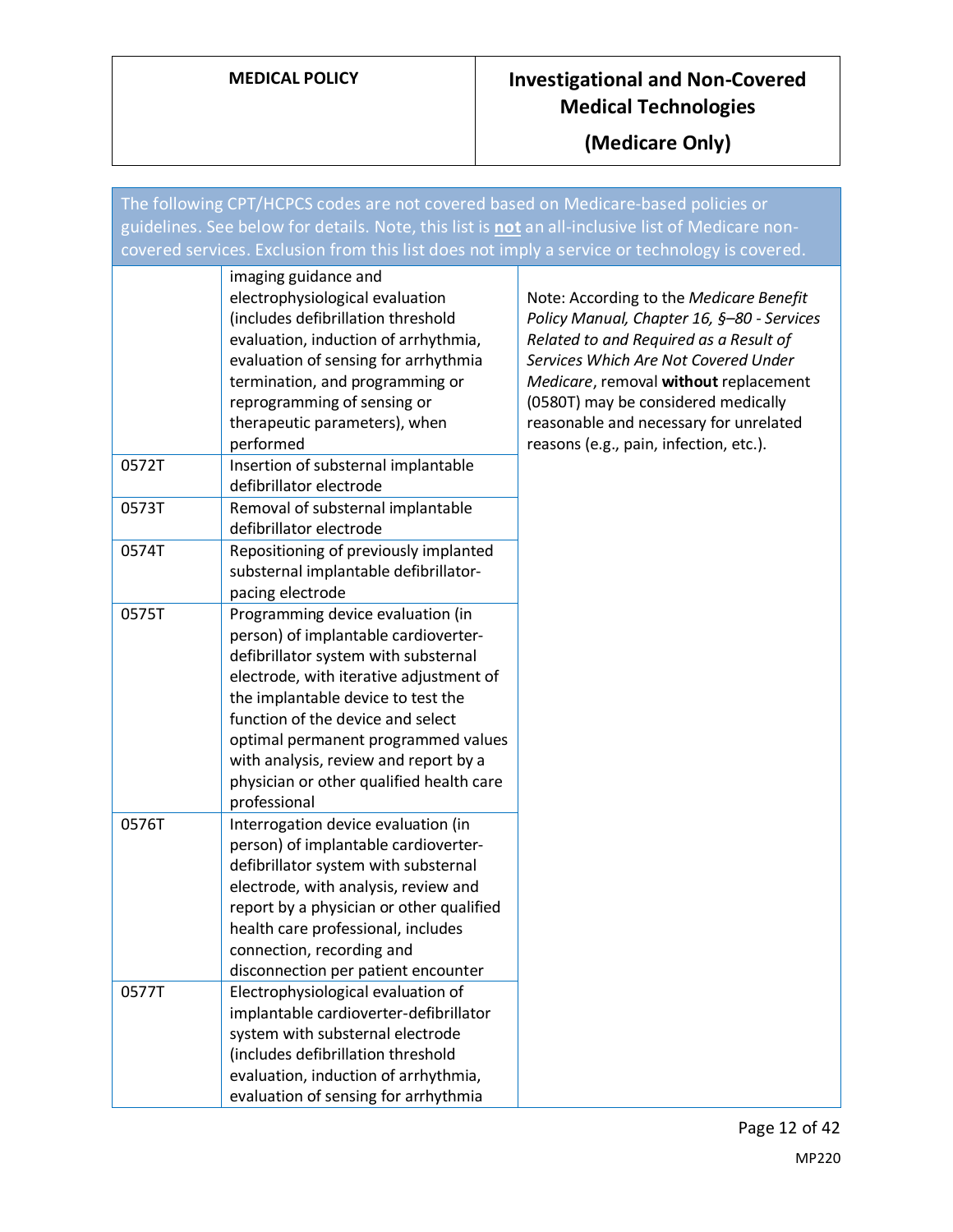| The following CPT/HCPCS codes are not covered based on Medicare-based policies or                |                                                                                                                                                                                                                                                                                                              |                                                                                                                             |
|--------------------------------------------------------------------------------------------------|--------------------------------------------------------------------------------------------------------------------------------------------------------------------------------------------------------------------------------------------------------------------------------------------------------------|-----------------------------------------------------------------------------------------------------------------------------|
| guidelines. See below for details. Note, this list is not an all-inclusive list of Medicare non- |                                                                                                                                                                                                                                                                                                              |                                                                                                                             |
|                                                                                                  | covered services. Exclusion from this list does not imply a service or technology is covered.                                                                                                                                                                                                                |                                                                                                                             |
|                                                                                                  | termination, and programming or<br>reprogramming of sensing or<br>therapeutic parameters)                                                                                                                                                                                                                    |                                                                                                                             |
| 0578T                                                                                            | Interrogation device evaluation(s)<br>(remote), up to 90 days, substernal lead<br>implantable cardioverter-defibrillator<br>system with interim analysis, review(s)<br>and report(s) by a physician or other                                                                                                 |                                                                                                                             |
| 0579T                                                                                            | qualified health care professional<br>Interrogation device evaluation(s)<br>(remote), up to 90 days, substernal lead<br>implantable cardioverter-defibrillator<br>system, remote data acquisition(s),<br>receipt of transmissions and technician<br>review, technical support and<br>distribution of results |                                                                                                                             |
| 0582T                                                                                            | Transurethral ablation of malignant<br>prostate tissue by high-energy water<br>vapor thermotherapy, including<br>intraoperative imaging and needle<br>guidance                                                                                                                                               | As of the most recent review, the<br>technology/device/procedure represented<br>by this code has not received FDA approval. |
| 0602T                                                                                            | Glomerular filtration rate (GFR)<br>measurement(s), transdermal, including<br>sensor placement and administration of<br>a single dose of fluorescent pyrazine<br>agent                                                                                                                                       | As of the most recent review, the<br>technology/device/procedure represented                                                |
| 0603T                                                                                            | Glomerular filtration rate (GFR)<br>monitoring, transdermal, including<br>sensor placement and administration of<br>more than one dose of fluorescent<br>pyrazine agent, each 24 hours                                                                                                                       | by this code has not received FDA approval.                                                                                 |
| 0604T                                                                                            | Optical coherence tomography (OCT) of<br>retina, remote, patient-initiated image<br>capture and transmission to a remote<br>surveillance center unilateral or<br>bilateral; initial device provision, set-up<br>and patient education on use of<br>equipment                                                 | As of the most recent review, the<br>technology/device/procedure represented<br>by this code has not received FDA approval. |
| 0605T                                                                                            | Optical coherence tomography (OCT) of<br>retina, remote, patient-initiated image                                                                                                                                                                                                                             |                                                                                                                             |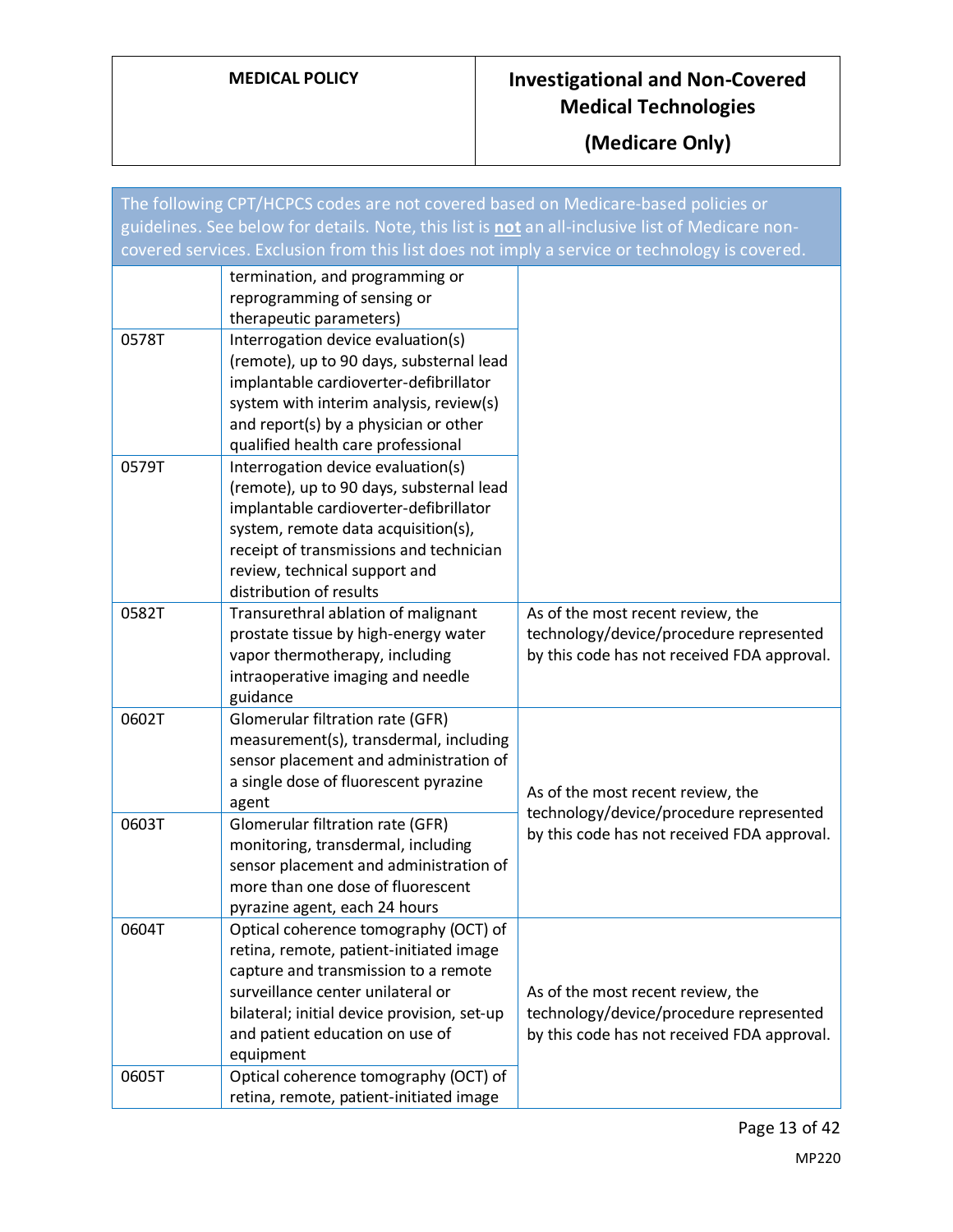| The following CPT/HCPCS codes are not covered based on Medicare-based policies or                |                                                                                                                                                                                                                                                                                                                                                                                                                      |                                                                                                                                                                                                        |
|--------------------------------------------------------------------------------------------------|----------------------------------------------------------------------------------------------------------------------------------------------------------------------------------------------------------------------------------------------------------------------------------------------------------------------------------------------------------------------------------------------------------------------|--------------------------------------------------------------------------------------------------------------------------------------------------------------------------------------------------------|
| guidelines. See below for details. Note, this list is not an all-inclusive list of Medicare non- |                                                                                                                                                                                                                                                                                                                                                                                                                      |                                                                                                                                                                                                        |
|                                                                                                  | covered services. Exclusion from this list does not imply a service or technology is covered.                                                                                                                                                                                                                                                                                                                        |                                                                                                                                                                                                        |
|                                                                                                  | capture and transmission to a remote<br>surveillance center unilateral or<br>bilateral; remote surveillance center<br>technical support, data analyses and<br>reports, with a minimum of 8 daily<br>recordings, each 30 days                                                                                                                                                                                         |                                                                                                                                                                                                        |
| 0606T                                                                                            | Optical coherence tomography (OCT) of<br>retina, remote, patient-initiated image<br>capture and transmission to a remote<br>surveillance center unilateral or<br>bilateral; review, interpretation and<br>report by the prescribing physician or<br>other qualified health care professional<br>of remote surveillance center data<br>analyses, each 30 days                                                         |                                                                                                                                                                                                        |
| 0613T                                                                                            | Percutaneous transcatheter<br>implantation of interatrial septal shunt<br>device, including right and left heart<br>catheterization, intracardiac<br>echocardiography, and imaging<br>guidance by the proceduralist, when<br>performed                                                                                                                                                                               | As of the most recent review, the<br>technology/device/procedure represented<br>by this code has not received FDA approval.                                                                            |
| 0614T                                                                                            | Removal and replacement of substernal<br>implantable defibrillator pulse<br>generator                                                                                                                                                                                                                                                                                                                                | As of the most recent review, the<br>technology/device/procedure represented<br>by this code has not received FDA approval.                                                                            |
| 0621T<br>0622T                                                                                   | Trabeculostomy ab interno by laser<br>; with use of ophthalmic endoscope                                                                                                                                                                                                                                                                                                                                             | As of the most recent review, the<br>technology/device/procedure represented<br>by this code has not received FDA approval.                                                                            |
| 0623T<br>0624T                                                                                   | Automated quantification and<br>characterization of coronary<br>atherosclerotic plaque to assess<br>severity of coronary disease, using data<br>from coronary computed tomographic<br>angiography; data preparation and<br>transmission, computerized analysis of<br>data, with review of computerized<br>analysis output to reconcile discordant<br>data, interpretation and report<br>Automated quantification and | Not medically reasonable or necessary<br>under Medicare and §1862(a)(1)(A). This<br>quantifies and characterizes arterial plaque<br>buildup. It does not "treat or diagnosis" an<br>illness or injury. |
|                                                                                                  | characterization of coronary                                                                                                                                                                                                                                                                                                                                                                                         |                                                                                                                                                                                                        |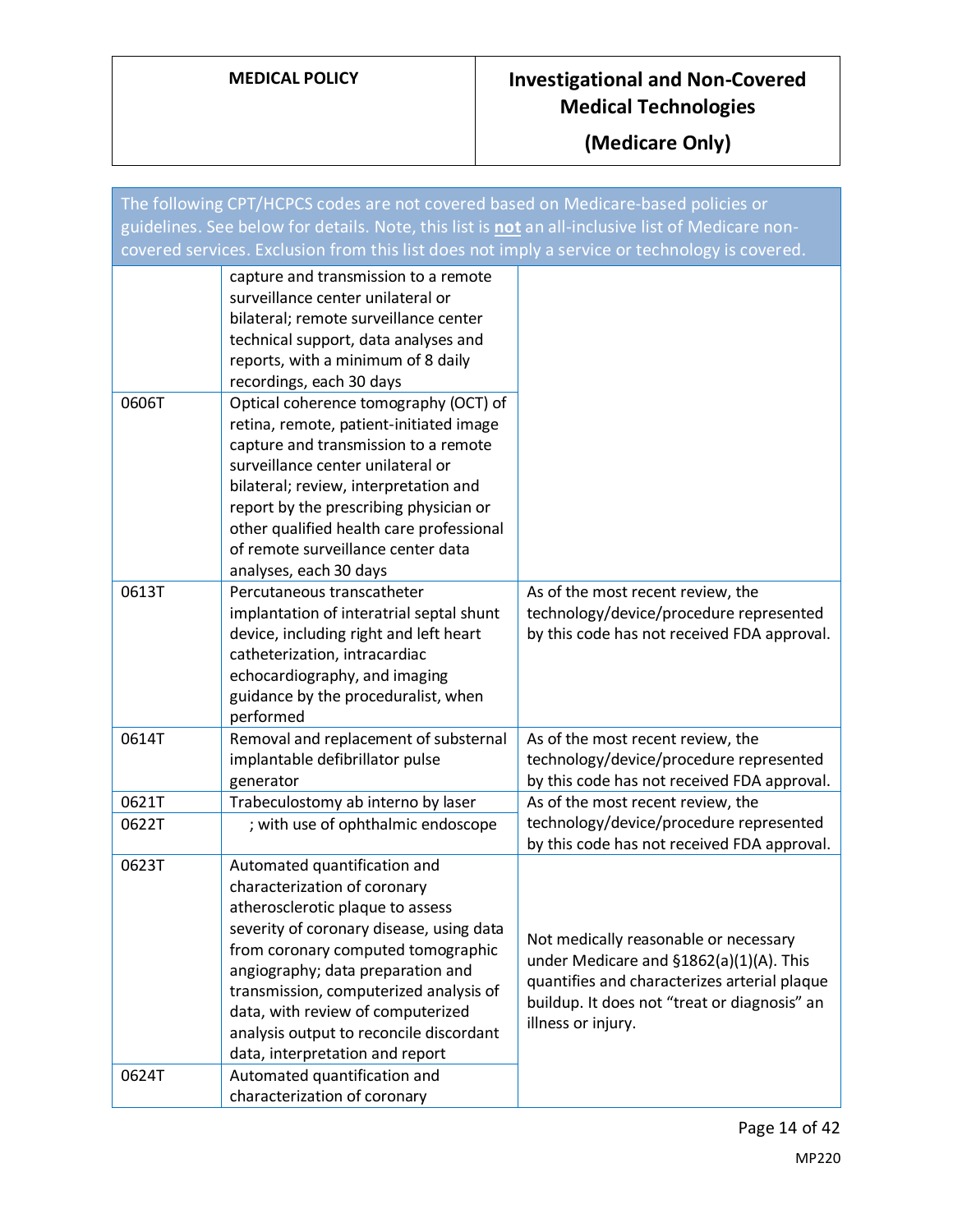| The following CPT/HCPCS codes are not covered based on Medicare-based policies or                |                                                                                                                                                                                                                                                                                                         |                                                                                                                                                                                                                                                                                  |
|--------------------------------------------------------------------------------------------------|---------------------------------------------------------------------------------------------------------------------------------------------------------------------------------------------------------------------------------------------------------------------------------------------------------|----------------------------------------------------------------------------------------------------------------------------------------------------------------------------------------------------------------------------------------------------------------------------------|
| guidelines. See below for details. Note, this list is not an all-inclusive list of Medicare non- |                                                                                                                                                                                                                                                                                                         |                                                                                                                                                                                                                                                                                  |
| covered services. Exclusion from this list does not imply a service or technology is covered.    |                                                                                                                                                                                                                                                                                                         |                                                                                                                                                                                                                                                                                  |
|                                                                                                  | atherosclerotic plaque to assess<br>severity of coronary disease, using data<br>from coronary computed tomographic<br>angiography; data preparation and<br>transmission                                                                                                                                 |                                                                                                                                                                                                                                                                                  |
| 0625T                                                                                            | Automated quantification and<br>characterization of coronary<br>atherosclerotic plaque to assess<br>severity of coronary disease, using data<br>from coronary computed tomographic<br>angiography; computerized analysis of<br>data from coronary computed<br>tomographic angiography                   |                                                                                                                                                                                                                                                                                  |
| 0626T                                                                                            | Automated quantification and<br>characterization of coronary<br>atherosclerotic plaque to assess<br>severity of coronary disease, using data<br>from coronary computed tomographic<br>angiography; review of computerized<br>analysis output to reconcile discordant<br>data, interpretation and report |                                                                                                                                                                                                                                                                                  |
| 0631T                                                                                            | Transcutaneous visible light<br>hyperspectral imaging measurement of<br>oxyhemoglobin, deoxyhemoglobin, and<br>tissue oxygenation, with interpretation<br>and report, per extremity                                                                                                                     | Not medically reasonable or necessary<br>under Medicare and $$1862(a)(1)(A)$ . This is<br>used to determine oxygenation levels in<br>superficial tissues for patients with<br>potential circulatory compromise, but it<br>does not "treat or diagnosis" an illness or<br>injury. |
| 0632T                                                                                            | Percutaneous transcatheter ultrasound<br>ablation of nerves innervating the<br>pulmonary arteries, including right<br>heart catheterization, pulmonary artery<br>angiography, and all imaging guidance                                                                                                  | As of the most recent review, the<br>technology/device/procedure represented<br>by this code has not received FDA approval.                                                                                                                                                      |
| 0639T                                                                                            | Wireless skin sensor thermal anisotropy<br>measurement(s) and assessment of<br>flow in cerebrospinal fluid shunt,<br>including ultrasound guidance, when<br>performed                                                                                                                                   | As of the most recent review, the<br>technology/device/procedure represented<br>by this code has not received FDA approval.                                                                                                                                                      |
| 0640T                                                                                            | Noncontact near-infrared spectroscopy<br>studies of flap or wound (eg, for                                                                                                                                                                                                                              | Not medically reasonable or necessary<br>under Medicare and §1862(a)(1)(A). This is                                                                                                                                                                                              |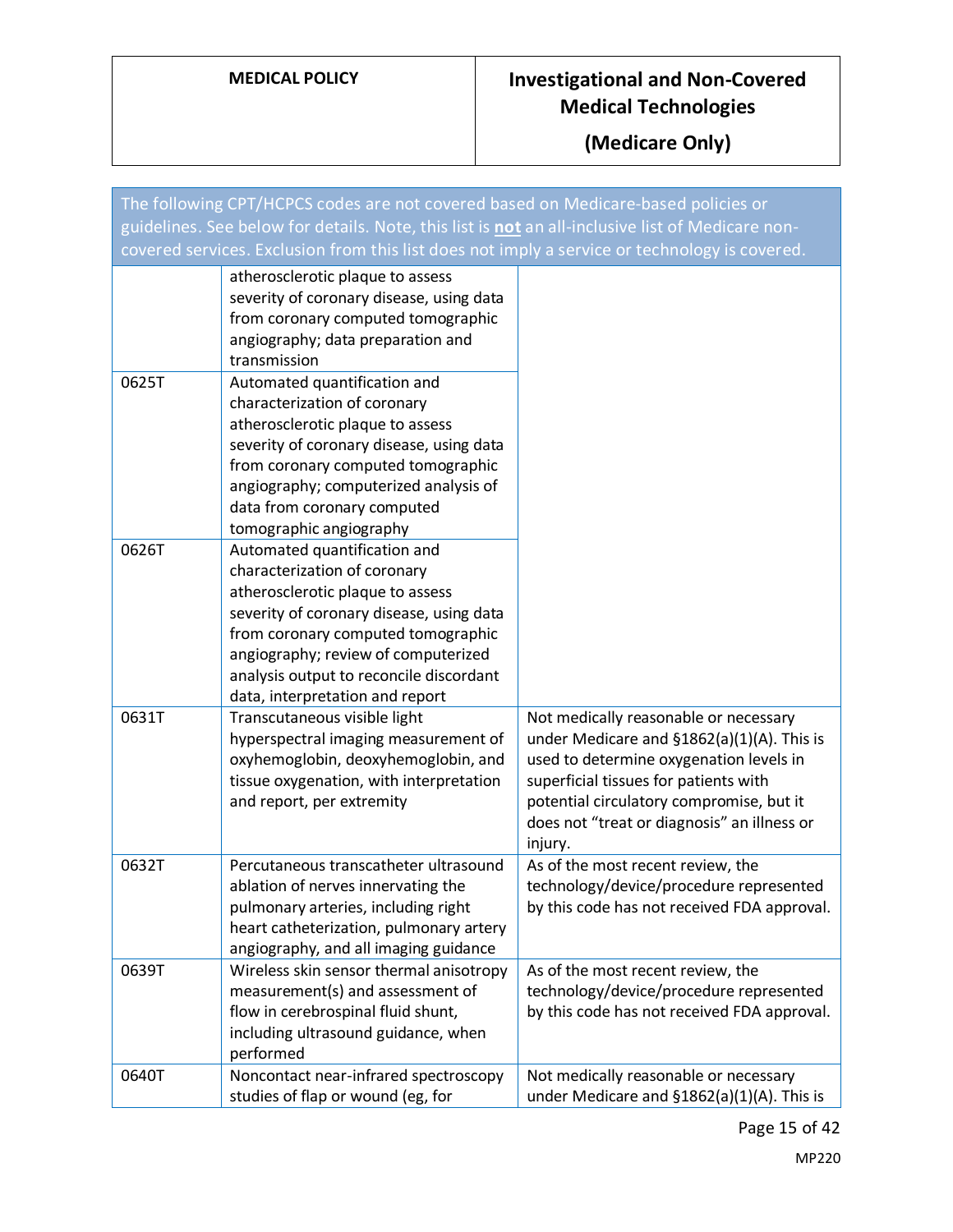| The following CPT/HCPCS codes are not covered based on Medicare-based policies or<br>guidelines. See below for details. Note, this list is not an all-inclusive list of Medicare non-<br>covered services. Exclusion from this list does not imply a service or technology is covered. |                                                                                                                                                                                                                                                                                    |                                                                                                                                                                                                                                                                                                                            |
|----------------------------------------------------------------------------------------------------------------------------------------------------------------------------------------------------------------------------------------------------------------------------------------|------------------------------------------------------------------------------------------------------------------------------------------------------------------------------------------------------------------------------------------------------------------------------------|----------------------------------------------------------------------------------------------------------------------------------------------------------------------------------------------------------------------------------------------------------------------------------------------------------------------------|
|                                                                                                                                                                                                                                                                                        | measurement of deoxyhemoglobin,<br>oxyhemoglobin, and ratio of tissue<br>oxygenation [StO2]); image acquisition,<br>interpretation and report, each flap or<br>wound                                                                                                               | used to determine oxygenation levels in<br>superficial tissues for patients with<br>potential circulatory compromise, but it<br>does not "treat or diagnosis" an illness or<br>injury.                                                                                                                                     |
| 0641T                                                                                                                                                                                                                                                                                  | Noncontact near-infrared spectroscopy<br>studies of flap or wound (eg, for<br>measurement of deoxyhemoglobin,<br>oxyhemoglobin, and ratio of tissue<br>oxygenation [StO2]); image acquisition<br>only, each flap or wound                                                          |                                                                                                                                                                                                                                                                                                                            |
| 0642T                                                                                                                                                                                                                                                                                  | Noncontact near-infrared spectroscopy<br>studies of flap or wound (eg, for<br>measurement of deoxyhemoglobin,<br>oxyhemoglobin, and ratio of tissue<br>oxygenation [StO2]); interpretation and<br>report only, each flap or wound                                                  |                                                                                                                                                                                                                                                                                                                            |
| 0646T                                                                                                                                                                                                                                                                                  | Transcatheter tricuspid valve<br>implantation/replacement (TTVI) with<br>prosthetic valve, percutaneous<br>approach, including right heart<br>catheterization, temporary pacemaker<br>insertion, and selective right ventricular<br>or right atrial angiography, when<br>performed | Intrepid Transcatheter Mitral Valve<br>Replacement System (Medtronic)<br>See notes related to 0570T above.                                                                                                                                                                                                                 |
| 0656T                                                                                                                                                                                                                                                                                  | Vertebral body tethering, anterior; up<br>to 7 vertebral segments                                                                                                                                                                                                                  | Tether Vertebral Body Tethering System<br>(Zimmer Biomet)                                                                                                                                                                                                                                                                  |
| 0657T                                                                                                                                                                                                                                                                                  | Vertebral body tethering, anterior; 8 or<br>more vertebral segments                                                                                                                                                                                                                | This system received FDA humanitarian<br>device exemption (HDE) approval in<br>August, 2019 as a treatment of skeletally<br>immature patients. The majority of the<br>Medicare population would not be<br>"skeletally immature," making the use of<br>this system on these individuals outside of<br>the HUD intended use. |
| 0660T                                                                                                                                                                                                                                                                                  | Implantation of anterior segment<br>intraocular nonbiodegradable drug-<br>eluting system, internal approach                                                                                                                                                                        | iDose (Glaukos)                                                                                                                                                                                                                                                                                                            |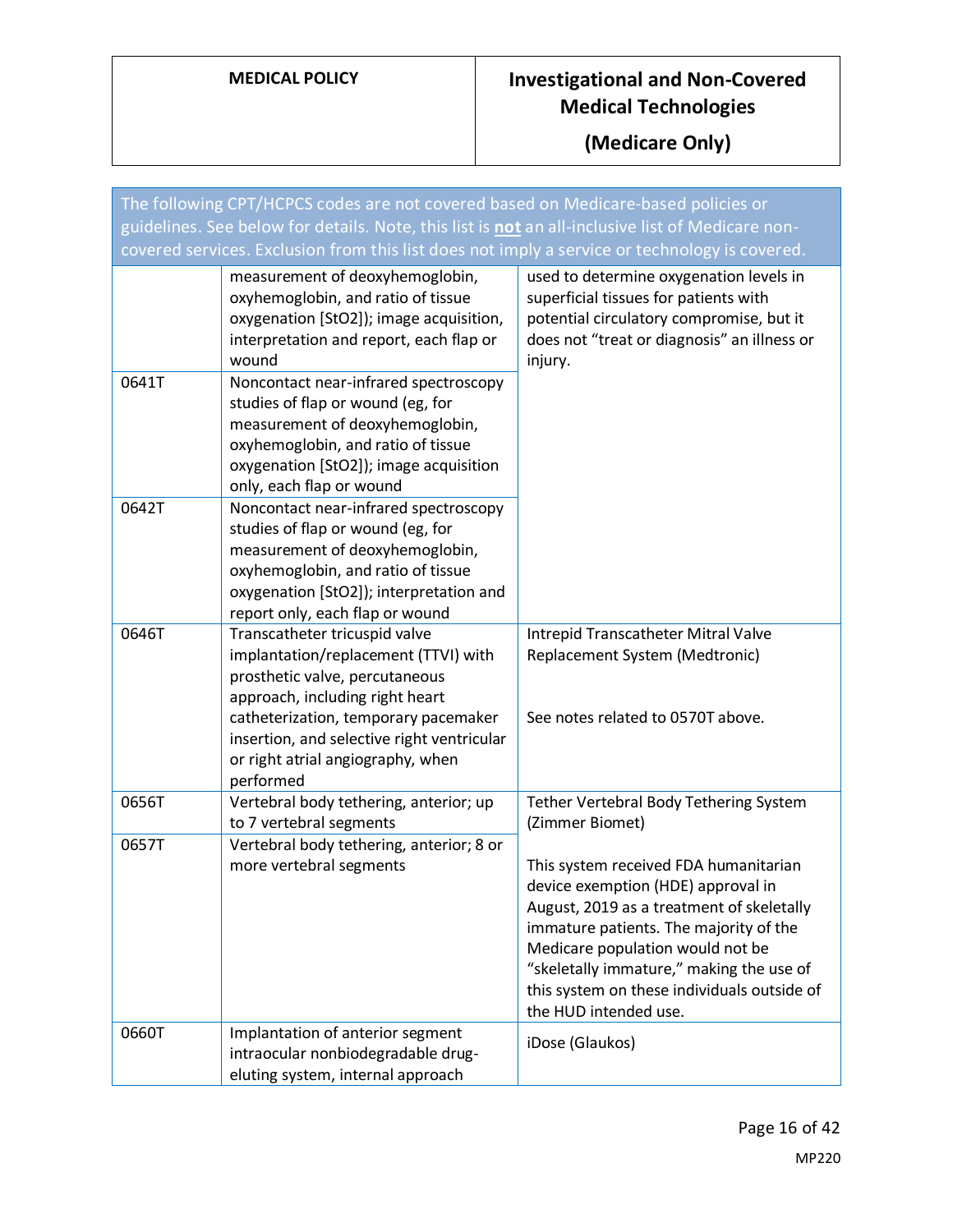| The following CPT/HCPCS codes are not covered based on Medicare-based policies or                |                                                                                                                                                                                                                                                                |                                                                                                                                                                                                                                                                                                                                                                                                                                                                                                                                                                                                                                                                                                                          |
|--------------------------------------------------------------------------------------------------|----------------------------------------------------------------------------------------------------------------------------------------------------------------------------------------------------------------------------------------------------------------|--------------------------------------------------------------------------------------------------------------------------------------------------------------------------------------------------------------------------------------------------------------------------------------------------------------------------------------------------------------------------------------------------------------------------------------------------------------------------------------------------------------------------------------------------------------------------------------------------------------------------------------------------------------------------------------------------------------------------|
| guidelines. See below for details. Note, this list is not an all-inclusive list of Medicare non- |                                                                                                                                                                                                                                                                |                                                                                                                                                                                                                                                                                                                                                                                                                                                                                                                                                                                                                                                                                                                          |
|                                                                                                  | covered services. Exclusion from this list does not imply a service or technology is covered.                                                                                                                                                                  |                                                                                                                                                                                                                                                                                                                                                                                                                                                                                                                                                                                                                                                                                                                          |
| 0661T                                                                                            | Removal and reimplantation of anterior<br>segment intraocular nonbiodegradable<br>drug-eluting implant                                                                                                                                                         | As of the most recent review, the<br>technology/device/procedure represented<br>by this code has not received FDA approval.                                                                                                                                                                                                                                                                                                                                                                                                                                                                                                                                                                                              |
| 0686T                                                                                            | Histotripsy (ie, non-thermal ablation via<br>acoustic energy delivery) of malignant<br>hepatocellular tissue, including image<br>guidance                                                                                                                      | HistoSonics<br>As of the most recent review, the<br>technology/device/procedure represented<br>by this code has not received FDA approval.<br>This device not appear to be available in<br>the US and is considered to be<br>investigational. However, the trial<br>#HOPE4LIVER (NCT04573881; G200253) is<br>a Medicare-approved Category A IDE study<br>as3⁄4 3/4/2021. Coverage may be approved<br>for members enrolled in the Medicare-<br>approved study. If not, no coverage is<br>available for this procedure/service. (To<br>confirm participation in a Medicare-<br>approved IDE study, the NCT number must<br>be provided and be verified as a Medicare-<br>approved study on the CMS website for<br>$IDEs$ .) |
| 0687T                                                                                            | Treatment of amblyopia using an online<br>digital program; device supply,                                                                                                                                                                                      | CureSight™:                                                                                                                                                                                                                                                                                                                                                                                                                                                                                                                                                                                                                                                                                                              |
| 0688T                                                                                            | educational set-up, and initial session<br>Treatment of amblyopia using an online<br>digital program; assessment of patient<br>performance and program data by<br>physician or other qualified health care<br>professional, with report, per calendar<br>month | As of the most recent review, the<br>technology/device/procedure represented<br>by this code has not received FDA approval.<br>While this system has been studied for use<br>in the pediatric population, there is no<br>study regarding the application to<br>Medicare population.                                                                                                                                                                                                                                                                                                                                                                                                                                      |
| 0689T                                                                                            | Quantitative ultrasound tissue<br>characterization (non-elastographic),<br>including interpretation and report,<br>obtained without diagnostic ultrasound<br>examination of the same anatomy (eg,<br>organ, gland, tissue, target structure)                   | Not medically reasonable or necessary<br>under Medicare and §1862(a)(1)(A). This<br>does not "treat or diagnosis" an illness or<br>injury.                                                                                                                                                                                                                                                                                                                                                                                                                                                                                                                                                                               |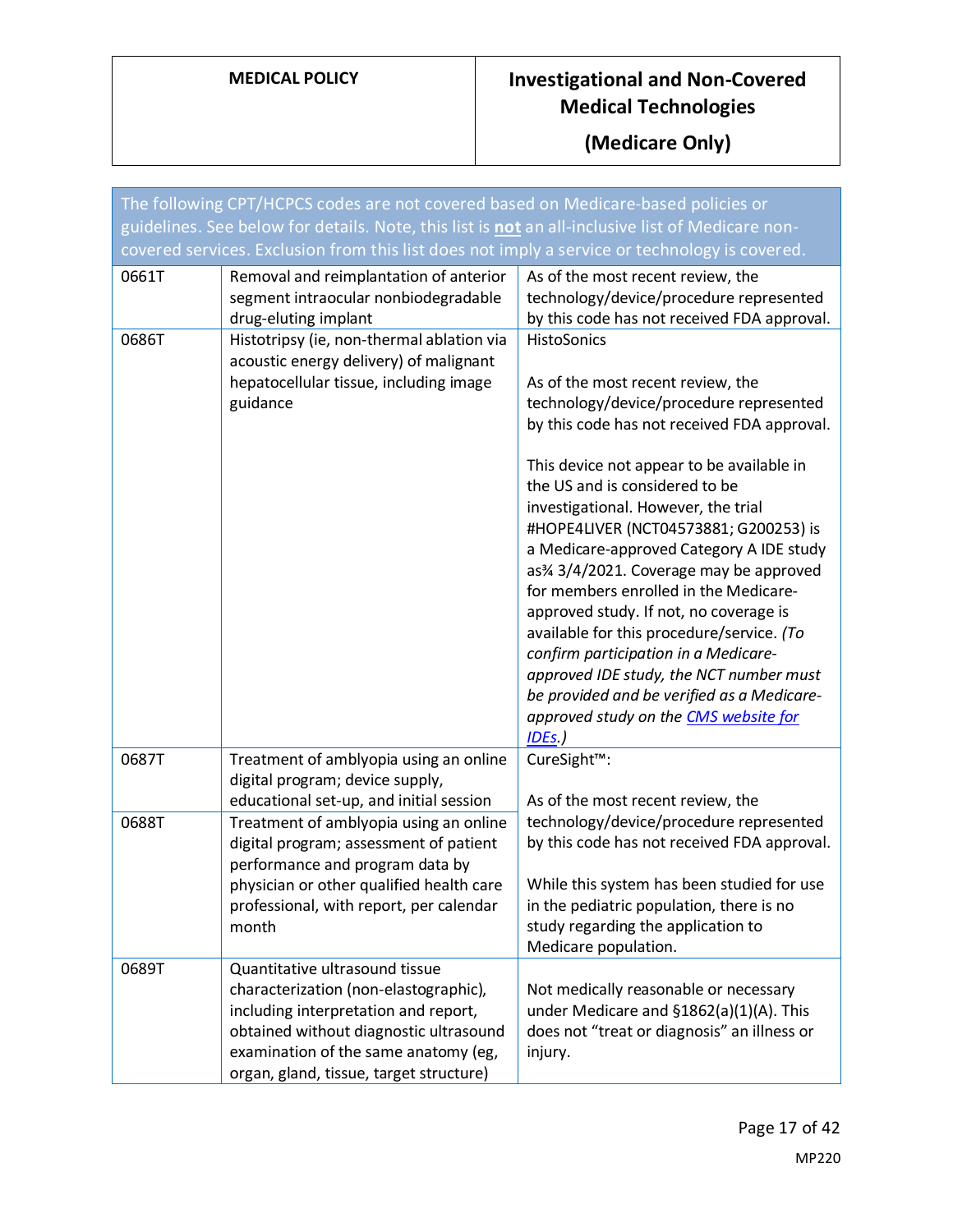| The following CPT/HCPCS codes are not covered based on Medicare-based policies or<br>guidelines. See below for details. Note, this list is not an all-inclusive list of Medicare non- |                                                                                                                                                                                                                                                                                                                                                                                               |                                                                                                                                                                                                                                                                                                                                                                                |
|---------------------------------------------------------------------------------------------------------------------------------------------------------------------------------------|-----------------------------------------------------------------------------------------------------------------------------------------------------------------------------------------------------------------------------------------------------------------------------------------------------------------------------------------------------------------------------------------------|--------------------------------------------------------------------------------------------------------------------------------------------------------------------------------------------------------------------------------------------------------------------------------------------------------------------------------------------------------------------------------|
|                                                                                                                                                                                       | covered services. Exclusion from this list does not imply a service or technology is covered.                                                                                                                                                                                                                                                                                                 |                                                                                                                                                                                                                                                                                                                                                                                |
| 0690T                                                                                                                                                                                 | Quantitative ultrasound tissue<br>characterization (non-elastographic),<br>including interpretation and report,<br>obtained with diagnostic ultrasound<br>examination of the same anatomy (eg,<br>organ, gland, tissue, target structure)<br>(List separately in addition to code for<br>primary procedure)                                                                                   |                                                                                                                                                                                                                                                                                                                                                                                |
| 0691T                                                                                                                                                                                 | Automated analysis of an existing<br>computed tomography study for<br>vertebral fracture(s), including<br>assessment of bone density when<br>performed, data preparation,<br>interpretation, and report                                                                                                                                                                                       | Not medically reasonable or necessary<br>under Medicare and §1862(a)(1)(A). This is<br>artificial intelligence for the detection of<br>vertebral fractures, reading what has<br>already been read by the treating physician<br>or radiologist. This does not "treat or<br>diagnosis" an illness or injury and thus does<br>not meet Medi'are's medical necessity<br>threshold. |
| 0693T                                                                                                                                                                                 | Comprehensive full body computer-<br>based markerless 3D kinematic and<br>kinetic motion analysis and report                                                                                                                                                                                                                                                                                  | OpenPose-based markerless motion<br>capture<br>Not medically reasonable or necessary<br>under Medicare and §1862(a)(1)(A). This<br>does not "treat or diagnosis" an illness or<br>injury. This system has been studied for use<br>in relation to sports medicine.                                                                                                              |
| 0697T                                                                                                                                                                                 | Quantitative magnetic resonance for<br>analysis of tissue composition (eg, fat,<br>iron, water content), including<br>multiparametric data acquisition, data<br>preparation and transmission,<br>interpretation and report, obtained<br>without diagnostic MRI examination of<br>the same anatomy (eg, organ, gland,<br>tissue, target structure) during the<br>same session; multiple organs | This is not a magnetic resonance procedure<br>covered under the Medicare NCD 220.2.<br>Not medically reasonable or necessary<br>under Medicare and §1862(a)(1)(A). This<br>analyzes body composition to determine if<br>more invasive procedures (i.e., biopsies)                                                                                                              |
| 0698T                                                                                                                                                                                 | Quantitative magnetic resonance for<br>analysis of tissue composition (eg, fat,<br>iron, water content), including<br>multiparametric data acquisition, data<br>preparation and transmission,                                                                                                                                                                                                 | are needed, it does not "treat or diagnosis"<br>an illness or injury.                                                                                                                                                                                                                                                                                                          |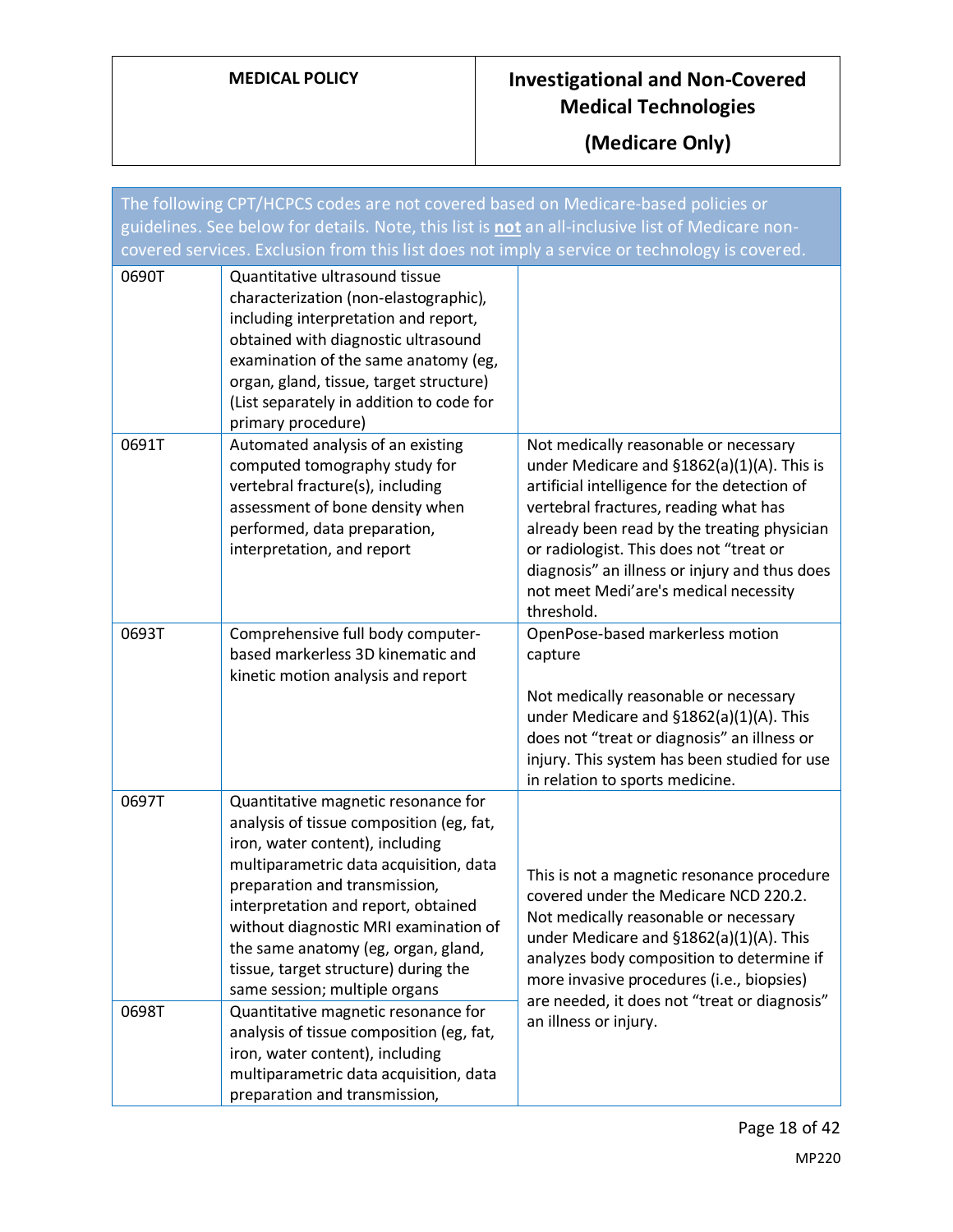| The following CPT/HCPCS codes are not covered based on Medicare-based policies or                |                                                                                                                                                                                                                                  |                                                                                                                                                                                                                                                   |
|--------------------------------------------------------------------------------------------------|----------------------------------------------------------------------------------------------------------------------------------------------------------------------------------------------------------------------------------|---------------------------------------------------------------------------------------------------------------------------------------------------------------------------------------------------------------------------------------------------|
| guidelines. See below for details. Note, this list is not an all-inclusive list of Medicare non- |                                                                                                                                                                                                                                  |                                                                                                                                                                                                                                                   |
| covered services. Exclusion from this list does not imply a service or technology is covered.    |                                                                                                                                                                                                                                  |                                                                                                                                                                                                                                                   |
|                                                                                                  | interpretation and report, obtained<br>with diagnostic MRI examination of the<br>same anatomy (eg, organ, gland, tissue,<br>target structure); multiple organs (List<br>separately in addition to code for<br>primary procedure) |                                                                                                                                                                                                                                                   |
| 0700T                                                                                            | Molecular fluorescent imaging of<br>suspicious nevus; first lesion                                                                                                                                                               | Orlucent <sup>™</sup> handheld fluorescent molecular<br>imaging system                                                                                                                                                                            |
| 0701T                                                                                            | Molecular fluorescent imaging of<br>suspicious nevus; each additional lesion<br>(List separately in addition to code for<br>primary procedure)                                                                                   | As of the most recent review, the<br>technology/device/procedure represented<br>by this code has not received FDA approval.                                                                                                                       |
| 0704T                                                                                            | Remote treatment of amblyopia using<br>an eye tracking device; device supply<br>with initial set-up and patient education<br>on use of equipment                                                                                 | CureSight™:                                                                                                                                                                                                                                       |
| 0705T                                                                                            | Remote treatment of amblyopia using<br>an eye tracking device; surveillance<br>center technical support including data<br>transmission with analysis, with a<br>minimum of 18 training hours, each 30<br>days                    | As of the most recent review, the<br>technology/device/procedure represented<br>by this code has not received FDA approval.<br>While this system has been studied for use                                                                         |
| 0706T                                                                                            | Remote treatment of amblyopia using<br>an eye tracking device; interpretation<br>and report by physician or other<br>qualified health care professional, per<br>calendar month                                                   | in the pediatric population, there is no<br>study regarding the application to<br>Medicare population.                                                                                                                                            |
| 0083U                                                                                            | Oncology, response to chemotherapy<br>drugs using motility contrast<br>tomography, fresh or frozen tissue,<br>reported as likelihood of sensitivity or<br>resistance to drugs or drug<br>combinations                            | Onco4D™<br>LCD L37630/LCA A56073                                                                                                                                                                                                                  |
| 0096U                                                                                            | Human papillomavirus (HPV), high-risk<br>types (ie, 16, 18, 31, 33, 35, 39, 45, 51,<br>52, 56, 58, 59, 66, 68), male urine                                                                                                       | HPV, High-Risk, Male Urine<br>This test is a screening test, and HPV<br>screening testing used outside of NCD<br>210.2.1 is non-covered under Medicare. In<br>addition, diagnostic tests that are not<br>ordered by a physician for diagnostic or |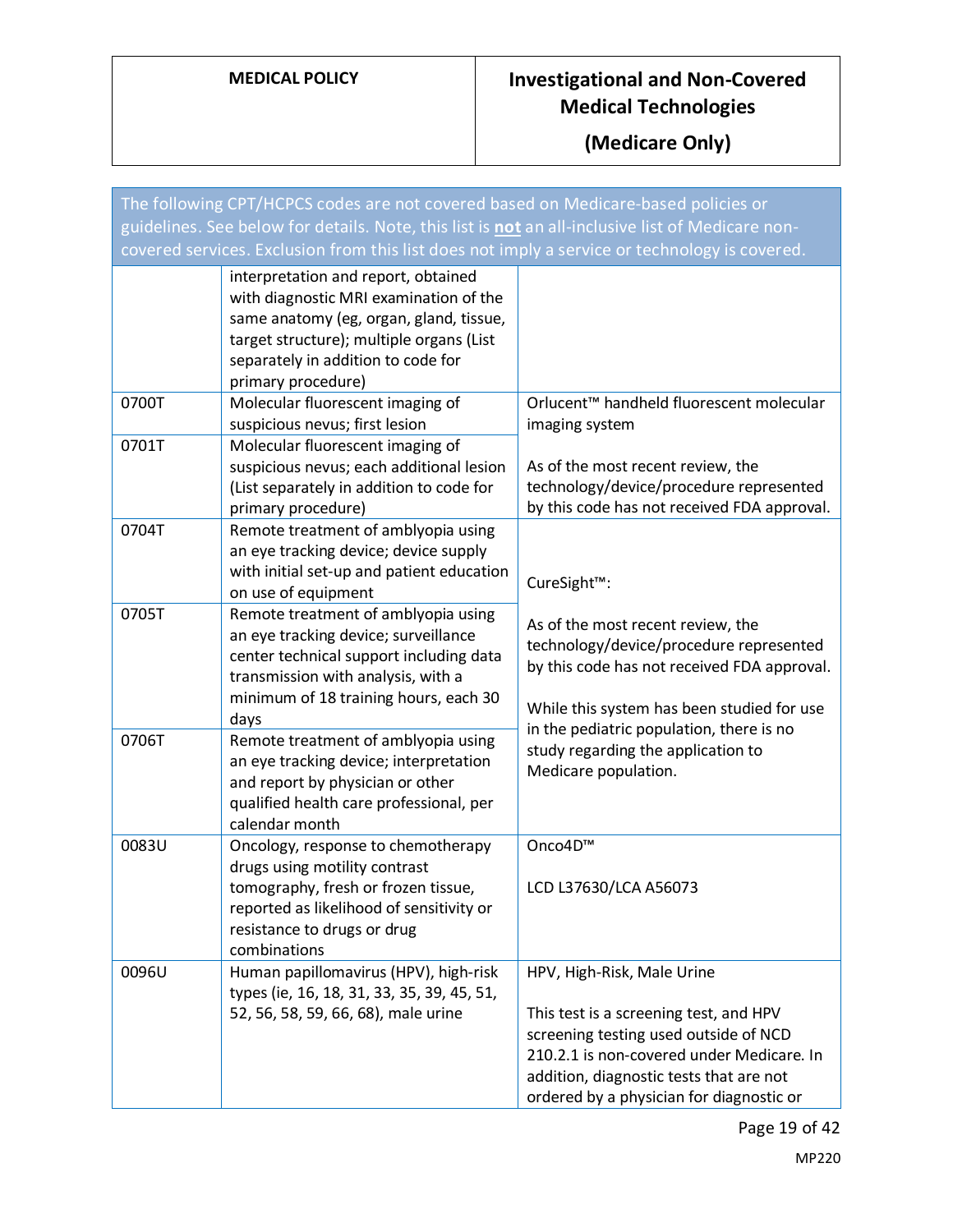| The following CPT/HCPCS codes are not covered based on Medicare-based policies or<br>guidelines. See below for details. Note, this list is not an all-inclusive list of Medicare non-<br>covered services. Exclusion from this list does not imply a service or technology is covered. |                                                                                                                                                                                                                                                                                                                                                                                                                                                                  |                                                                                                                                                                                                                                                                                                                                                                                                                                 |
|----------------------------------------------------------------------------------------------------------------------------------------------------------------------------------------------------------------------------------------------------------------------------------------|------------------------------------------------------------------------------------------------------------------------------------------------------------------------------------------------------------------------------------------------------------------------------------------------------------------------------------------------------------------------------------------------------------------------------------------------------------------|---------------------------------------------------------------------------------------------------------------------------------------------------------------------------------------------------------------------------------------------------------------------------------------------------------------------------------------------------------------------------------------------------------------------------------|
|                                                                                                                                                                                                                                                                                        |                                                                                                                                                                                                                                                                                                                                                                                                                                                                  | clinical decision-making are also non-<br>covered under Medicare. Therefore, this<br>test is non-covered under Medicare.<br>Coverage exceptions may be made on<br>appeal if this test is used for diagnostic<br>purposes if a patient has signs/symptoms,<br>and ordering physician will use test results<br>for diagnosis or treatment decisions.                                                                              |
| 0105U                                                                                                                                                                                                                                                                                  | Nephrology (chronic kidney disease),<br>multiplex electrochemiluminescent<br>immunoassay (ECLIA) of tumor necrosis<br>factor receptor 1A, receptor<br>superfamily 2 (TNFR1, TNFR2), and<br>kidney injury molecule-1 (KIM-1)<br>combined with longitudinal clinical<br>data, including APOL1 genotype if<br>available, and plasma (isolated fresh or<br>frozen), algorithm reported as<br>probability score for rapid kidney<br>function decline (RKFD)           | KidneyIntelX™<br>The KidneyIntelXTM test is used to identify<br>individuals most likely to experience fast-<br>progressing kidney disease. The results are<br>not used to diagnose or make direct<br>treatment decisions for an illness or injury,<br>as required for Medicare under the Social<br>Security Act, §1862(a)(1)(A). Therefore, this<br>test is considered not medically necessary.                                 |
| 0117U                                                                                                                                                                                                                                                                                  | Pain management, analysis of 11<br>endogenous analytes (methylmalonic<br>acid, xanthurenic acid, homocysteine,<br>pyroglutamic acid, vanilmandelate, 5-<br>hydroxyindoleacetic acid,<br>hydroxymethylglutarate,<br>ethylmalonate, 3- hydroxypropyl<br>mercapturic acid (3-HPMA), quinolinic<br>acid, kynurenic acid), LCMS/MS, urine,<br>algorithm reported as a pain-index<br>score with likelihood of atypical<br>biochemical function associated with<br>pain | Foundation PISM, Ethos Laboratories<br>While this test may provide information<br>during workup, the test results do not<br>provide data used to diagnose a condition<br>or make treatment decisions. Decisions are<br>not made based on this testing that would<br>not otherwise have been made without this<br>test. Therefore, this test is considered not<br>medically reasonable or necessary under<br>SSA §1862(a)(1)(A). |
| 0156U                                                                                                                                                                                                                                                                                  | Copy number (eg, intellectual disability,<br>dysmorphology), sequence analysis                                                                                                                                                                                                                                                                                                                                                                                   | SMASH™ (Marvel Genomics™ (New York)<br>This test is not considered medically<br>reasonable or necessary. For Medicare<br>members, tests for diseases or conditions<br>that manifest signs or symptoms in<br>childhood are considered not medically                                                                                                                                                                              |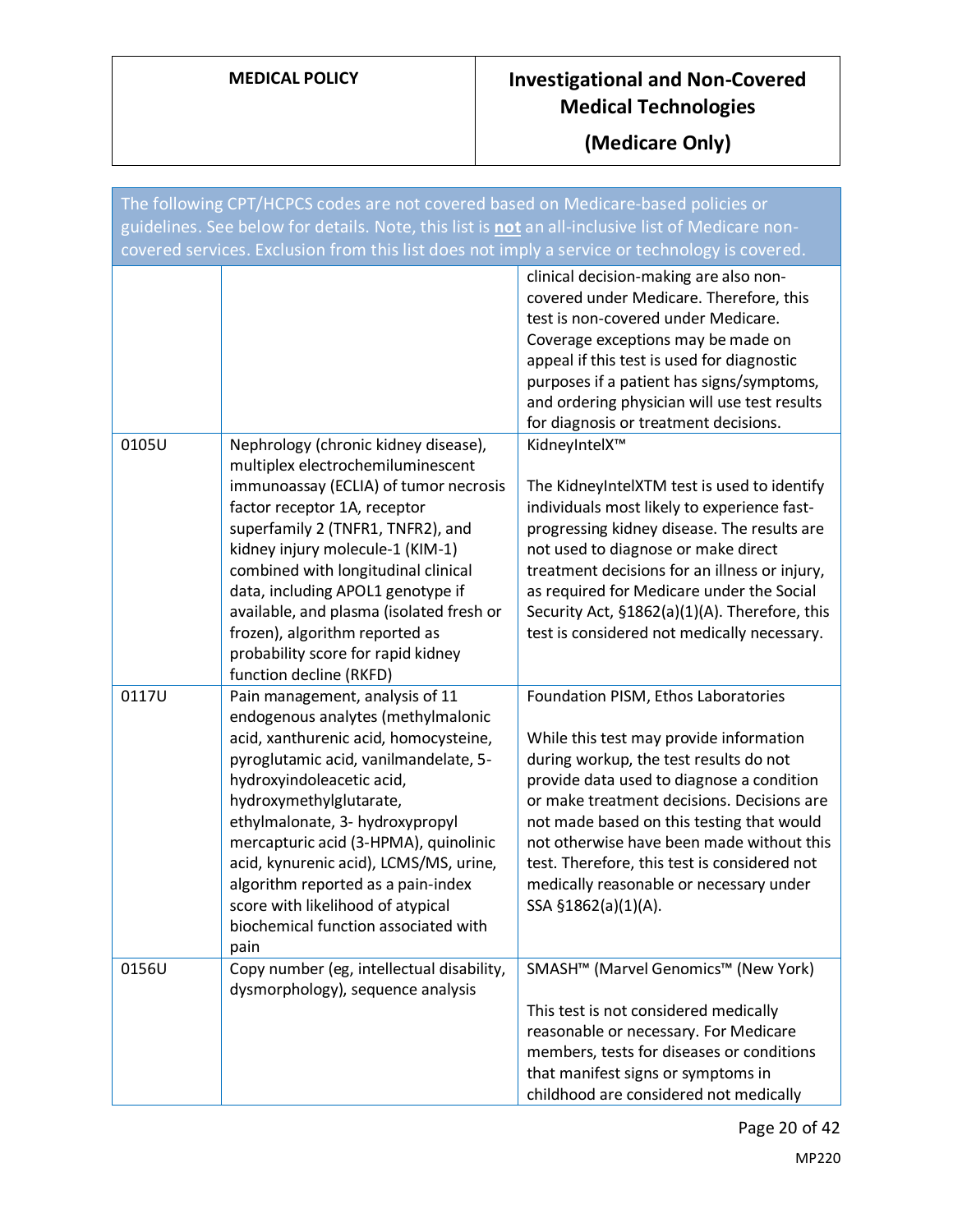| The following CPT/HCPCS codes are not covered based on Medicare-based policies or<br>guidelines. See below for details. Note, this list is not an all-inclusive list of Medicare non-<br>covered services. Exclusion from this list does not imply a service or technology is covered. |                                                                                                                                                                                                                                   |                                                                                                                                                                                                                                                                                                                                                                                                                                                                                                                                                                                                                                                                                                                                                                                                                                                                                                                             |
|----------------------------------------------------------------------------------------------------------------------------------------------------------------------------------------------------------------------------------------------------------------------------------------|-----------------------------------------------------------------------------------------------------------------------------------------------------------------------------------------------------------------------------------|-----------------------------------------------------------------------------------------------------------------------------------------------------------------------------------------------------------------------------------------------------------------------------------------------------------------------------------------------------------------------------------------------------------------------------------------------------------------------------------------------------------------------------------------------------------------------------------------------------------------------------------------------------------------------------------------------------------------------------------------------------------------------------------------------------------------------------------------------------------------------------------------------------------------------------|
|                                                                                                                                                                                                                                                                                        |                                                                                                                                                                                                                                   | reasonable or necessary as they are not<br>usually relevant to the Medicare<br>population. Under Medicare, testing is only<br>considered reasonable and necessary when<br>the test results directly impact treatment<br>or management of the beneficiary.<br>Confirming a known diagnosis is also not<br>considered reasonable or necessary under<br>Medicare, and also many<br>pharmacogenomic applications of<br>molecular pathology testing do not meet<br>Medicare's requirements to be considered<br>medically reasonable or necessary. (LCD<br>L35000; Published by National Government<br>Services)                                                                                                                                                                                                                                                                                                                  |
| A6000                                                                                                                                                                                                                                                                                  | Non-contact wound warming wound<br>cover for use with the non-contact<br>wound warming device and warming<br>card                                                                                                                 | Medicare Status "N" code<br>Noridian "Noncovered Items" list <sup>3</sup><br>National Coverage Determination<br>(NCD) for Noncontact Normothermic<br>Wound Therapy (270.2)                                                                                                                                                                                                                                                                                                                                                                                                                                                                                                                                                                                                                                                                                                                                                  |
| C9780                                                                                                                                                                                                                                                                                  | Insertion of central venous catheter<br>through central venous occlusion via<br>inferior and superior approaches (e.g.,<br>inside-out technique), including imaging<br>guidance (Surfacer® Inside-Out® Access<br>Catheter System) | The Surfacer <sup>®</sup> Inside-Out <sup>®</sup> Access Catheter<br>system is currently undergoing trials and<br>evaluation and there is an associated<br>Medicare-approved investigational device<br>exemption (IDE) study for this product<br>(Evaluation of the Surfacer System<br>Approach to Central Venous Access;<br>NCT03209050); however, it is classified as a<br><b>Category A</b> device. According to the<br>Medicare Managed Care Manual, Chapter 4<br>- Benefits and Beneficiary Protections,<br>§10.7.2 - Payment for Investigational<br>Device Exemption (IDE) Studies, "MAOs are<br>responsible for payment of claims related<br>to enrollees' participation in both Category<br>A and B IDE studies that are covered by the<br>MAC with jurisdiction over the MA plan's<br>service area. The MAO is responsible for<br>payment of routine care items and services<br>in CMS-approved Category A studies |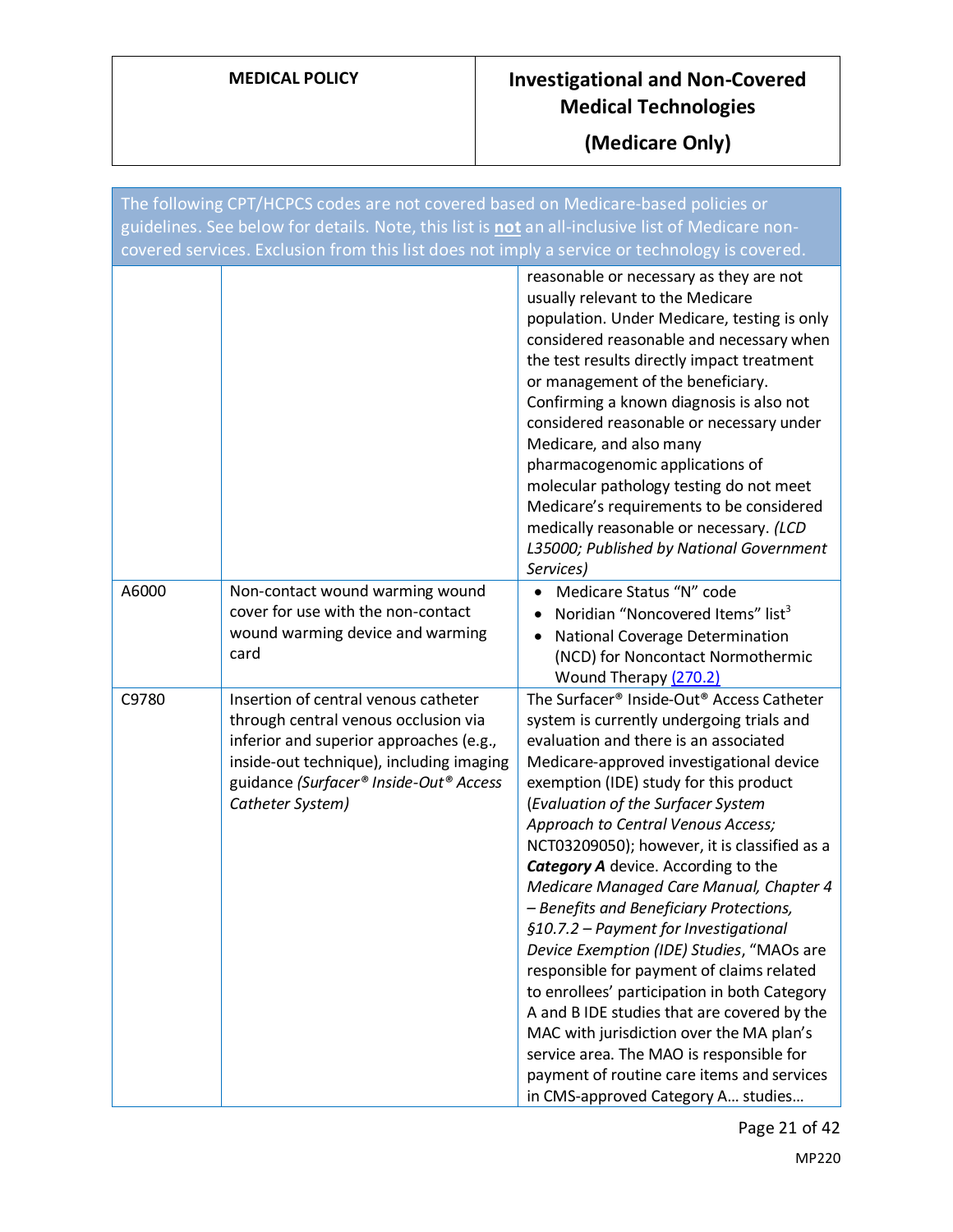| The following CPT/HCPCS codes are not covered based on Medicare-based policies or             |                                                                                                                                                                                                                                             |                                                                                                                                                                                                                                                 |  |
|-----------------------------------------------------------------------------------------------|---------------------------------------------------------------------------------------------------------------------------------------------------------------------------------------------------------------------------------------------|-------------------------------------------------------------------------------------------------------------------------------------------------------------------------------------------------------------------------------------------------|--|
|                                                                                               | guidelines. See below for details. Note, this list is not an all-inclusive list of Medicare non-                                                                                                                                            |                                                                                                                                                                                                                                                 |  |
| covered services. Exclusion from this list does not imply a service or technology is covered. |                                                                                                                                                                                                                                             |                                                                                                                                                                                                                                                 |  |
|                                                                                               |                                                                                                                                                                                                                                             | <b>CMS will not approve Category A devices</b><br>because they are statutorily excluded from<br>coverage." Therefore, while routine care<br>and services are eligible for coverage,<br>including unrelated care, Category A<br>devices are not. |  |
| E0231                                                                                         | Non-contact wound warming device                                                                                                                                                                                                            |                                                                                                                                                                                                                                                 |  |
|                                                                                               | (temperature control unit, ac adapter<br>and power cord) for use with warming<br>card and wound cover.                                                                                                                                      | Noridian "Noncovered Items" list <sup>3</sup><br>National Coverage Determination<br>(NCD) for Noncontact Normothermic                                                                                                                           |  |
| E0232                                                                                         | Warming card for use with the non<br>contact wound warming device and non<br>contact wound warming wound cover                                                                                                                              | Wound Therapy (270.2)                                                                                                                                                                                                                           |  |
| K1004                                                                                         | Low frequency ultrasonic diathermy                                                                                                                                                                                                          | The PainShield MD                                                                                                                                                                                                                               |  |
|                                                                                               | treatment device for home use,                                                                                                                                                                                                              |                                                                                                                                                                                                                                                 |  |
|                                                                                               | includes all components and<br>accessories                                                                                                                                                                                                  | NCD 280.1 indicates diathermy machines<br>are not appropriate for home use                                                                                                                                                                      |  |
|                                                                                               |                                                                                                                                                                                                                                             | The following CPT/HCPCS codes do not have specific Medicare policy or guidance. Therefore,                                                                                                                                                      |  |
|                                                                                               | the following codes are subject to Criterion II in the "Policy Criteria" table above.                                                                                                                                                       |                                                                                                                                                                                                                                                 |  |
| <b>CODE</b>                                                                                   | <b>DESCRIPTION</b>                                                                                                                                                                                                                          | <b>TECHNOLOGY AND/OR</b>                                                                                                                                                                                                                        |  |
|                                                                                               |                                                                                                                                                                                                                                             | <b>MANUFACTURER AND ADDITIONAL</b><br><b>NOTES</b> (when available)                                                                                                                                                                             |  |
| 30468                                                                                         | Repair of nasal valve collapse with<br>subcutaneous/submucosal lateral wall<br>implant(s)                                                                                                                                                   | LATERA® absorbable nasal implant<br>(Stryker)                                                                                                                                                                                                   |  |
| 57465                                                                                         | Computer-aided mapping of cervix uteri<br>during colposcopy, including optical<br>dynamic spectral imaging and algorithmic<br>quantification of the acetowhitening<br>effect (List separately in addition to code<br>for primary procedure) |                                                                                                                                                                                                                                                 |  |
| 64628                                                                                         | Thermal destruction of intraosseous<br>basivertebral nerve, including all imaging<br>guidance; first 2 vertebral bodies, lumbar<br>or sacral                                                                                                |                                                                                                                                                                                                                                                 |  |
| 64629                                                                                         | Thermal destruction of intraosseous<br>basivertebral nerve, including all imaging                                                                                                                                                           |                                                                                                                                                                                                                                                 |  |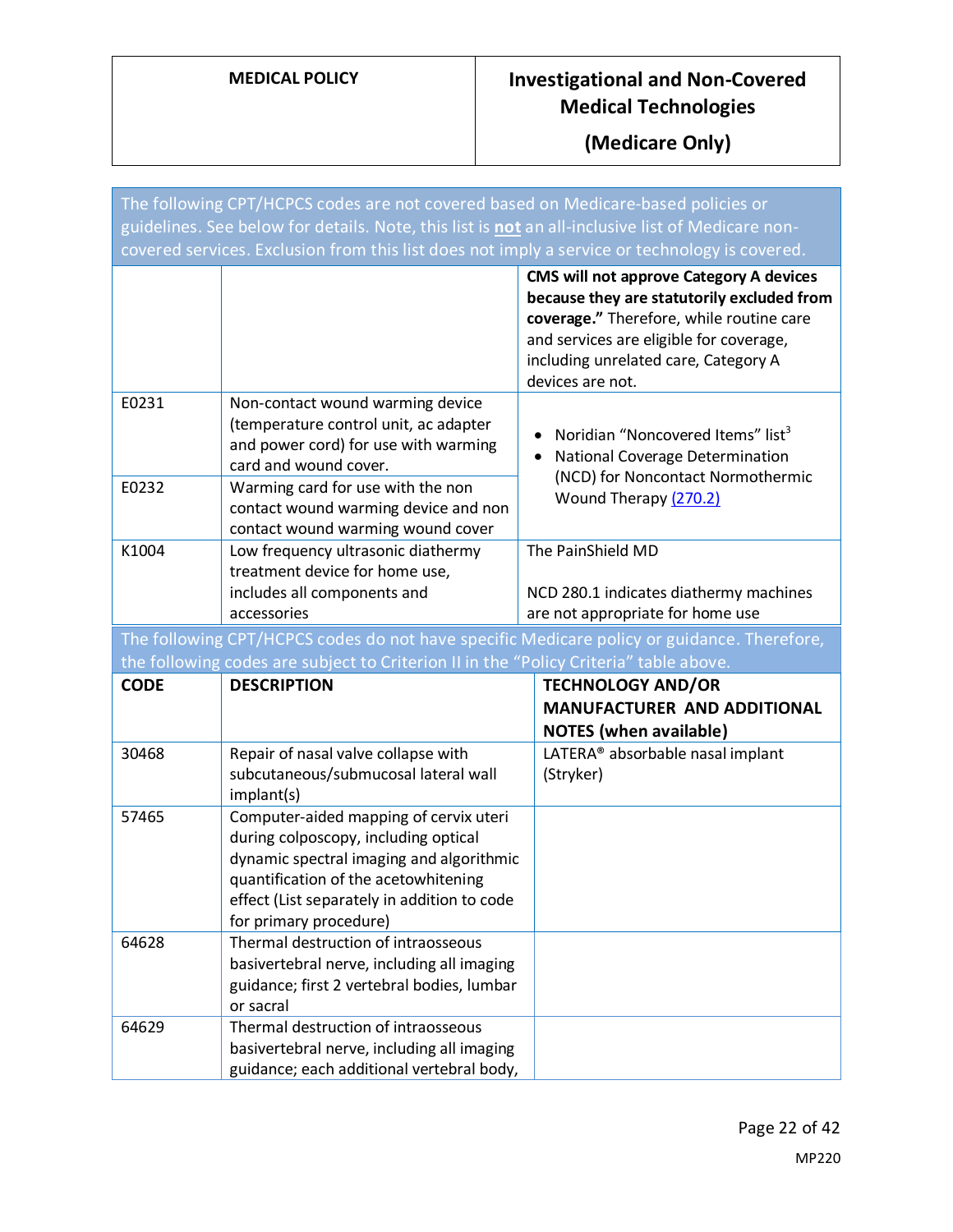| The following CPT/HCPCS codes do not have specific Medicare policy or guidance. Therefore, |                                                       |                                                                             |
|--------------------------------------------------------------------------------------------|-------------------------------------------------------|-----------------------------------------------------------------------------|
| the following codes are subject to Criterion II in the "Policy Criteria" table above.      |                                                       |                                                                             |
|                                                                                            | lumbar or sacral (List separately in                  |                                                                             |
|                                                                                            | addition to code for primary procedure)               |                                                                             |
| C9752                                                                                      | TERMED 12/31/2021                                     |                                                                             |
|                                                                                            | Destruction of intraosseous basivertebral             |                                                                             |
|                                                                                            | nerve, first two vertebral bodies, including          |                                                                             |
|                                                                                            | imaging guidance (e. g., fluoroscopy),                |                                                                             |
|                                                                                            | lumbar/sacrum                                         |                                                                             |
| C9753                                                                                      | TERMED 12/31/2021                                     |                                                                             |
|                                                                                            | Destruction of intraosseous basivertebral             |                                                                             |
|                                                                                            | nerve, each additional vertebral body,                |                                                                             |
|                                                                                            | including imaging guidance (e. g.,                    |                                                                             |
|                                                                                            | fluoroscopy), lumbar/sacrum (list                     |                                                                             |
|                                                                                            | separately in addition to code for primary            |                                                                             |
| 64910                                                                                      | procedure)<br>Nerve repair; with synthetic conduit or |                                                                             |
|                                                                                            | vein allograft (eg, nerve tube), each nerve           |                                                                             |
| 77423                                                                                      | High energy neutron radiation treatment               | SENSIMED Triggerfish® by Sensimed AG                                        |
|                                                                                            | delivery; 1 or more isocenter(s) with                 |                                                                             |
|                                                                                            | coplanar or non-coplanar geometry with                |                                                                             |
|                                                                                            | blocking and/or wedge, and/or                         |                                                                             |
|                                                                                            | compensator(s)                                        |                                                                             |
| 93590                                                                                      | Percutaneous transcatheter closure of                 | While transcatheter repair of                                               |
|                                                                                            | paravalvular leak; initial occlusion device,          | paravalvular leaks has been performed,                                      |
|                                                                                            | mitral valve                                          | there are currently no FDA-approved                                         |
| 93591                                                                                      | Percutaneous transcatheter closure of                 | devices for this indication. Devices such                                   |
|                                                                                            | paravalvular leak; initial occlusion device,          | as the Amplatzer Vascular Plug are                                          |
|                                                                                            | aortic valve                                          | commonly used off-label for this                                            |
| 93592                                                                                      | Percutaneous transcatheter closure of                 | purpose. The PARADIGM trial                                                 |
|                                                                                            | paravalvular leak; each additional                    | (NCT0448982; G200097) is a Medicare-                                        |
|                                                                                            | occlusion device (List separately in                  | approved Category B IDE study as of                                         |
|                                                                                            | addition to code for primary procedure)               | 1/15/2021. Coverage may be approved                                         |
|                                                                                            |                                                       | for members enrolled in the Medicare-                                       |
|                                                                                            |                                                       | approved study. Otherwise, coverage is                                      |
|                                                                                            |                                                       | not available for this procedure/service.                                   |
|                                                                                            |                                                       | (To confirm participation in a Medicare-                                    |
|                                                                                            |                                                       | approved IDE study, the NCT number<br>must be provided and be verified as a |
|                                                                                            |                                                       | Medicare-approved study on the CMS                                          |
|                                                                                            |                                                       | website for IDEs.)                                                          |
| 0278T                                                                                      | Transcutaneous electrical modulation pain             |                                                                             |
|                                                                                            | reprocessing (eg, scrambler therapy), each            |                                                                             |
|                                                                                            |                                                       |                                                                             |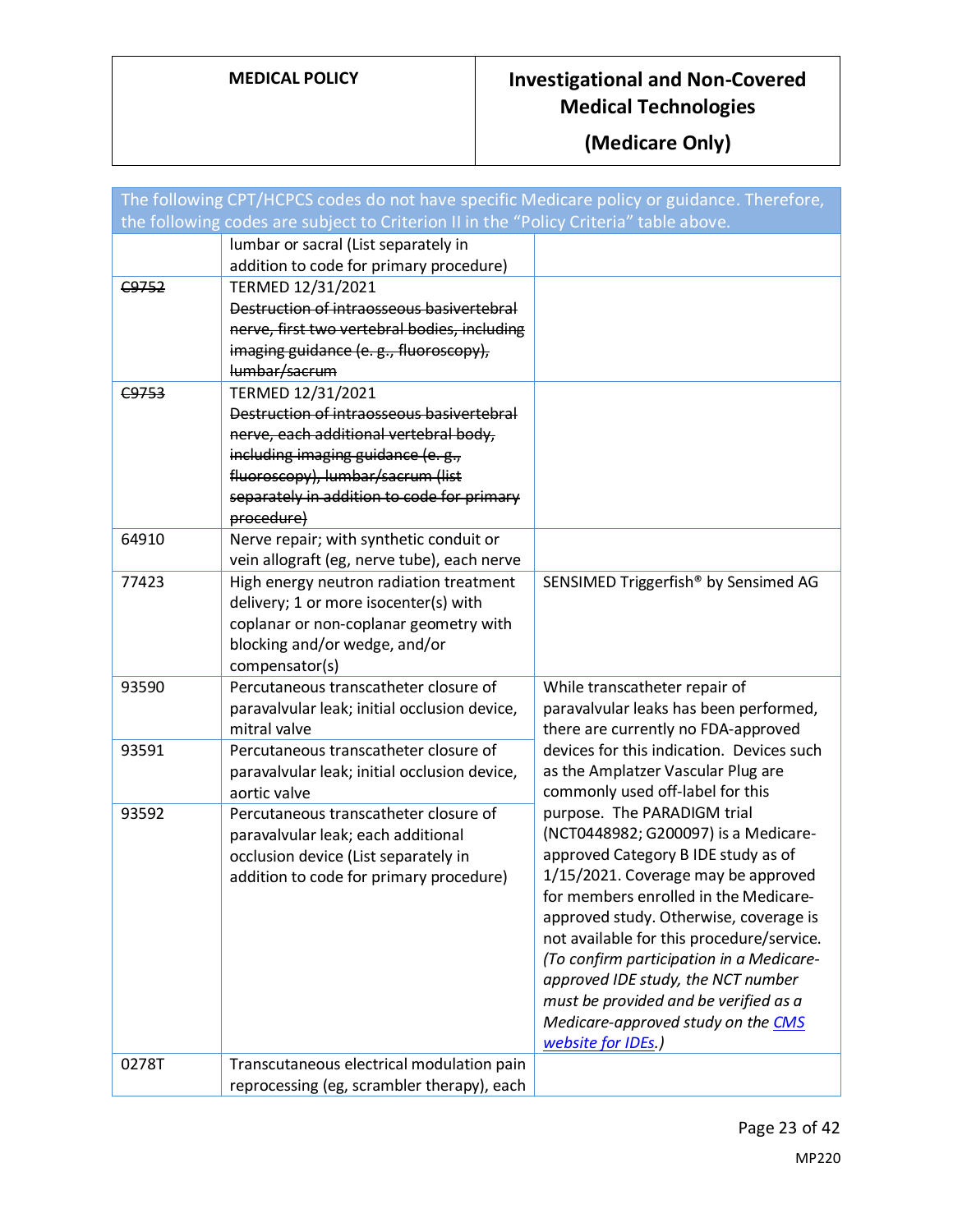| The following CPT/HCPCS codes do not have specific Medicare policy or guidance. Therefore, |                                                                                                                                                                                                                                                                                                                                                                                                                     |                                                                                                                                                                                                                                                                                    |
|--------------------------------------------------------------------------------------------|---------------------------------------------------------------------------------------------------------------------------------------------------------------------------------------------------------------------------------------------------------------------------------------------------------------------------------------------------------------------------------------------------------------------|------------------------------------------------------------------------------------------------------------------------------------------------------------------------------------------------------------------------------------------------------------------------------------|
|                                                                                            | the following codes are subject to Criterion II in the "Policy Criteria" table above.                                                                                                                                                                                                                                                                                                                               |                                                                                                                                                                                                                                                                                    |
|                                                                                            | treatment session (includes placement of<br>electrodes)                                                                                                                                                                                                                                                                                                                                                             |                                                                                                                                                                                                                                                                                    |
| 0329T                                                                                      | Monitoring of intraocular pressure for 24<br>hours or longer, unilateral or bilateral,<br>with interpretation and report                                                                                                                                                                                                                                                                                            |                                                                                                                                                                                                                                                                                    |
| 0342T                                                                                      | Therapeutic apheresis with selective HDL<br>delipidation and plasma reinfusion                                                                                                                                                                                                                                                                                                                                      | Neither the NCD for Apheresis<br>(Therapeutic Pheresis) (110.14) nor the<br>LCA for Therapeutic Apheresis for<br>Familial Hypercholesterolemia (A54543)<br>indicate this is a covered apheresis<br>procedure. Therefore, the Company<br>position for this service will be applied. |
| 0351T                                                                                      | Optical coherence tomography of breast<br>or axillary lymph node, excised tissue,<br>each specimen; real-time intraoperative                                                                                                                                                                                                                                                                                        | RS-3000 Advance by NIDEK©                                                                                                                                                                                                                                                          |
| 0352T                                                                                      | ; interpretation and report, real-time or<br>referred                                                                                                                                                                                                                                                                                                                                                               |                                                                                                                                                                                                                                                                                    |
| 0353T                                                                                      | Optical coherence tomography of breast,<br>surgical cavity; real-time intraoperative                                                                                                                                                                                                                                                                                                                                |                                                                                                                                                                                                                                                                                    |
| 0354T                                                                                      | ; interpretation and report, real-time or<br>referred                                                                                                                                                                                                                                                                                                                                                               |                                                                                                                                                                                                                                                                                    |
| 0378T                                                                                      | Visual field assessment, with concurrent<br>real time data analysis and accessible data<br>storage with patient initiated data<br>transmitted to a remote surveillance<br>center for up to 30 days; review and<br>interpretation with report by a physician<br>or other qualified health care professional                                                                                                          |                                                                                                                                                                                                                                                                                    |
| 0379T                                                                                      | Visual field assessment, with concurrent<br>real time data analysis and accessible data<br>storage with patient initiated data<br>transmitted to a remote surveillance<br>center for up to 30 days; technical support<br>and patient instructions, surveillance,<br>analysis, and transmission of daily and<br>emergent data reports as prescribed by a<br>physician or other qualified health care<br>professional |                                                                                                                                                                                                                                                                                    |
| 0397T                                                                                      | Endoscopic retrograde<br>cholangiopancreatography (ERCP), with                                                                                                                                                                                                                                                                                                                                                      |                                                                                                                                                                                                                                                                                    |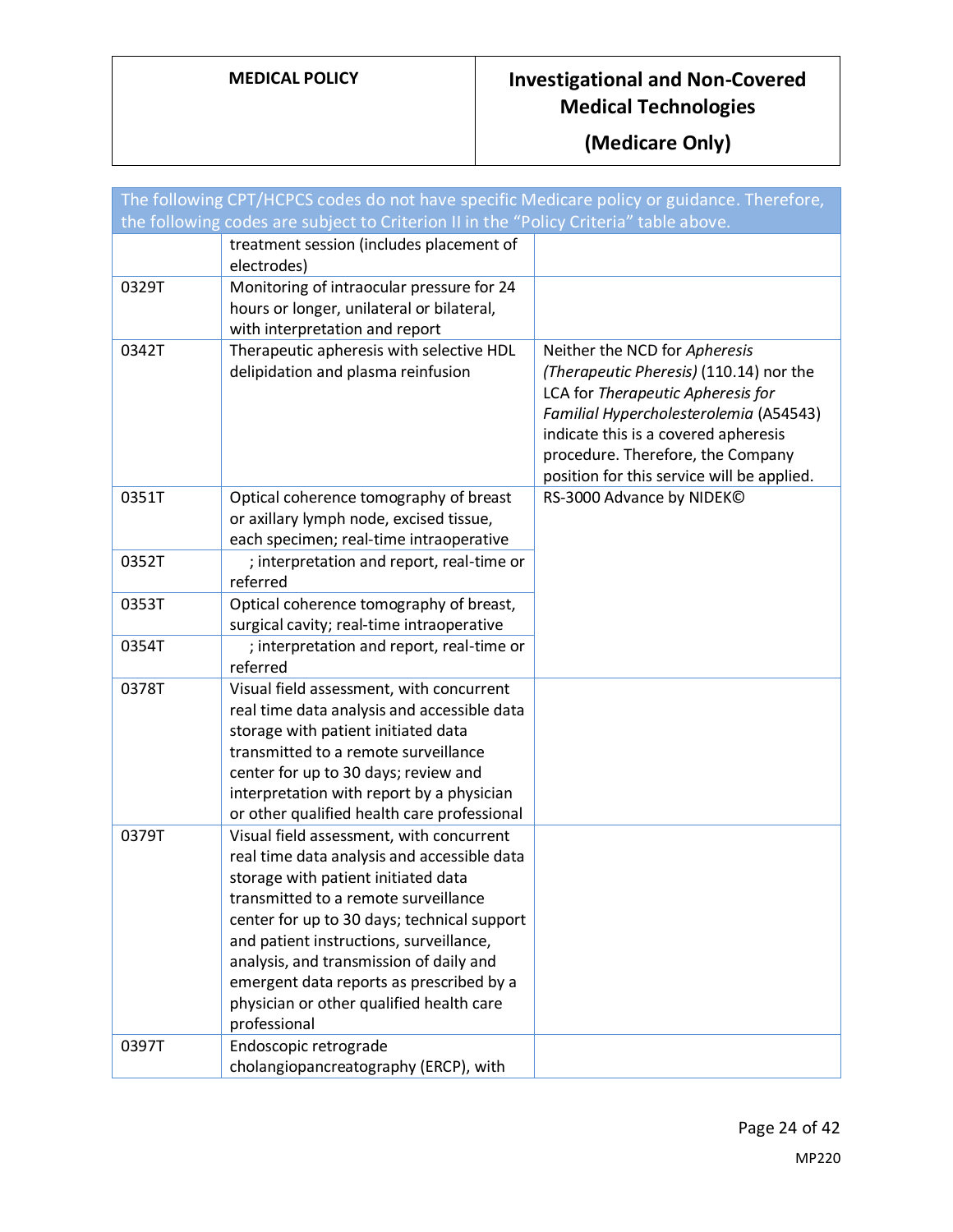|       | The following CPT/HCPCS codes do not have specific Medicare policy or guidance. Therefore, |                                                                                     |
|-------|--------------------------------------------------------------------------------------------|-------------------------------------------------------------------------------------|
|       | the following codes are subject to Criterion II in the "Policy Criteria" table above.      |                                                                                     |
|       | optical endomicroscopy (List separately in                                                 |                                                                                     |
| 0408T | addition to code for primary procedure)<br>Insertion or replacement of permanent           |                                                                                     |
|       | cardiac contractility modulation system,                                                   |                                                                                     |
|       | including contractility evaluation when                                                    |                                                                                     |
|       | performed, and programming of sensing                                                      |                                                                                     |
|       | and therapeutic parameters; pulse                                                          |                                                                                     |
|       | generator with transvenous electrodes                                                      |                                                                                     |
| 0409T | ; pulse generator only                                                                     |                                                                                     |
| 0410T | ; atrial electrode only                                                                    |                                                                                     |
| 0411T | ; ventricular electrode only                                                               |                                                                                     |
| 0414T | Removal and replacement of permanent                                                       |                                                                                     |
|       | cardiac contractility modulation system                                                    |                                                                                     |
|       | pulse generator only                                                                       |                                                                                     |
| 0415T | Repositioning of previously implanted                                                      | Cardiac Contractility Modulation (CCM)                                              |
|       | cardiac contractility modulation                                                           | System - Optimizer Dynamic                                                          |
|       | transvenous electrode (atrial or                                                           |                                                                                     |
|       | ventricular lead)                                                                          | Note: While placement of the system or                                              |
| 0416T | Relocation of skin pocket for implanted                                                    | device will be non-covered, removal                                                 |
|       | cardiac contractility modulation pulse                                                     | without replacement (0412T and 0413T)                                               |
|       | generator                                                                                  | in some situations may be considered                                                |
| 0417T | Programming device evaluation (in                                                          | medically reasonable and necessary for<br>unrelated reasons (e.g., pain, infection, |
|       | person) with iterative adjustment of the<br>implantable device to test the function of     | etc.). See the Medicare Benefit Policy                                              |
|       | the device and select optimal permanent                                                    | Manual, Chapter 16, §-80 - Services                                                 |
|       | programmed values with analysis,                                                           | Related to and Required as a Result of                                              |
|       | including review and report, implantable                                                   | Services Which Are Not Covered Under                                                |
|       | cardiac contractility modulation system                                                    | Medicare for more information.                                                      |
| 0418T | Interrogation device evaluation (in                                                        |                                                                                     |
|       | person) with analysis, review and report,                                                  |                                                                                     |
|       | includes connection, recording and                                                         |                                                                                     |
|       | disconnection per patient encounter,                                                       |                                                                                     |
|       | implantable cardiac contractility                                                          |                                                                                     |
|       | modulation system                                                                          |                                                                                     |
| C1824 | Generator, cardiac contractility                                                           |                                                                                     |
|       | modulation (implantable)                                                                   |                                                                                     |
| K1030 | External recharging system for battery                                                     |                                                                                     |
|       | (internal) for use with implanted cardiac                                                  |                                                                                     |
|       | contractility modulation generator,                                                        |                                                                                     |
|       | replacement only                                                                           |                                                                                     |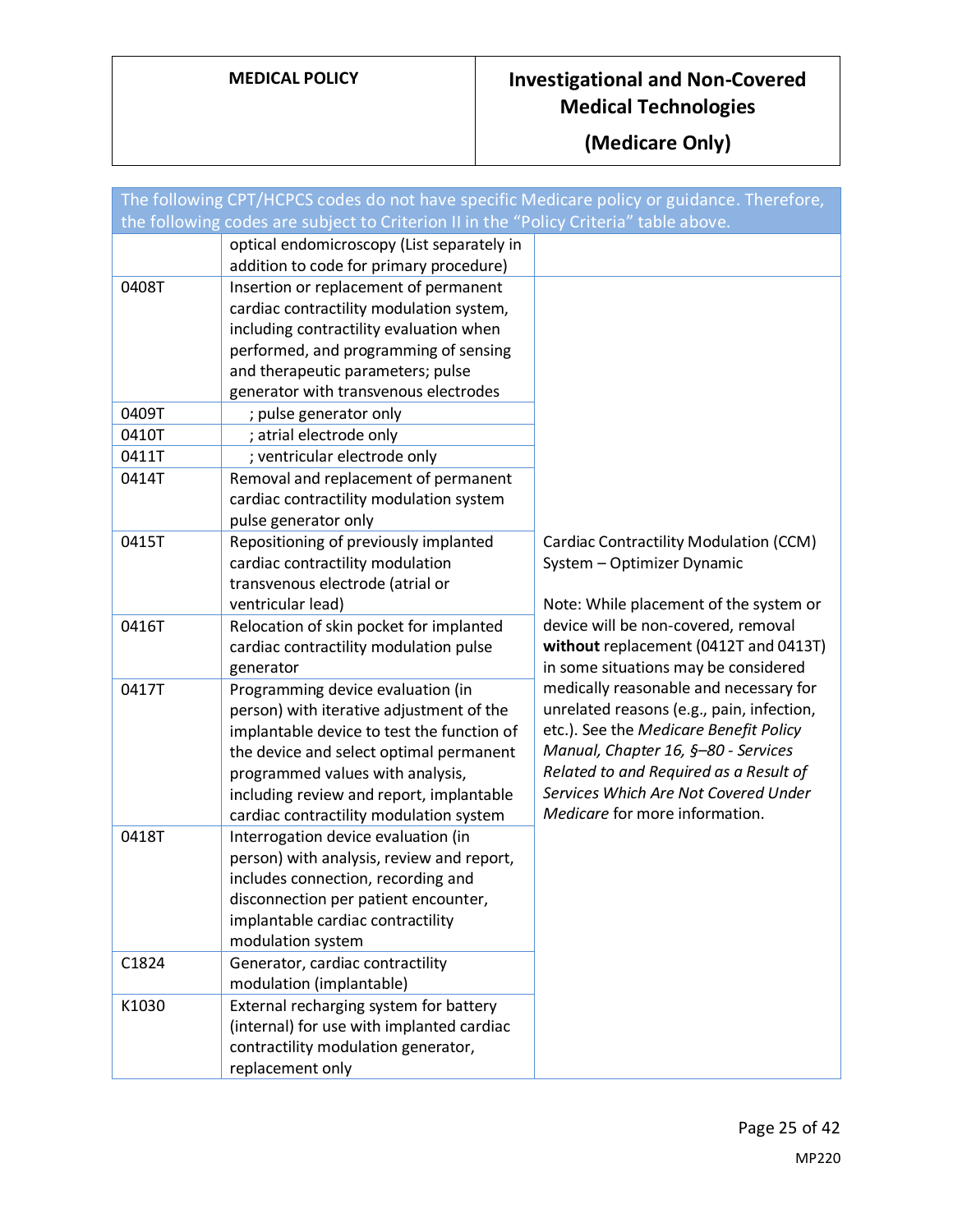|                | The following CPT/HCPCS codes do not have specific Medicare policy or guidance. Therefore,                                                                                                    |                                                                                                                                                             |
|----------------|-----------------------------------------------------------------------------------------------------------------------------------------------------------------------------------------------|-------------------------------------------------------------------------------------------------------------------------------------------------------------|
|                | the following codes are subject to Criterion II in the "Policy Criteria" table above.                                                                                                         |                                                                                                                                                             |
| 0422T<br>0424T | Tactile breast imaging by computer-aided<br>tactile sensors, unilateral or bilateral<br>Insertion or replacement of                                                                           | Breastview Visual Mapping System by<br>Medical Tactile, Inc. and iBreast Exam™<br>(iBE) by UE LifeSciences Inc.<br>remedē® System (Respicardia, Inc.)       |
|                | neurostimulator system for treatment of<br>central sleep apnea; complete system<br>(transvenous placement of right or left<br>stimulation lead, sensing lead,<br>implantable pulse generator) | While the NCD for Phrenic Nerve<br>Stimulator (160.19) addresses the use of<br>phrenic nerve stimulation as an<br>alternative for patients with respiratory |
| 0425T          | Insertion or replacement of<br>neurostimulator system for treatment of<br>central sleep apnea; sensing lead only                                                                              | insufficiency who are dependent upon<br>the use of a mechanical ventilator as well<br>as maintenance of a permanent                                         |
| 0426T          | Insertion or replacement of<br>neurostimulator system for treatment of<br>central sleep apnea; stimulation lead only                                                                          | tracheotomy stoma, it does not address<br>the use of a phrenic nerve stimulator as a<br>treatment of CSA. Therefore, the                                    |
| 0427T          | Insertion or replacement of<br>neurostimulator system for treatment of<br>central sleep apnea; pulse generator only                                                                           | Company position for this service will be<br>applied.                                                                                                       |
| 0431T          | Removal and replacement of<br>neurostimulator system for treatment of<br>central sleep apnea, pulse generator only                                                                            | Note: While placement of the system or<br>device will be non-covered, removal<br>without replacement (0428T-0430T) in                                       |
| 0432T          | Repositioning of neurostimulator system<br>for treatment of central sleep apnea;<br>stimulation lead only                                                                                     | some situations may be considered<br>medically reasonable and necessary for<br>unrelated reasons (e.g., pain, infection,                                    |
| 0433T          | Repositioning of neurostimulator system<br>for treatment of central sleep apnea;<br>sensing lead only                                                                                         | etc.). See the Medicare Benefit Policy<br>Manual, Chapter 16, §-80 - Services<br>Related to and Required as a Result of                                     |
| 0434T          | Interrogation device evaluation implanted<br>neurostimulator pulse generator system<br>for central sleep apnea                                                                                | Services Which Are Not Covered Under<br>Medicare for more information.                                                                                      |
| 0435T          | Programming device evaluation of<br>implanted neurostimulator pulse<br>generator system for central sleep apnea;<br>single session                                                            |                                                                                                                                                             |
| 0436T          | Programming device evaluation of<br>implanted neurostimulator pulse<br>generator system for central sleep apnea;<br>during sleep study                                                        |                                                                                                                                                             |
| 0470T          | Optical coherence tomography (OCT) for<br>microstructural and morphological                                                                                                                   |                                                                                                                                                             |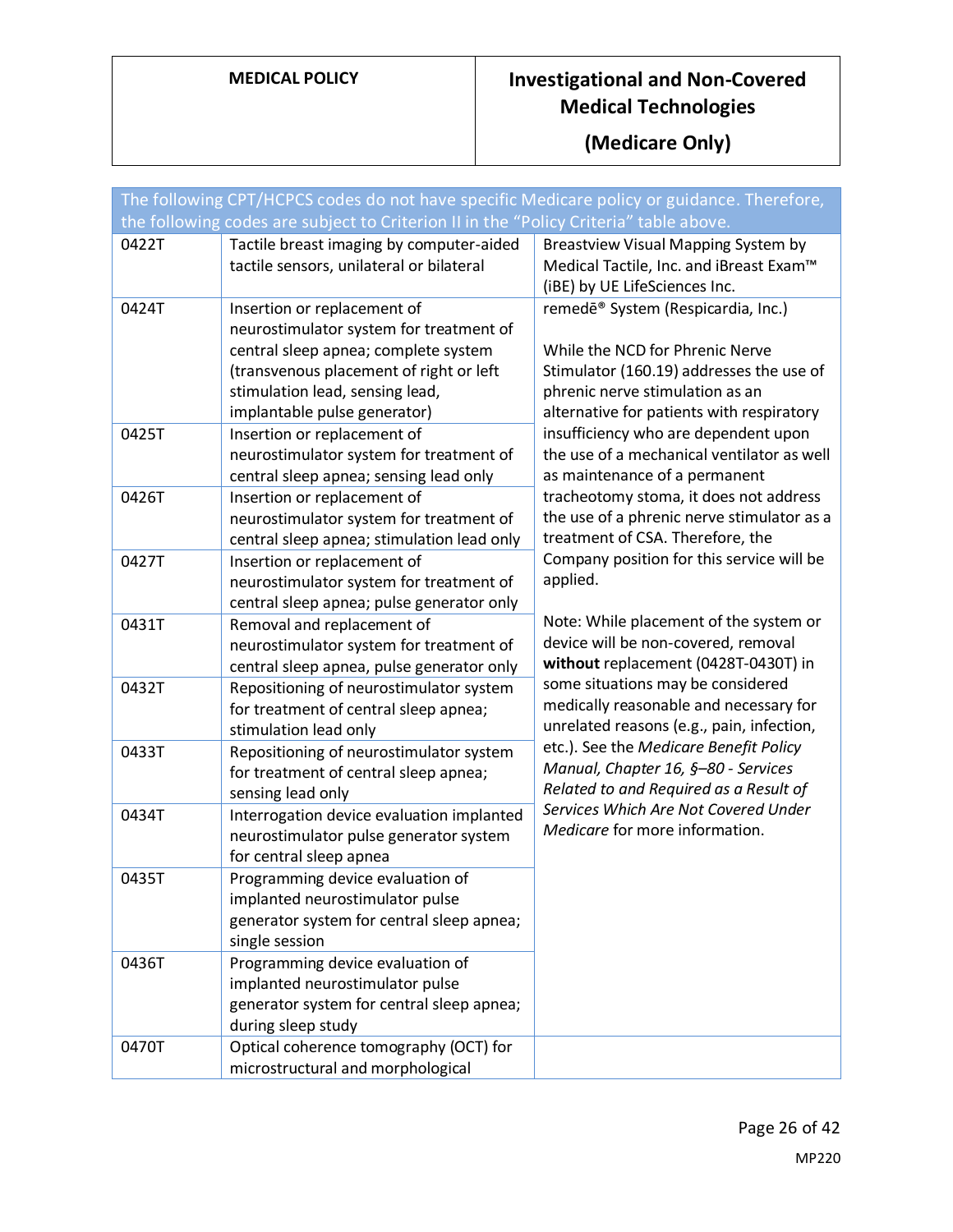|       | The following CPT/HCPCS codes do not have specific Medicare policy or guidance. Therefore, |  |
|-------|--------------------------------------------------------------------------------------------|--|
|       | the following codes are subject to Criterion II in the "Policy Criteria" table above.      |  |
|       | imaging of skin, image acquisition,                                                        |  |
|       | interpretation, and report; first lesion                                                   |  |
| 0471T | Optical coherence tomography (OCT) for                                                     |  |
|       | microstructural and morphological                                                          |  |
|       | imaging of skin, image acquisition,                                                        |  |
|       | interpretation, and report; each additional                                                |  |
|       | lesion (List separately in addition to code                                                |  |
|       | for primary procedure)                                                                     |  |
| 0485T | Optical coherence tomography (OCT) of                                                      |  |
|       | middle ear, with interpretation and                                                        |  |
|       | report; unilateral                                                                         |  |
| 0486T | Optical coherence tomography (OCT) of                                                      |  |
|       | middle ear, with interpretation and                                                        |  |
|       | report; bilateral                                                                          |  |
| 0487T | Biomechanical mapping, transvaginal,                                                       |  |
|       | with report                                                                                |  |
| 0489T | Autologous adipose-derived regenerative                                                    |  |
|       | cell therapy for scleroderma in the hands;                                                 |  |
|       | adipose tissue harvesting, isolation and                                                   |  |
|       | preparation of harvested cells including                                                   |  |
|       | incubation with cell dissociation enzymes,                                                 |  |
|       | removal of non-viable cells and debris,                                                    |  |
|       | determination of concentration and                                                         |  |
|       | dilution of regenerative cells                                                             |  |
| 0490T | ; multiple injections in one or both                                                       |  |
|       | hands                                                                                      |  |
| 0491T | Ablative laser treatment, non-contact, full                                                |  |
|       | field and fractional ablation, open wound,                                                 |  |
|       | per day, total treatment surface area; first                                               |  |
|       | 20 sq cm or less                                                                           |  |
| 0492T | ; each additional 20 sq cm, or part                                                        |  |
|       | thereof (List separately in addition to code                                               |  |
|       | for primary procedure)                                                                     |  |
| 0506T | Macular pigment optical density                                                            |  |
|       | measurement by heterochromatic flicker                                                     |  |
|       | photometry, unilateral or bilateral, with                                                  |  |
|       | interpretation and report                                                                  |  |
| 0507T | Near-infrared dual imaging (ie,                                                            |  |
|       | simultaneous reflective and trans-                                                         |  |
|       | illuminated light) of meibomian glands,                                                    |  |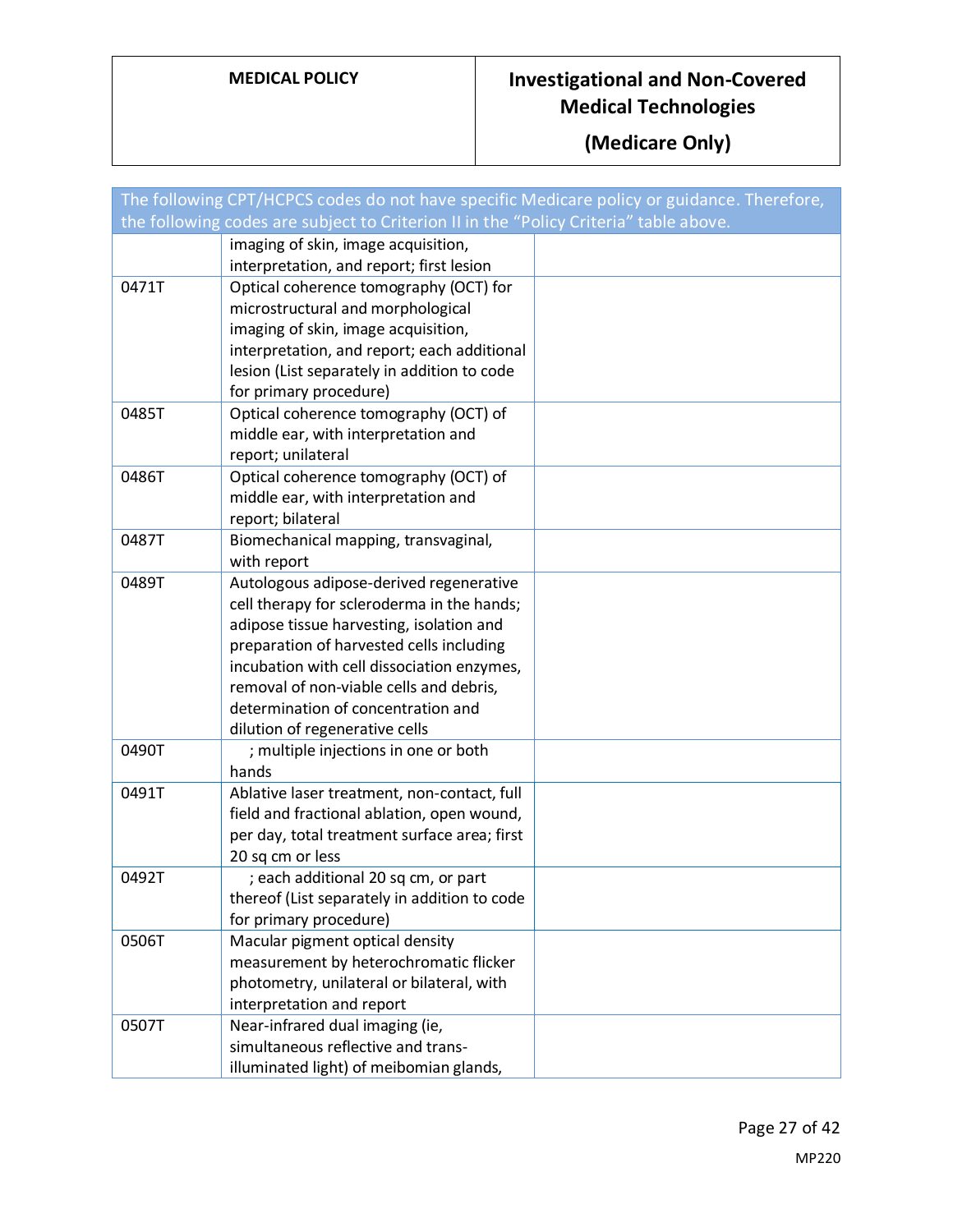|       | The following CPT/HCPCS codes do not have specific Medicare policy or guidance. Therefore,                                                                                                                                                                    |                                                                                                                                                                                                                                                        |
|-------|---------------------------------------------------------------------------------------------------------------------------------------------------------------------------------------------------------------------------------------------------------------|--------------------------------------------------------------------------------------------------------------------------------------------------------------------------------------------------------------------------------------------------------|
|       | the following codes are subject to Criterion II in the "Policy Criteria" table above.                                                                                                                                                                         |                                                                                                                                                                                                                                                        |
|       | unilateral or bilateral, with interpretation<br>and report                                                                                                                                                                                                    |                                                                                                                                                                                                                                                        |
| 0508T | Pulse-echo ultrasound bone density<br>measurement resulting in indicator of<br>axial bone mineral density, tibia                                                                                                                                              |                                                                                                                                                                                                                                                        |
| 0525T | Insertion or replacement of intracardiac<br>ischemia monitoring system, including<br>testing of the lead and monitor, initial<br>system programming, and imaging<br>supervision and interpretation; complete<br>system (electrode and implantable<br>monitor) | AngelMed® Guardian System by Angel<br><b>Medical Systems</b><br>Note: While placement of the system or<br>device will be non-covered, removal<br>without replacement (0530T-0532T) in<br>some situations may be considered                             |
| 0526T | Insertion or replacement of intracardiac<br>ischemia monitoring system, including<br>testing of the lead and monitor, initial<br>system programming, and imaging<br>supervision and interpretation; electrode<br>only                                         | medically reasonable and necessary for<br>unrelated reasons (e.g., pain, infection,<br>etc.). See the Medicare Benefit Policy<br>Manual, Chapter 16, §-80 - Services<br>Related to and Required as a Result of<br>Services Which Are Not Covered Under |
| 0527T | Insertion or replacement of intracardiac<br>ischemia monitoring system, including<br>testing of the lead and monitor, initial<br>system programming, and imaging<br>supervision and interpretation;<br>implantable monitor only                               | Medicare for more information.                                                                                                                                                                                                                         |
| 0528T | Programming device evaluation (in<br>person) of intracardiac ischemia<br>monitoring system with iterative<br>adjustment of programmed values, with<br>analysis, review, and report                                                                            |                                                                                                                                                                                                                                                        |
| 0529T | Interrogation device evaluation (in<br>person) of intracardiac ischemia<br>monitoring system with analysis, review,<br>and report                                                                                                                             |                                                                                                                                                                                                                                                        |
| 0530T | Removal of intracardiac ischemia<br>monitoring system, including all imaging<br>supervision and interpretation; complete<br>system (electrode and implantable<br>monitor)                                                                                     |                                                                                                                                                                                                                                                        |
| 0531T | ; electrode only                                                                                                                                                                                                                                              |                                                                                                                                                                                                                                                        |
| 0532T | ; implantable monitor only                                                                                                                                                                                                                                    |                                                                                                                                                                                                                                                        |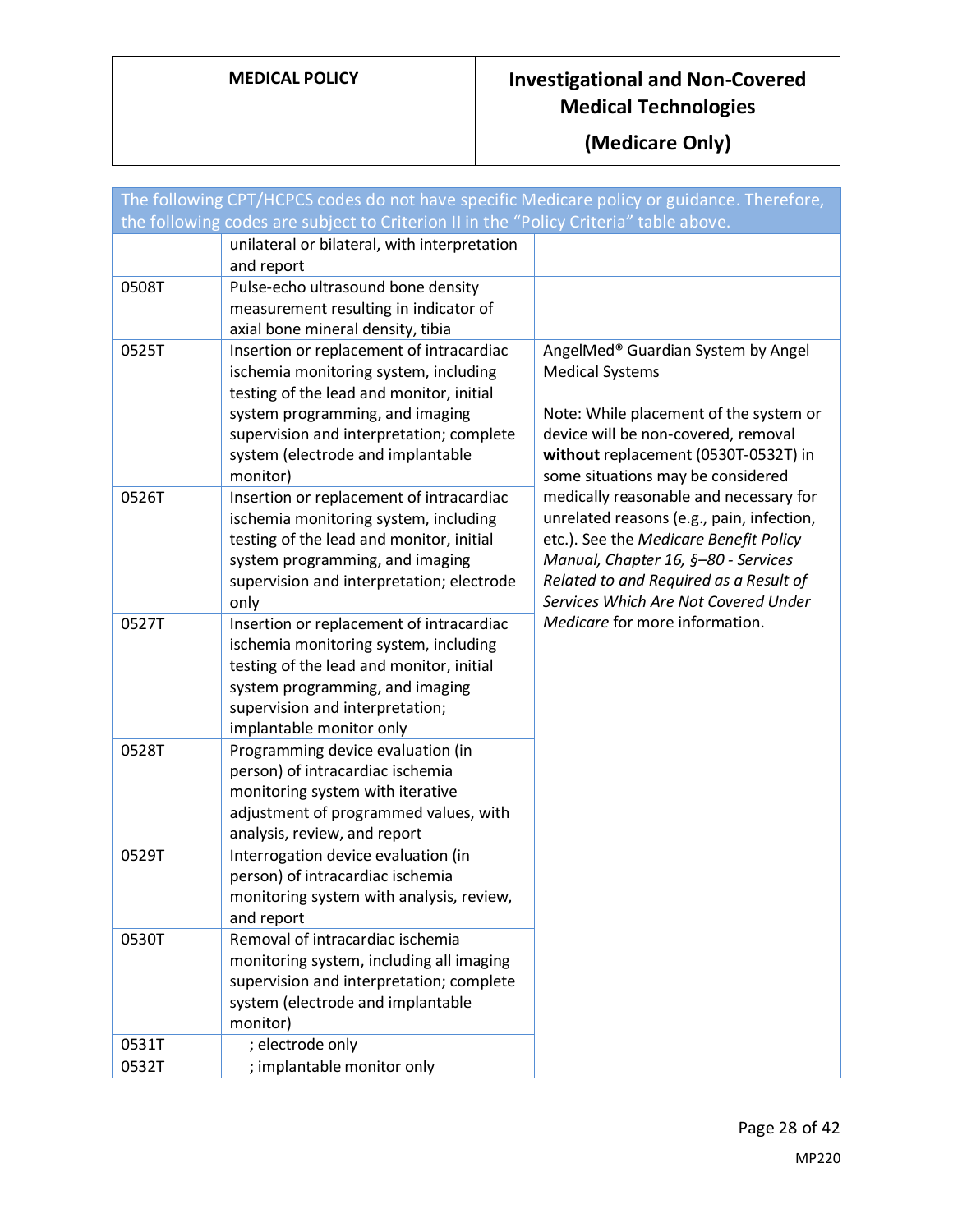|       | The following CPT/HCPCS codes do not have specific Medicare policy or guidance. Therefore,                                                                                                                                                                                                                                                                                                   |                                     |
|-------|----------------------------------------------------------------------------------------------------------------------------------------------------------------------------------------------------------------------------------------------------------------------------------------------------------------------------------------------------------------------------------------------|-------------------------------------|
|       | the following codes are subject to Criterion II in the "Policy Criteria" table above.                                                                                                                                                                                                                                                                                                        |                                     |
| 0546T | Radiofrequency spectroscopy, real time,<br>intraoperative margin assessment, at the<br>time of partial mastectomy, with report                                                                                                                                                                                                                                                               | MarginProbe                         |
| 0581T | Ablation, malignant breast tumor(s),<br>percutaneous, cryotherapy, including<br>imaging guidance when performed,<br>unilateral                                                                                                                                                                                                                                                               |                                     |
| 0583T | Tympanostomy (requiring insertion of<br>ventilating tube), using an automated<br>tube delivery system, iontophoresis local<br>anesthesia                                                                                                                                                                                                                                                     |                                     |
| 0594T | Osteotomy, humerus, with insertion of an<br>externally controlled intramedullary<br>lengthening device, including<br>intraoperative imaging, initial and<br>subsequent alignment assessments,<br>computations of adjustment schedules,<br>and management of the intramedullary<br>lengthening device                                                                                         | FITBONE® System PRECICE UNYTE® Nail |
| 0598T | Noncontact real-time fluorescence wound<br>imaging, for bacterial presence, location,<br>and load, per session; first anatomic site<br>(eg, lower extremity)                                                                                                                                                                                                                                 |                                     |
| 0599T | Noncontact real-time fluorescence wound<br>imaging, for bacterial presence, location,<br>and load, per session; each additional<br>anatomic site (eg, upper extremity) (List<br>separately in addition to code for primary<br>procedure)                                                                                                                                                     |                                     |
| 0607T | Remote monitoring of an external<br>continuous pulmonary fluid monitoring<br>system, including measurement of<br>radiofrequency-derived pulmonary fluid<br>levels, heart rate, respiration rate, activity,<br>posture, and cardiovascular rhythm (eg,<br>ECG data), transmitted to a remote 24-<br>hour attended surveillance center; set-up<br>and patient education on use of<br>equipment |                                     |
| 0608T | Remote monitoring of an external<br>continuous pulmonary fluid monitoring                                                                                                                                                                                                                                                                                                                    |                                     |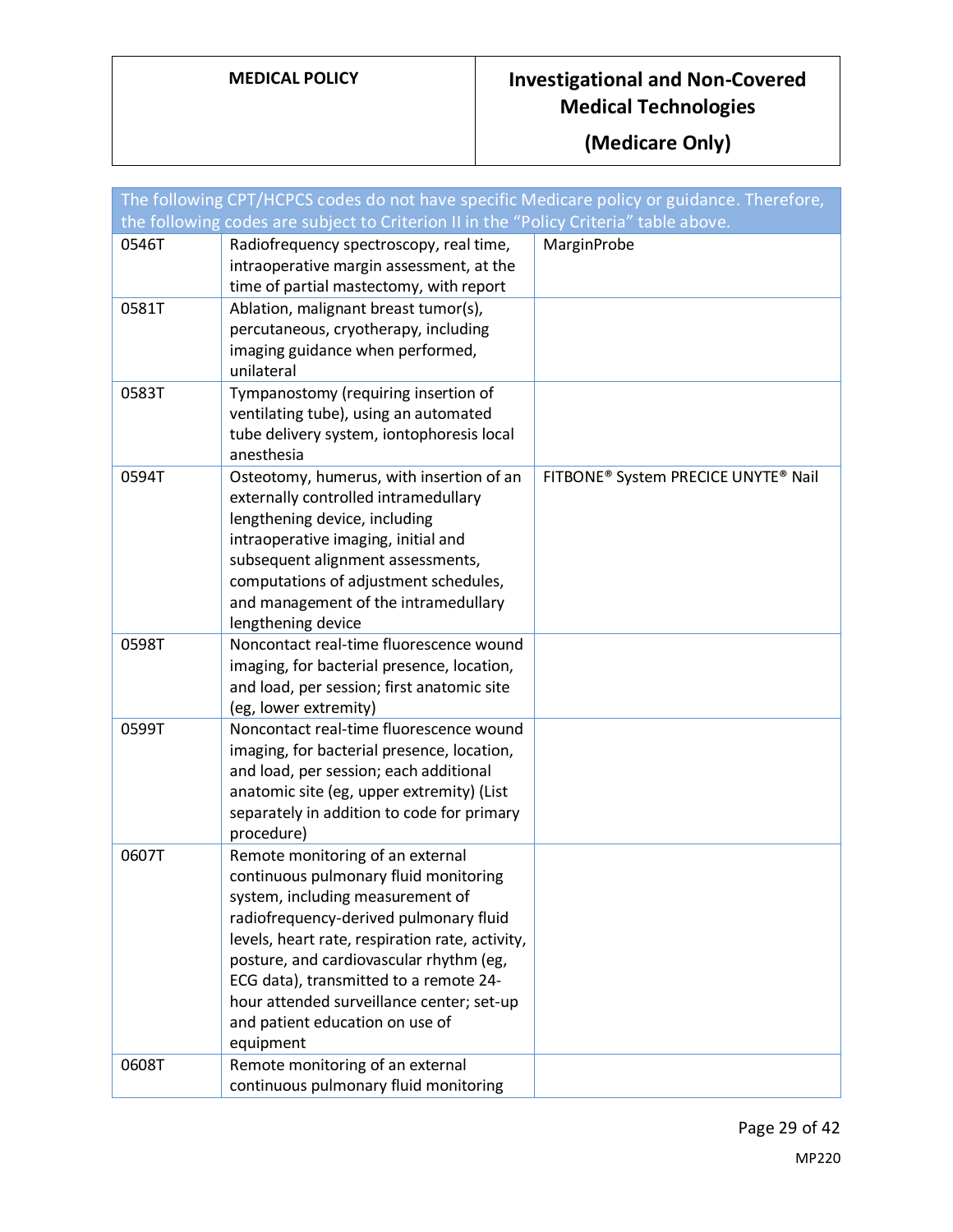|       | The following CPT/HCPCS codes do not have specific Medicare policy or guidance. Therefore,                                                                                                                                                                                                                                                                                           |                                                                              |
|-------|--------------------------------------------------------------------------------------------------------------------------------------------------------------------------------------------------------------------------------------------------------------------------------------------------------------------------------------------------------------------------------------|------------------------------------------------------------------------------|
|       | the following codes are subject to Criterion II in the "Policy Criteria" table above.                                                                                                                                                                                                                                                                                                |                                                                              |
|       | system, including measurement of<br>radiofrequency-derived pulmonary fluid<br>levels, heart rate, respiration rate, activity,<br>posture, and cardiovascular rhythm (eg,<br>ECG data), transmitted to a remote 24-<br>hour attended surveillance center;<br>analysis of data received and transmission<br>of reports to the physician or other<br>qualified health care professional |                                                                              |
| 0609T | Magnetic resonance spectroscopy,<br>determination and localization of<br>discogenic pain (cervical, thoracic, or<br>lumbar); acquisition of single voxel data,<br>per disc, on biomarkers (ie, lactic acid,<br>carbohydrate, alanine, laal, propionic acid,<br>proteoglycan, and collagen) in at least 3<br>discs                                                                    |                                                                              |
| 0610T | Magnetic resonance spectroscopy,<br>determination and localization of<br>discogenic pain (cervical, thoracic, or<br>lumbar); transmission of biomarker data<br>for software analysis                                                                                                                                                                                                 | Previously used NCD 220.2.1; however,<br>with the retirement of the NCD, the |
| 0611T | Magnetic resonance spectroscopy,<br>determination and localization of<br>discogenic pain (cervical, thoracic, or<br>lumbar); postprocessing for algorithmic<br>analysis of biomarker data for<br>determination of relative chemical<br>differences between discs                                                                                                                     | Company policy now applies.                                                  |
| 0612T | Magnetic resonance spectroscopy,<br>determination and localization of<br>discogenic pain (cervical, thoracic, or<br>lumbar); interpretation and report                                                                                                                                                                                                                               |                                                                              |
| 0615T | Eye-movement analysis without spatial<br>calibration, with interpretation and report                                                                                                                                                                                                                                                                                                 |                                                                              |
| 0616T | Insertion of iris prosthesis, including<br>suture fixation and repair or removal of<br>iris, when performed; without removal of<br>crystalline lens or intraocular lens,<br>without insertion of intraocular lens                                                                                                                                                                    | CustomFlex Artificial Iris, Human Optics                                     |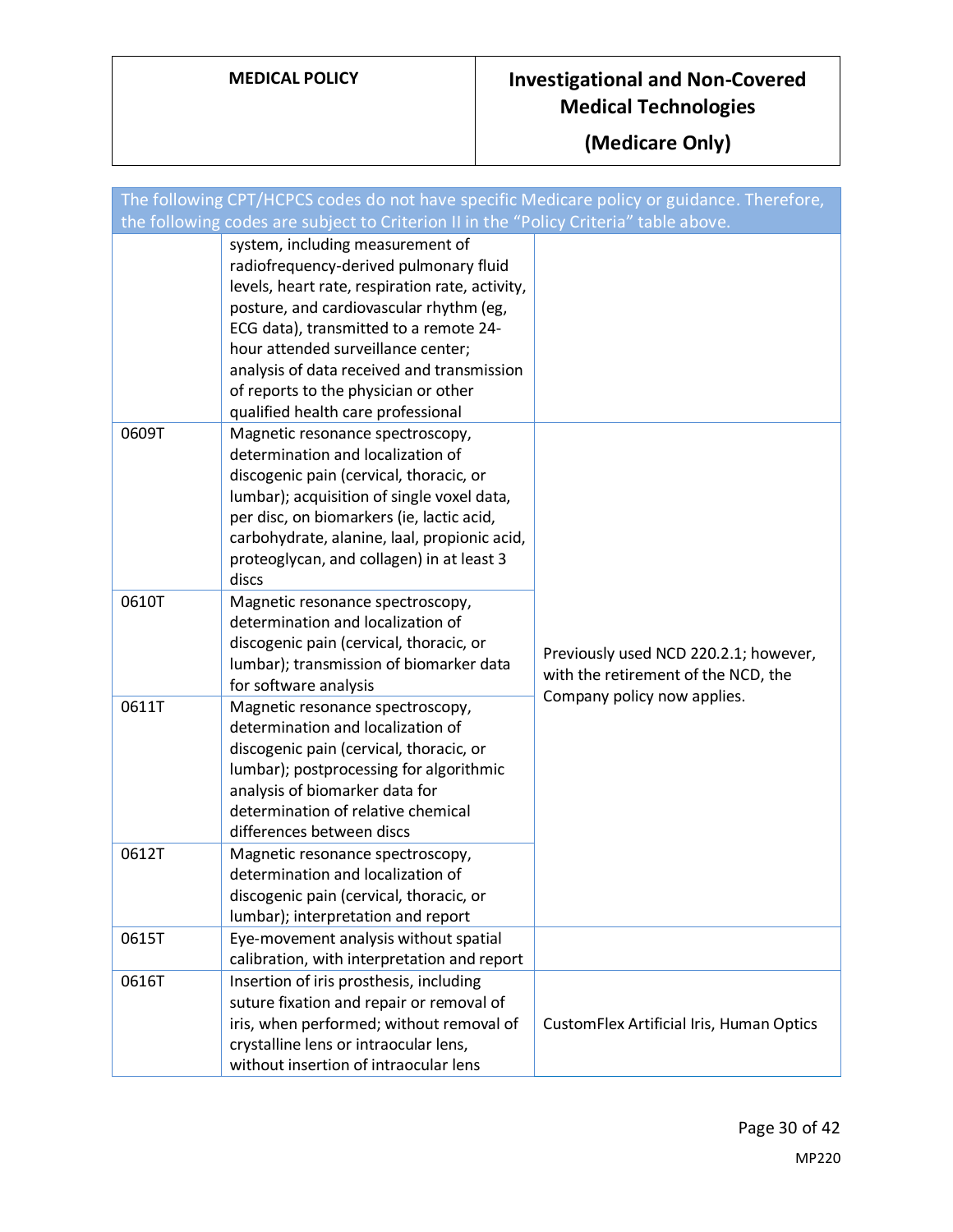|       | The following CPT/HCPCS codes do not have specific Medicare policy or guidance. Therefore,<br>the following codes are subject to Criterion II in the "Policy Criteria" table above.                                                                                      |                                          |
|-------|--------------------------------------------------------------------------------------------------------------------------------------------------------------------------------------------------------------------------------------------------------------------------|------------------------------------------|
| 0617T | Insertion of iris prosthesis, including<br>suture fixation and repair or removal of<br>iris, when performed; with removal of<br>crystalline lens and insertion of<br>intraocular lens                                                                                    |                                          |
| 0618T | Insertion of iris prosthesis, including<br>suture fixation and repair or removal of<br>iris, when performed; with secondary<br>intraocular lens placement or intraocular<br>lens exchange                                                                                |                                          |
| 0643T | Transcatheter left ventricular restoration<br>device implantation including right and<br>left heart catheterization and left<br>ventriculography when performed,<br>arterial approach                                                                                    | Revivent TC System - BioVentrix          |
| 0644T | Transcatheter removal or debulking of<br>intracardiac mass (eg, vegetations,<br>thrombus) via suction (eg, vacuum,<br>aspiration) device, percutaneous<br>approach, with intraoperative reinfusion<br>of aspirated blood, including imaging<br>guidance, when performed  | AngioVac System                          |
| 0645T | Transcatheter implantation of coronary<br>sinus reduction device including vascular<br>access and closure, right heart<br>catheterization, venous angiography,<br>coronary sinus angiography, imaging<br>guidance, and supervision and<br>interpretation, when performed | Neovasc Reducer                          |
| 0647T | Insertion of gastrostomy tube,<br>percutaneous, with magnetic gastropexy,<br>under ultrasound guidance, image<br>documentation and report                                                                                                                                | Puma-G System (Ultrasound<br>Gastronomy) |
| 0655T | Transperineal focal laser ablation of<br>malignant prostate tissue, including<br>transrectal imaging guidance, with MR-<br>fused images or other enhanced<br>ultrasound imaging                                                                                          | Visualase Laser Ablation, Medtronic      |
| 0658T | Electrical impedance spectroscopy of 1 or<br>more skin lesions for automated<br>melanoma risk score                                                                                                                                                                      | Nevisense, SciBase                       |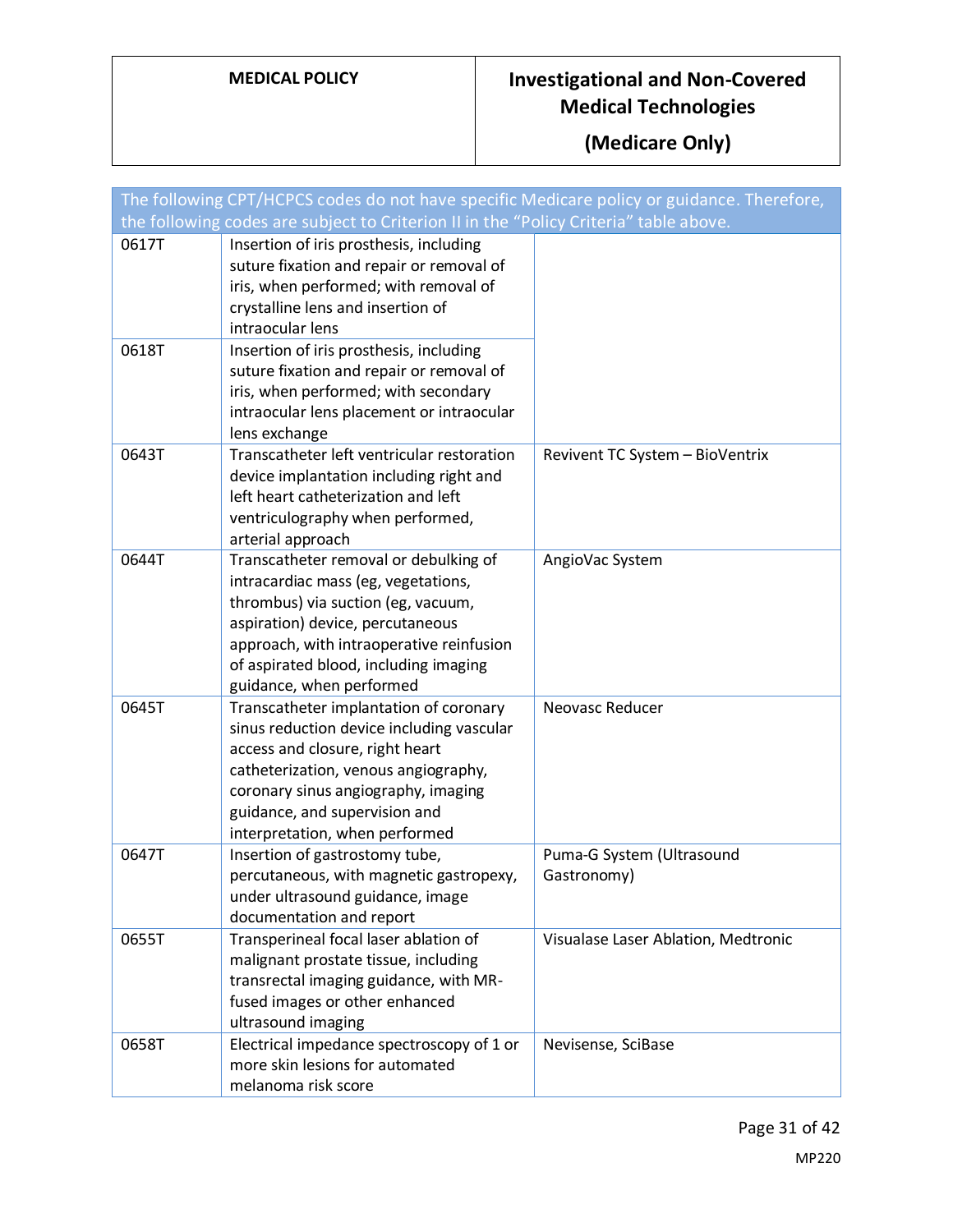|                | The following CPT/HCPCS codes do not have specific Medicare policy or guidance. Therefore,<br>the following codes are subject to Criterion II in the "Policy Criteria" table above.                                                                                                                                                                    |                                                                                                                                                                                                                                                                                                                                                                         |
|----------------|--------------------------------------------------------------------------------------------------------------------------------------------------------------------------------------------------------------------------------------------------------------------------------------------------------------------------------------------------------|-------------------------------------------------------------------------------------------------------------------------------------------------------------------------------------------------------------------------------------------------------------------------------------------------------------------------------------------------------------------------|
| 0659T          | Transcatheter intracoronary infusion of<br>supersaturated oxygen in conjunction<br>with percutaneous coronary<br>revascularization during acute myocardial<br>infarction, including catheter placement,<br>imaging guidance (eg, fluoroscopy),<br>angiography, and radiologic supervision<br>and interpretation                                        | TherOx Downstream® System, TherOx<br>Inc.                                                                                                                                                                                                                                                                                                                               |
| 0673T          | Ablation, benign thyroid nodule(s),<br>percutaneous, laser, including imaging<br>guidance                                                                                                                                                                                                                                                              | EchoLaser X4 System                                                                                                                                                                                                                                                                                                                                                     |
| 0674T          | Laparoscopic insertion of new or<br>replacement of permanent implantable<br>synchronized diaphragmatic stimulation<br>system for augmentation of cardiac<br>function, including an implantable pulse<br>generator and diaphragmatic lead(s)                                                                                                            |                                                                                                                                                                                                                                                                                                                                                                         |
| 0675T          | Laparoscopic insertion of new or<br>replacement of diaphragmatic lead(s),<br>permanent implantable synchronized<br>diaphragmatic stimulation system for<br>augmentation of cardiac function,<br>including connection to an existing pulse<br>generator; first lead                                                                                     | VisONE <sup>®</sup> Synchronized Diaphragmatic<br>StimulationTM therapy (SDS® therapy)<br>Note: While placement of the system or<br>device will be non-covered, removal                                                                                                                                                                                                 |
| 0676T<br>0677T | ; each additional lead (List separately in<br>addition to code for primary procedure)<br>Laparoscopic repositioning of<br>diaphragmatic lead(s), permanent<br>implantable synchronized diaphragmatic<br>stimulation system for augmentation of<br>cardiac function, including connection to<br>an existing pulse generator; first<br>repositioned lead | without replacement (0679T & 0682T) in<br>some situations may be considered<br>medically reasonable and necessary for<br>unrelated reasons (e.g., pain, infection,<br>etc.). See the Medicare Benefit Policy<br>Manual, Chapter 16, §-80 - Services<br>Related to and Required as a Result of<br>Services Which Are Not Covered Under<br>Medicare for more information. |
| 0678T          | ; each additional repositioned lead (List<br>separately in addition to code for primary<br>procedure)                                                                                                                                                                                                                                                  |                                                                                                                                                                                                                                                                                                                                                                         |
| 0680T          | Insertion or replacement of pulse<br>generator only, permanent implantable<br>synchronized diaphragmatic stimulation<br>system for augmentation of cardiac                                                                                                                                                                                             |                                                                                                                                                                                                                                                                                                                                                                         |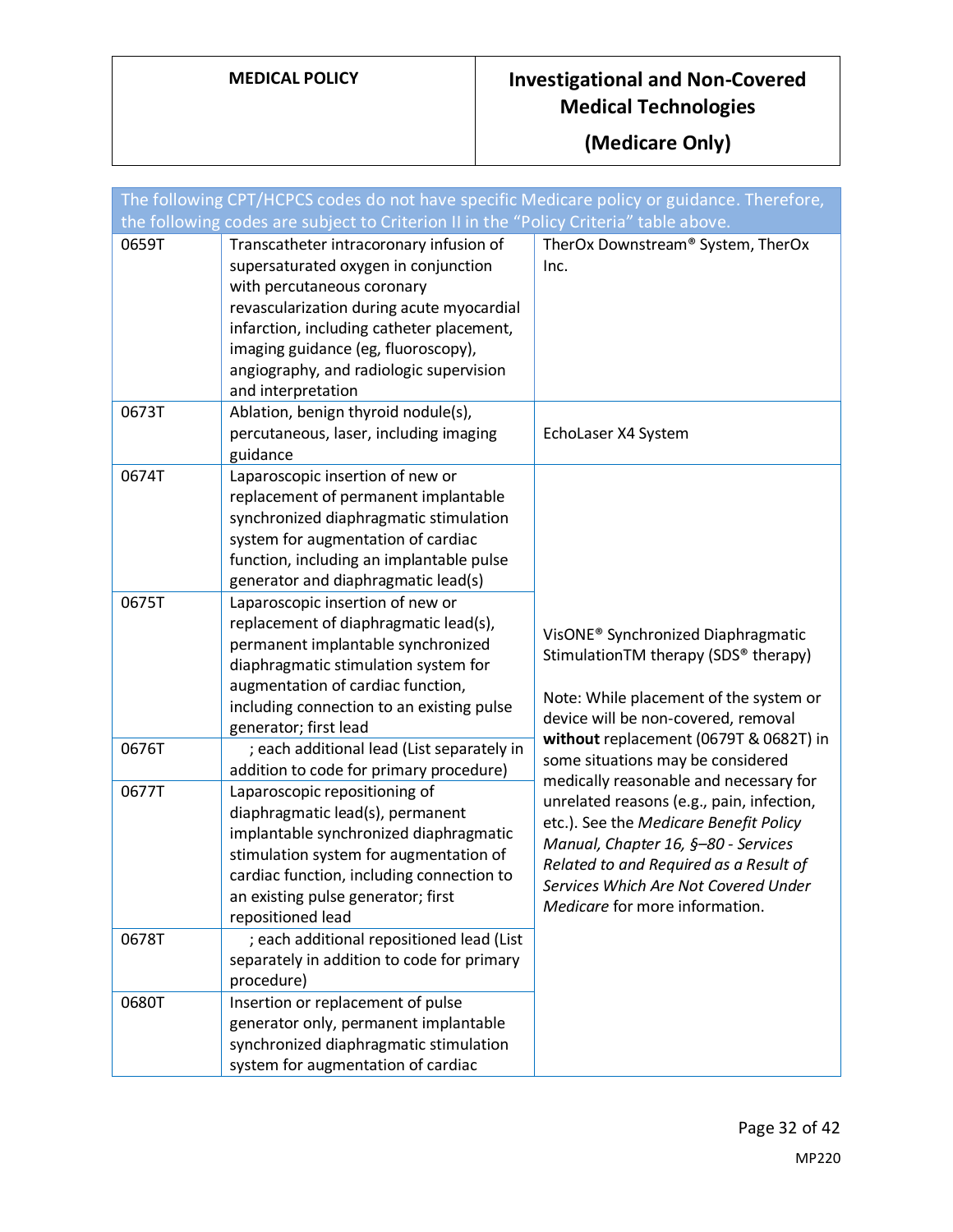|       | The following CPT/HCPCS codes do not have specific Medicare policy or guidance. Therefore, |  |
|-------|--------------------------------------------------------------------------------------------|--|
|       | the following codes are subject to Criterion II in the "Policy Criteria" table above.      |  |
|       | function, with connection to existing                                                      |  |
|       | lead(s)                                                                                    |  |
| 0681T | Relocation of pulse generator only,                                                        |  |
|       | permanent implantable synchronized                                                         |  |
|       | diaphragmatic stimulation system for                                                       |  |
|       | augmentation of cardiac function, with                                                     |  |
|       | connection to existing dual leads                                                          |  |
| 0683T | Programming device evaluation (in-                                                         |  |
|       | person) with iterative adjustment of the                                                   |  |
|       | implantable device to test the function of                                                 |  |
|       | the device and select optimal permanent                                                    |  |
|       | programmed values with analysis, review                                                    |  |
|       | and report by a physician or other                                                         |  |
|       | qualified health care professional,                                                        |  |
|       | permanent implantable synchronized                                                         |  |
|       | diaphragmatic stimulation system for                                                       |  |
|       | augmentation of cardiac function                                                           |  |
| 0684T | Peri-procedural device evaluation (in-                                                     |  |
|       | person) and programming of device                                                          |  |
|       | system parameters before or after a                                                        |  |
|       | surgery, procedure, or test with analysis,                                                 |  |
|       | review, and report by a physician or other                                                 |  |
|       | qualified health care professional,                                                        |  |
|       | permanent implantable synchronized                                                         |  |
|       | diaphragmatic stimulation system for                                                       |  |
|       | augmentation of cardiac function                                                           |  |
| 0685T | Interrogation device evaluation (in-                                                       |  |
|       | person) with analysis, review and report                                                   |  |
|       | by a physician or other qualified health                                                   |  |
|       | care professional, including connection,                                                   |  |
|       | recording and disconnection per patient                                                    |  |
|       | encounter, permanent implantable                                                           |  |
|       | synchronized diaphragmatic stimulation                                                     |  |
|       | system for augmentation of cardiac                                                         |  |
|       | function                                                                                   |  |
| 0695T | Body surface-activation mapping of                                                         |  |
|       | pacemaker or pacing cardioverter-                                                          |  |
|       | defibrillator lead(s) to optimize electrical                                               |  |
|       | synchrony, cardiac resynchronization                                                       |  |
|       | therapy device, including connection,                                                      |  |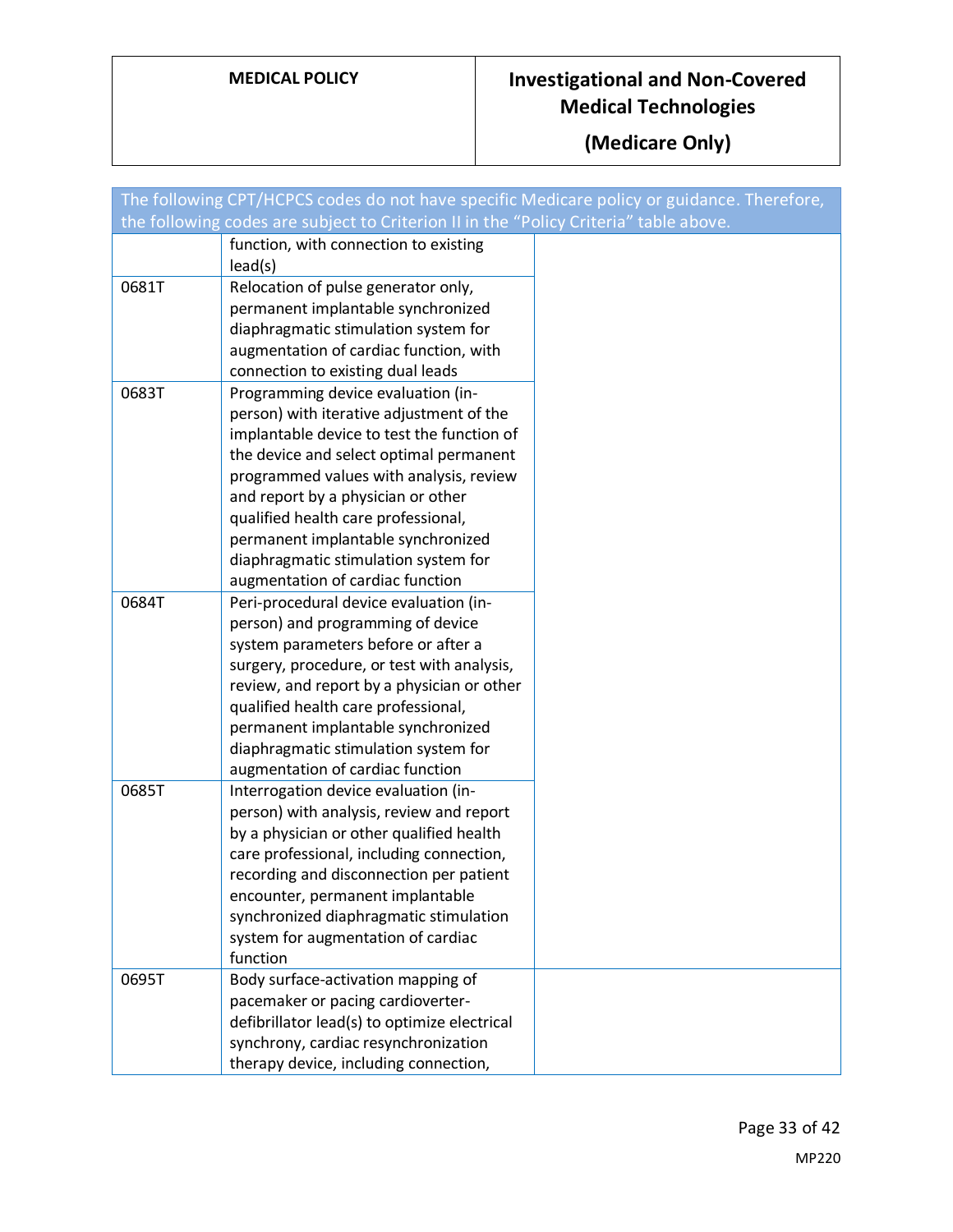|       | The following CPT/HCPCS codes do not have specific Medicare policy or guidance. Therefore, |                                   |
|-------|--------------------------------------------------------------------------------------------|-----------------------------------|
|       | the following codes are subject to Criterion II in the "Policy Criteria" table above.      |                                   |
|       | recording, disconnection, review, and                                                      |                                   |
|       | report; at time of implant or replacement                                                  |                                   |
| 0696T | Body surface-activation mapping of                                                         |                                   |
|       | pacemaker or pacing cardioverter-                                                          |                                   |
|       | defibrillator lead(s) to optimize electrical                                               |                                   |
|       | synchrony, cardiac resynchronization                                                       |                                   |
|       | therapy device, including connection,                                                      |                                   |
|       | recording, disconnection, review, and                                                      |                                   |
|       | report; at time of follow-up interrogation                                                 |                                   |
| 0707T | or programming device evaluation<br>Injection(s), bone-substitute material (eg,            |                                   |
|       | calcium phosphate) into subchondral                                                        |                                   |
|       | bone defect (ie, bone marrow lesion,                                                       |                                   |
|       | bone bruise, stress injury, microtrabecular                                                |                                   |
|       | fracture), including imaging guidance and                                                  |                                   |
|       | arthroscopic assistance for joint                                                          |                                   |
|       | visualization                                                                              |                                   |
| C1761 | Catheter, transluminal intravascular                                                       | Shockwave Coronary Rx Lithoplasty |
|       | lithotripsy, coronary                                                                      | System                            |
| C9352 | Microporous collagen implantable tube                                                      |                                   |
|       | (neuragen nerve guide), per centimeter                                                     |                                   |
|       | length                                                                                     |                                   |
| C9353 | Microporous collagen implantable slit                                                      |                                   |
|       | tube (neurawrap nerve protector), per                                                      |                                   |
|       | centimeter length                                                                          |                                   |
| C9355 | Collagen nerve cuff (neuromatrix), per 0.5<br>centimeter length                            |                                   |
| C9361 | Collagen matrix nerve wrap (neuromend                                                      |                                   |
|       | collagen nerve wrap), per 0.5 centimeter                                                   |                                   |
|       | length                                                                                     |                                   |
| C9759 | Transcatheter intraoperative blood vessel                                                  | Bullfrog Microinfusion device by  |
|       | microinfusion(s) (e. g., intraluminal,                                                     | <b>Mercator Medsystems</b>        |
|       | vascular wall and/or perivascular)                                                         |                                   |
|       | therapy, any vessel, including radiological                                                |                                   |
|       | supervision and interpretation, when                                                       |                                   |
|       | performed                                                                                  |                                   |
| C9764 | Revascularization, endovascular, open or                                                   |                                   |
|       | percutaneous, any vessel(s); with                                                          | Shockwave Medical Peripheral IVL  |
|       | intravascular lithotripsy, includes                                                        | System by Shockwave Medical Inc.  |
|       | angioplasty within the same vessel(s),                                                     |                                   |
|       | when performed                                                                             |                                   |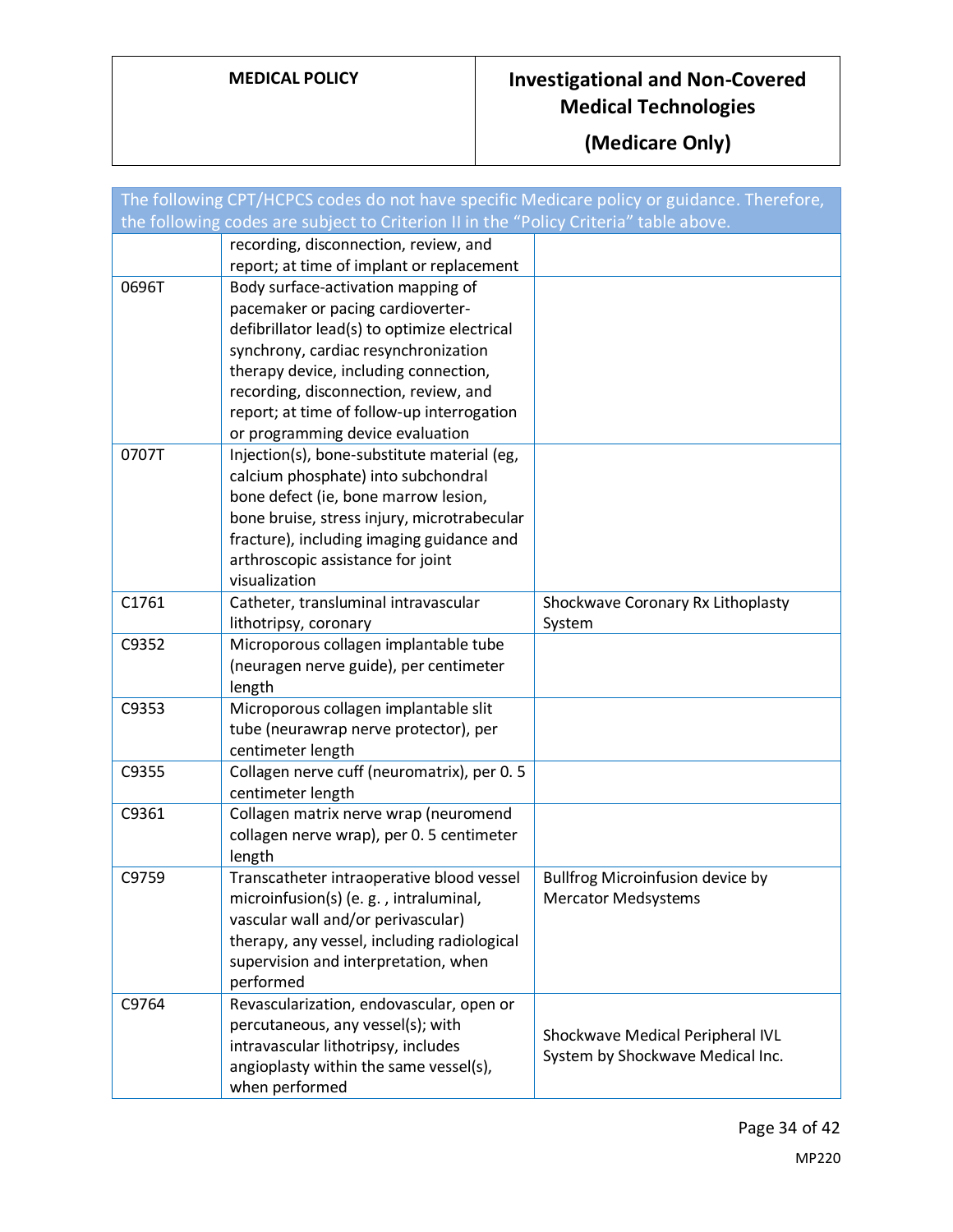|       | The following CPT/HCPCS codes do not have specific Medicare policy or guidance. Therefore, |                                  |
|-------|--------------------------------------------------------------------------------------------|----------------------------------|
|       | the following codes are subject to Criterion II in the "Policy Criteria" table above.      |                                  |
| C9765 | Revascularization, endovascular, open or                                                   |                                  |
|       | percutaneous, any vessel(s); with                                                          |                                  |
|       | intravascular lithotripsy, and transluminal                                                |                                  |
|       | stent placement(s), includes                                                               |                                  |
|       | angioplasty within the same vessel(s),                                                     |                                  |
|       | when performed                                                                             |                                  |
| C9766 | Revascularization, endovascular, open or                                                   |                                  |
|       | percutaneous, any vessel(s); with                                                          |                                  |
|       | intravascular lithotripsy and atherectomy,                                                 |                                  |
|       | includes angioplasty within the same                                                       |                                  |
|       | vessel(s), when performed                                                                  |                                  |
| C9767 | Revascularization, endovascular, open or                                                   |                                  |
|       | percutaneous, any vessel(s); with                                                          |                                  |
|       | intravascular lithotripsy and transluminal                                                 |                                  |
|       | stent placement(s), and atherectomy,                                                       |                                  |
|       | includes angioplasty within the same                                                       |                                  |
|       | vessel(s), when performed                                                                  |                                  |
| C9768 | Endoscopic ultrasound-guided direct                                                        | <b>Echotip by Cook Medical</b>   |
|       | measurement of hepatic portosystemic                                                       |                                  |
|       | pressure gradient by any method (list                                                      |                                  |
|       | separately in addition to code for primary                                                 |                                  |
|       | procedure)                                                                                 |                                  |
| C9771 | Nasal/sinus endoscopy, cryoablation nasal                                                  | Clarifix by Arrinex Inc.         |
|       | tissue(s) and/or nerve(s), unilateral or                                                   |                                  |
|       | bilateral                                                                                  |                                  |
| C9772 | Revascularization, endovascular, open or                                                   |                                  |
|       | percutaneous, tibial/peroneal artery(ies),                                                 |                                  |
|       | with intravascular lithotripsy, includes                                                   |                                  |
|       | angioplasty within the same vessel (s),                                                    |                                  |
|       | when performed                                                                             |                                  |
| C9773 | Revascularization, endovascular, open or                                                   |                                  |
|       | percutaneous, tibial/peroneal artery(ies);                                                 |                                  |
|       | with intravascular lithotripsy, and                                                        | Shockwave Medical Peripheral IVL |
|       | transluminal stent placement(s), includes                                                  | System by Shockwave Medical Inc. |
|       | angioplasty within the same vessel(s),                                                     |                                  |
|       | when performed                                                                             |                                  |
| C9774 | Revascularization, endovascular, open or                                                   |                                  |
|       | percutaneous, tibial/peroneal artery(ies);                                                 |                                  |
|       | with intravascular lithotripsy and                                                         |                                  |
|       | atherectomy, includes angioplasty within                                                   |                                  |
|       | the same vessel (s), when performed                                                        |                                  |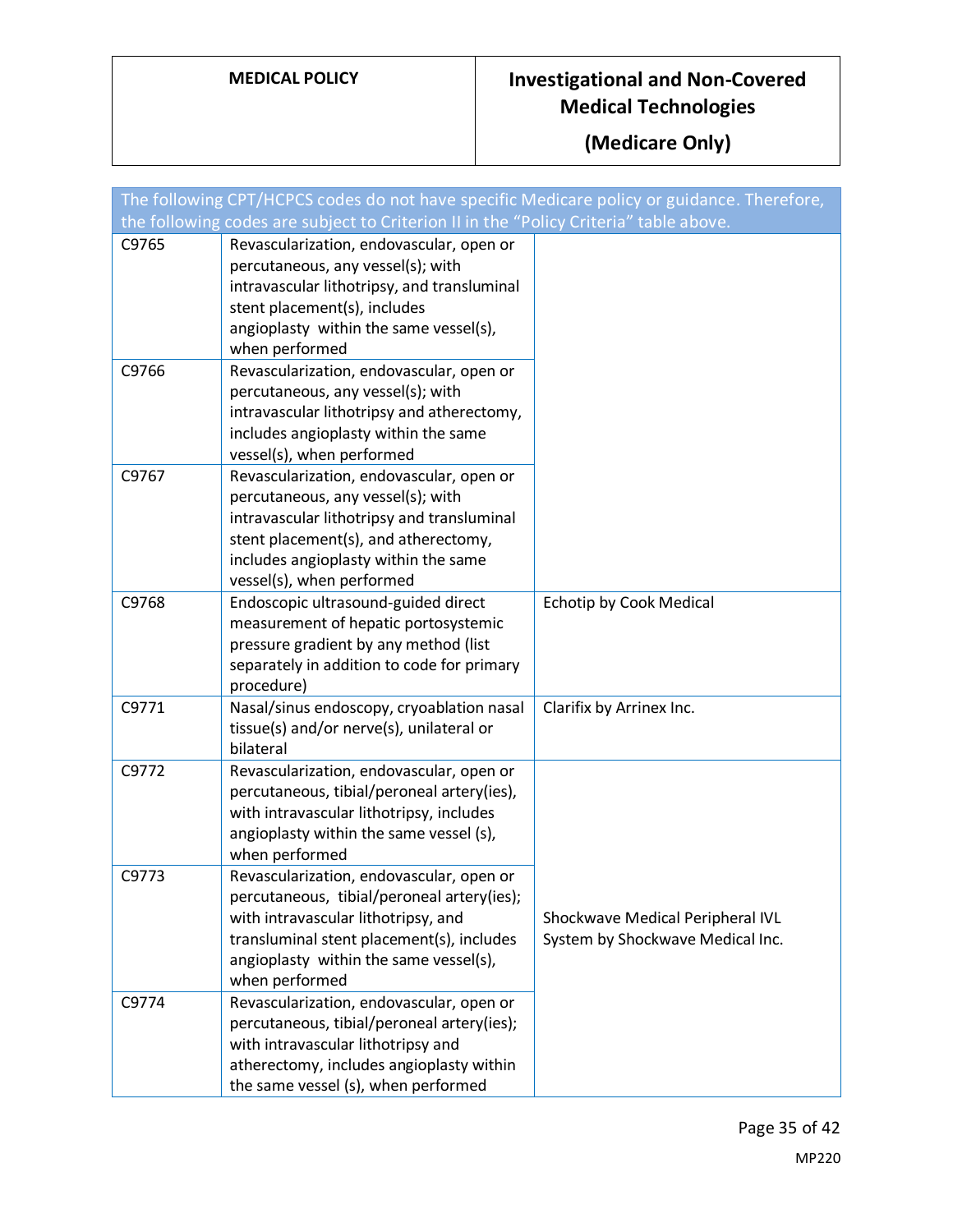|             | The following CPT/HCPCS codes do not have specific Medicare policy or guidance. Therefore, |                                                                                      |
|-------------|--------------------------------------------------------------------------------------------|--------------------------------------------------------------------------------------|
|             | the following codes are subject to Criterion II in the "Policy Criteria" table above.      |                                                                                      |
| C9775       | Revascularization, endovascular, open or<br>percutaneous, tibial/peroneal artery(ies);     |                                                                                      |
|             | with intravascular lithotripsy and                                                         |                                                                                      |
|             | transluminal stent placement(s), and                                                       |                                                                                      |
|             | atherectomy, includes angioplasty within                                                   |                                                                                      |
|             | the same vessel (s), when performed                                                        |                                                                                      |
| C9781       | Arthroscopy, shoulder, surgical; with                                                      |                                                                                      |
|             | implantation of subacromial spacer (e.g.,                                                  |                                                                                      |
|             | balloon), includes debridement (e.g.,                                                      | InSpace Subacromial Spacer (Stryker)                                                 |
|             | limited or extensive), subacromial                                                         |                                                                                      |
|             | decompression, acromioplasty, and biceps<br>tenodesis when performed                       |                                                                                      |
| K1002       | Cranial electrotherapy stimulation (CES)                                                   | Alpha-Stim AID                                                                       |
|             | system, includes all supplies and                                                          |                                                                                      |
|             | accessories, any type                                                                      |                                                                                      |
| K1009       | Speech volume modulation system, any                                                       | SpeechVive device                                                                    |
|             | type, including all components and                                                         |                                                                                      |
|             | accessories                                                                                |                                                                                      |
| <b>CODE</b> | <b>DESCRIPTION</b>                                                                         | PROPRIETARY TEST NAME,                                                               |
|             |                                                                                            | <b>MANUFACTURER AND ADDITIONAL</b><br><b>NOTES</b> (when available)                  |
| 0002U       | Oncology (colorectal), quantitative                                                        |                                                                                      |
|             | assessment of three urine metabolites                                                      |                                                                                      |
|             | (ascorbic acid, succinic acid and carnitine)                                               |                                                                                      |
|             | by liquid chromatography with tandem                                                       |                                                                                      |
|             | mass spectrometry (LC-MS/MS) using                                                         |                                                                                      |
|             | multiple reaction monitoring acquisition,                                                  |                                                                                      |
|             | algorithm reported as likelihood of<br>adenomatous polyps                                  |                                                                                      |
| 0054U       | Prescription drug monitoring, 14 or more                                                   |                                                                                      |
|             | classes of drugs and substances, definitive                                                |                                                                                      |
|             | tandem mass spectrometry with                                                              |                                                                                      |
|             | chromatography, capillary blood,                                                           |                                                                                      |
|             | quantitative report with therapeutic and                                                   |                                                                                      |
|             | toxic ranges, including steady-state range                                                 |                                                                                      |
|             | for the prescribed dose when detected,                                                     |                                                                                      |
|             | per date of service                                                                        |                                                                                      |
| 0109U       | Infectious disease (Aspergillus species),<br>real-time PCR for detection of DNA from 4     | <b>MYCODART Dual Amplification Real</b><br>Time PCR Panel for 4 Aspergillus species, |
|             | species (A. fumigatus, A. terreus, A. niger,                                               | <b>RealTime Laboratories</b>                                                         |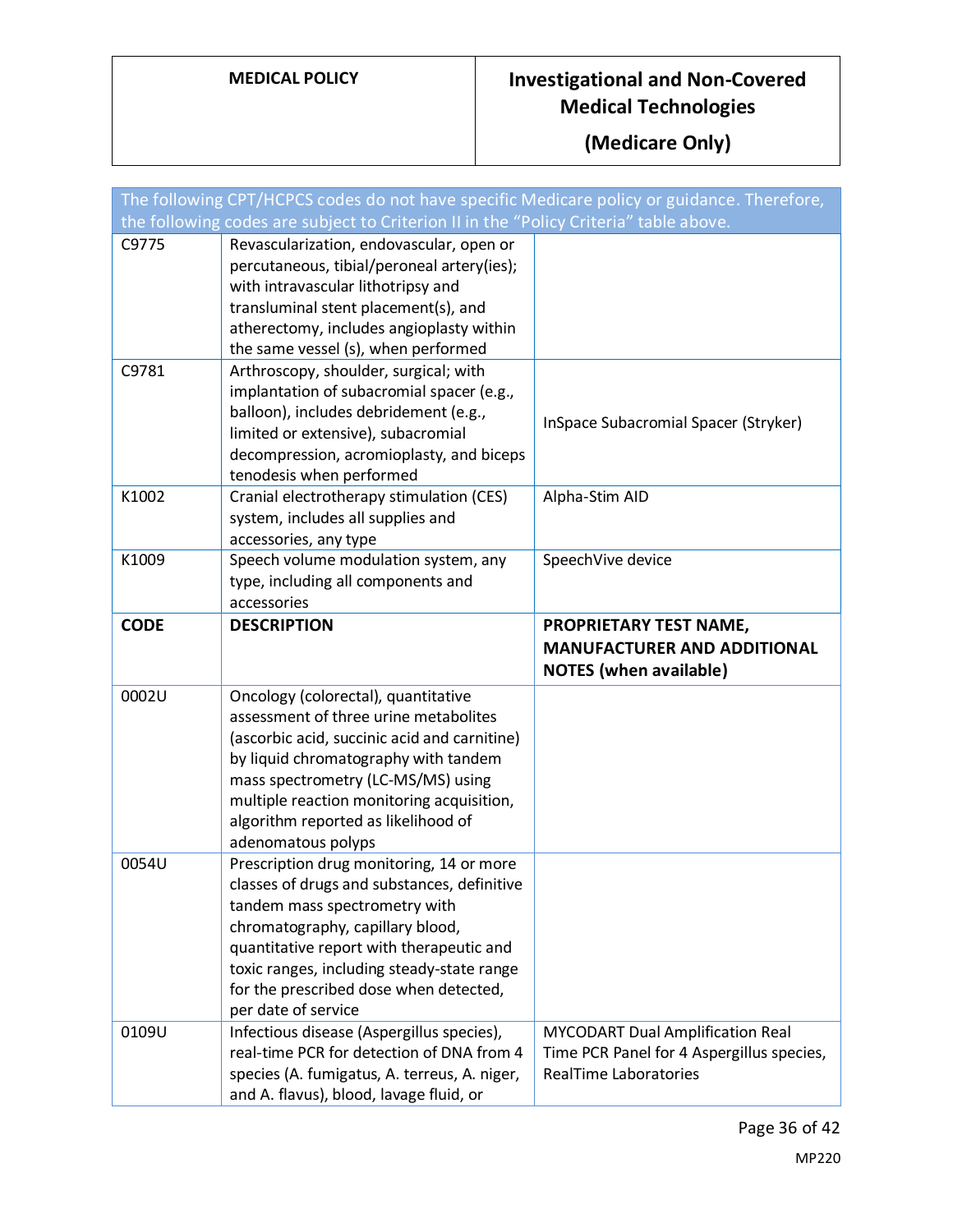| The following CPT/HCPCS codes do not have specific Medicare policy or guidance. Therefore, |                                                                                                                                                                                                                                                                                                                                                                          |                           |  |
|--------------------------------------------------------------------------------------------|--------------------------------------------------------------------------------------------------------------------------------------------------------------------------------------------------------------------------------------------------------------------------------------------------------------------------------------------------------------------------|---------------------------|--|
| the following codes are subject to Criterion II in the "Policy Criteria" table above.      |                                                                                                                                                                                                                                                                                                                                                                          |                           |  |
|                                                                                            | tissue, qualitative reporting of presence or<br>absence of each species                                                                                                                                                                                                                                                                                                  |                           |  |
| 0110U                                                                                      | Prescription drug monitoring, one or more<br>oral oncology drug(s) and substances,<br>definitive tandem mass spectrometry with<br>chromatography, serum or plasma from<br>capillary blood or venous blood,<br>quantitative report with steady-state<br>range for the prescribed drug(s) when<br>detected                                                                 | Oral OncolyticAssuranceRX |  |
| 0112U                                                                                      | Infectious agent detection and<br>identification, targeted sequence analysis<br>(16S and 18S rRNA genes) with drug-<br>resistance gene                                                                                                                                                                                                                                   | MicroGenDX qPCR & NGS     |  |
| 0114U                                                                                      | Gastroenterology (Barrett's esophagus),<br>VIM and CCNA1 methylation analysis,<br>esophageal cells, algorithm reported as<br>likelihood for Barrett's esophagus                                                                                                                                                                                                          | EsoGuard™                 |  |
| 0139U                                                                                      | CODE TERMED 09/31/2021<br>Neurology (autism spectrum disorder<br>[ASD]), quantitative measurements of 6<br>central carbon metabolites (ie, $\alpha$ -<br>ketoglutarate, alanine, lactate,<br>phenylalanine, pyruvate, and succinate),<br>LC-MS/MS, plasma, algorithmic analysis<br>with result reported as negative or<br>positive (with metabolic subtypes of ASD)      |                           |  |
| 0166U                                                                                      | Liver disease, 10 biochemical assays ( $\alpha$ 2-<br>macroglobulin, haptoglobin,<br>apolipoprotein A1, bilirubin, GGT, ALT,<br>AST, triglycerides, cholesterol, fasting<br>glucose) and biometric and demographic<br>data, utilizing serum, algorithm reported<br>as scores for fibrosis, necroinflammatory<br>activity, and steatosis with a summary<br>interpretation | LiverFASt™                |  |
| 0206U                                                                                      | Neurology (Alzheimer disease); cell<br>aggregation using morphometric imaging<br>and protein kinase C-epsilon (PKCe)<br>concentration in response to<br>amylospheroid treatment by ELISA,                                                                                                                                                                                | <b>DISCERN™</b>           |  |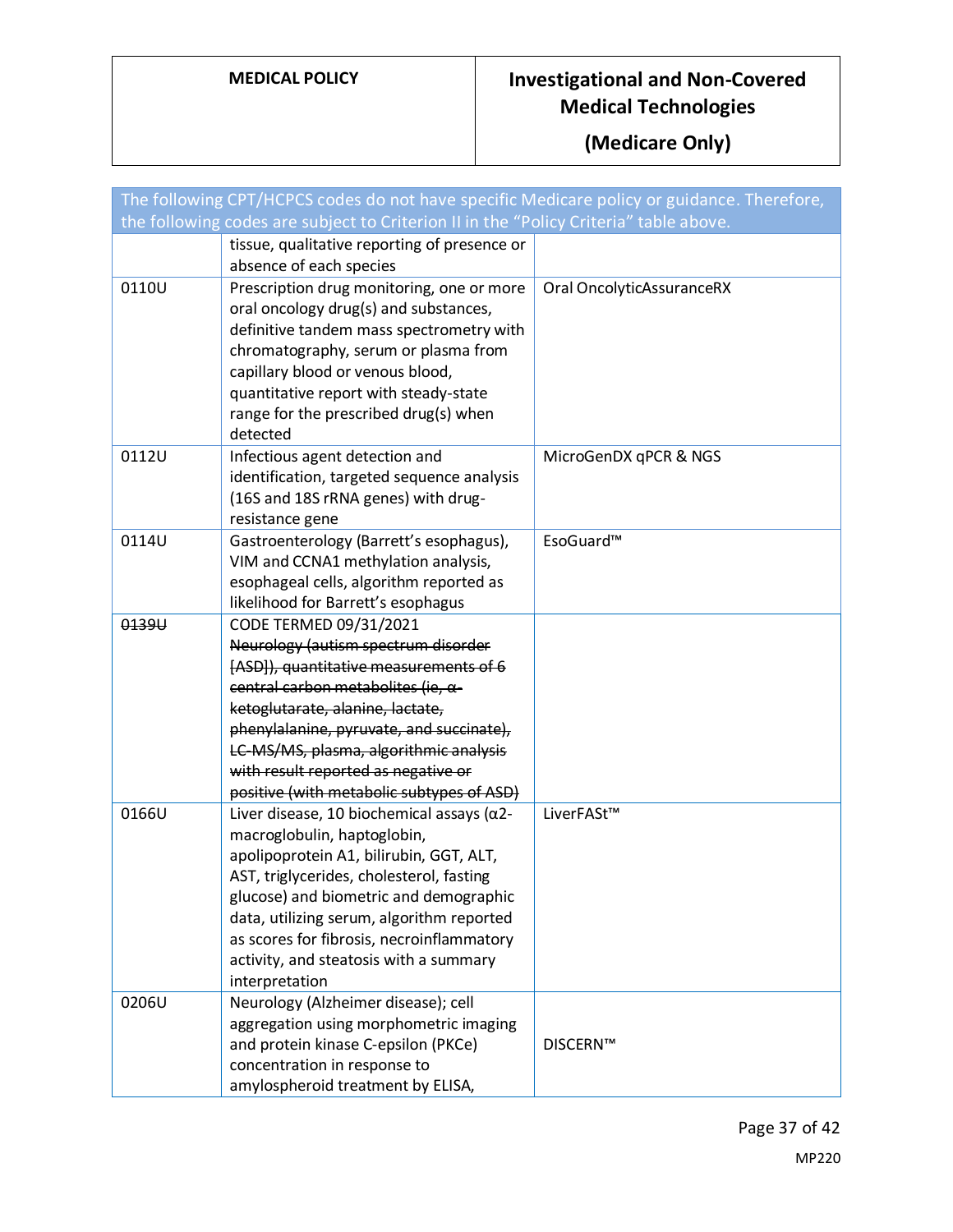| The following CPT/HCPCS codes do not have specific Medicare policy or guidance. Therefore, |                                                                                           |                                               |  |
|--------------------------------------------------------------------------------------------|-------------------------------------------------------------------------------------------|-----------------------------------------------|--|
| the following codes are subject to Criterion II in the "Policy Criteria" table above.      |                                                                                           |                                               |  |
|                                                                                            | cultured skin fibroblasts, each reported as<br>positive or negative for Alzheimer disease |                                               |  |
| 0207U                                                                                      | Disease quantitative imaging of                                                           |                                               |  |
|                                                                                            | phosphorylated ERK1 and ERK2 in                                                           |                                               |  |
|                                                                                            | response to bradykinin treatment by in                                                    |                                               |  |
|                                                                                            | situ immunofluorescence, using cultured                                                   |                                               |  |
|                                                                                            | skin fibroblasts, reported as a probability                                               |                                               |  |
|                                                                                            | index for Alzheimer disease (List                                                         |                                               |  |
|                                                                                            | separately in addition to code for primary<br>procedure)                                  |                                               |  |
| 0243U                                                                                      | Obstetrics (preeclampsia), biochemical                                                    | PGIF Preeclampsia Screen                      |  |
|                                                                                            | assay of placental-growth factor, time-                                                   |                                               |  |
|                                                                                            | resolved fluorescence immunoassay,                                                        |                                               |  |
|                                                                                            | maternal serum, predictive algorithm                                                      |                                               |  |
|                                                                                            | reported as a risk score for preeclampsia                                                 |                                               |  |
| 0247U                                                                                      | Obstetrics (preterm birth), insulin-like                                                  | PreTRM®                                       |  |
|                                                                                            | growth factor-binding protein 4 (IBP4), sex<br>hormone-binding globulin (SHBG),           |                                               |  |
|                                                                                            | quantitative measurement by LC-MS/MS,                                                     |                                               |  |
|                                                                                            | utilizing maternal serum, combined with                                                   |                                               |  |
|                                                                                            | clinical data, reported as predictive-risk                                                |                                               |  |
|                                                                                            | stratification for spontaneous preterm                                                    |                                               |  |
|                                                                                            | birth                                                                                     |                                               |  |
| 0251U                                                                                      | Hepcidin-25, enzyme-linked                                                                | Intrinsic Hepcidin IDx™                       |  |
|                                                                                            | immunosorbent assay (ELISA), serum or                                                     |                                               |  |
| 0312U                                                                                      | plasma<br>Autoimmune diseases (eg, systemic lupus                                         | Avise <sup>®</sup> Lupus, Exagen Inc. (Vista, |  |
|                                                                                            | erythematosus [SLE]), analysis of 8 IgG                                                   | California)                                   |  |
|                                                                                            | autoantibodies and 2 cell-bound                                                           |                                               |  |
|                                                                                            | complement activation products using                                                      |                                               |  |
|                                                                                            | enzyme-linked immunosorbent                                                               |                                               |  |
|                                                                                            | immunoassay (ELISA), flow cytometry and                                                   |                                               |  |
|                                                                                            | indirect immunofluorescence, serum, or                                                    |                                               |  |
|                                                                                            | plasma and whole blood, individual                                                        |                                               |  |
|                                                                                            | components reported along with an<br>algorithmic SLE-likelihood assessment                |                                               |  |
|                                                                                            | (Not medically necessary under Section                                                    |                                               |  |
|                                                                                            | 1862(a)(1) of the Social Security Act)                                                    |                                               |  |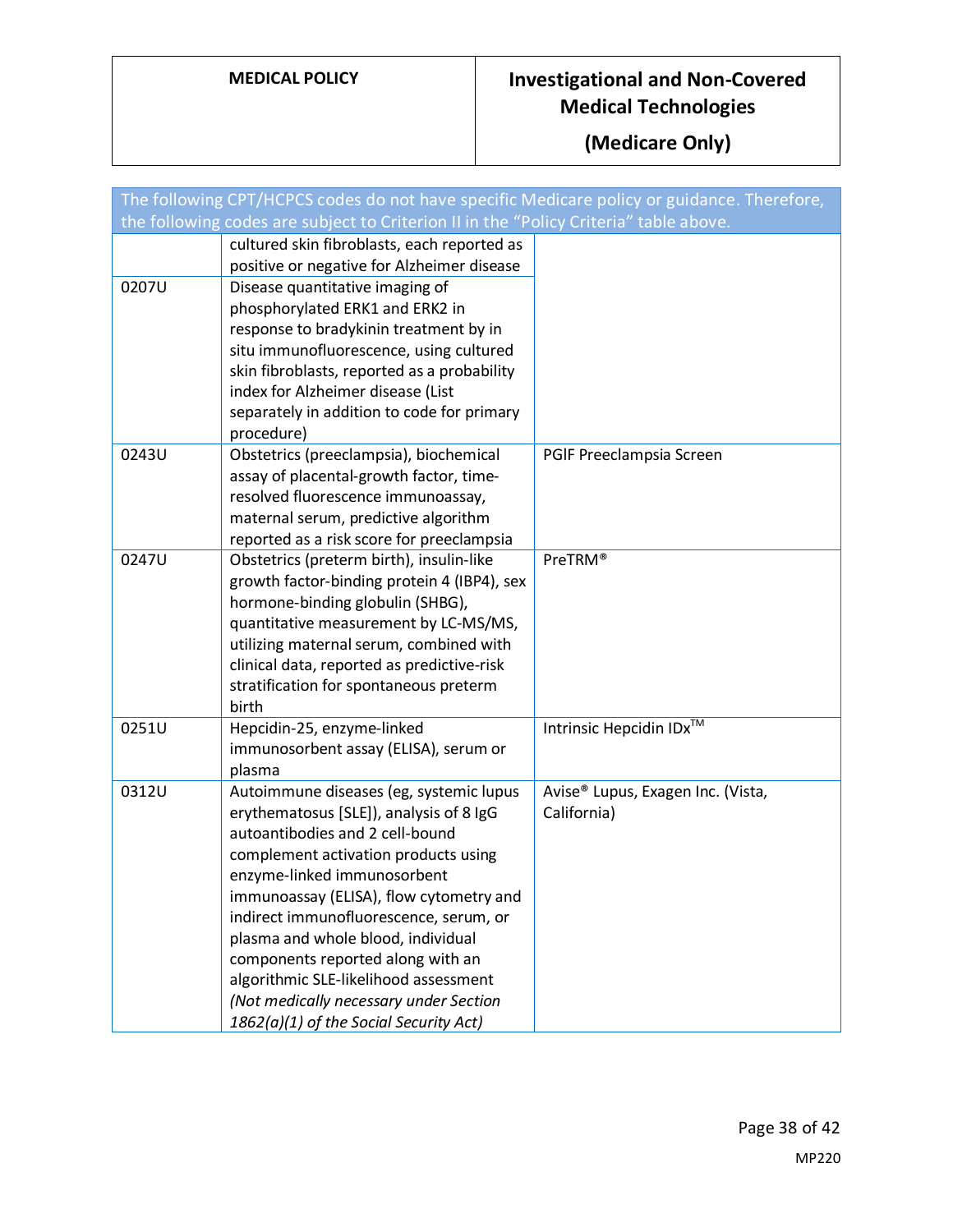**(Medicare Only)**

#### **DESCRIPTION**

Medicare does not cover items and services that are not reasonable and necessary for the diagnosis or treatment of an illness or injury or to improve the functioning of a malformed body member. Section 1862(a)(1) of the Social Security Act is the basis for denying payment for types of care, or specific items, services, or procedures that are not excluded by any other statutory clause and meet all technical requirements for coverage but are determined to be any of the following:

- Not generally accepted in the medical community as safe and effective in the setting and for the condition for which it is used.
- Not proven to be safe and effective based on peer review or scientific literature.
- Experimental.
- Not medically necessary in the particular case.
- Furnished at a level, duration or frequency that is not medically appropriate.
- Not furnished in accordance with accepted standards of medical practice.

OR

• Not furnished in a setting (such as inpatient care at a hospital or SNF, outpatient care through a hospital or physician's office or home care) appropriate to the patients' medical needs and condition.

To be considered medically necessary, items and services must have been established as safe and effective. That is, the items and services must be:

- Consistent with the symptoms or diagnosis of the illness or injury under treatment.
- Necessary and consistent with generally accepted professional medical standards (e. g. , not experimental or investigational).
- Not furnished primarily for the convenience of the patient, the attending physician or other physician or supplier.
- Furnished at the most appropriate level that can be provided safely and effectively to the patient.

Medicare is a defined benefit program; contractors sometimes have to decide whether a service fits one of the defined benefits categories. Services that this contractor considers non-covered because the service does not fit into a benefit category are also included on this list.

A service or procedure on the national non-coverage list may be non-covered for a variety of reasons. It may be non-covered based on a specific exclusion contained in the Medicare law (for example, acupuncture) it may be viewed as not yet proven safe and effective and, therefore, not medically reasonable and necessary; or it may be a procedure that is always considered cosmetic in nature and is denied on that basis. The precise basis for a national decision to non-cover a procedure may be found in the references cited in this policy. These national non-covered services are listed in this LCD for informational purposes only.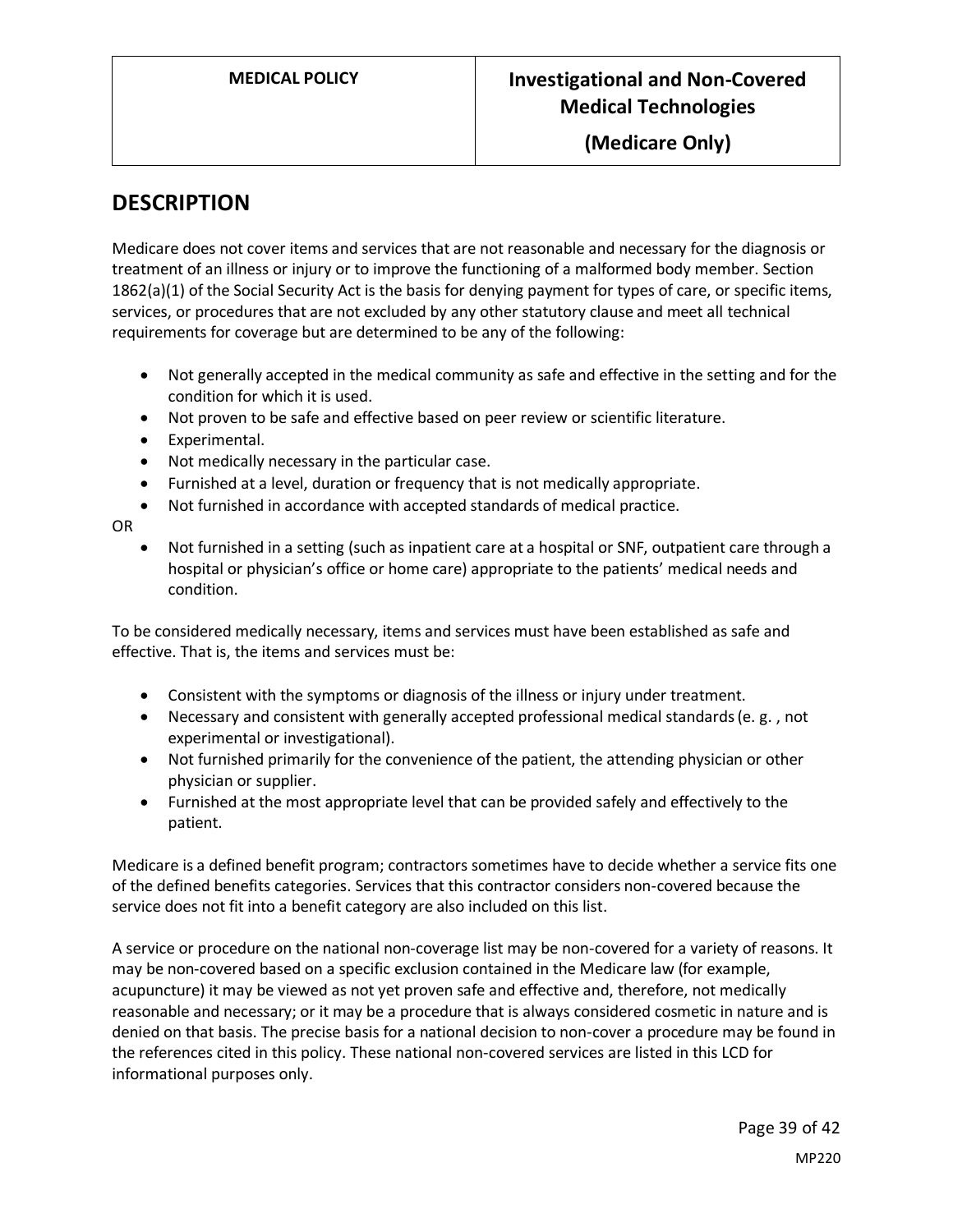#### **(Medicare Only)**

A service or procedure on the local list is always denied on the basis that Noridian does not believe it is ever medically reasonable and necessary. The Noridian list of LCD exclusions contains procedures that, for example, are:

- Experimental.
- Not proven safe and effective.
- OR
	- Not approved by the FDA.

Medical devices that are not approved for marketing by the Food and Drug Administration (FDA) are considered investigational by Medicare and are not considered reasonable and necessary for the diagnosis or treatment of illness or injury, or to improve functioning of a malformed body member. Program payment, therefore, may not be made for medical procedures and services performed using devices that have not been approved for marketing by the FDA or for those not included in an FDAapproved investigational (IDE) trial.

If a test, treatment or procedure is neither specifically covered nor excluded in Medicare law or guidelines, carriers must make a coverage determination that is based upon the general acceptance of the test, treatment or procedure by the professional medical community as an effective and proven treatment for the condition for which it is being used. Medicare will make payment only when a service is accepted as effective and proven. Some tests or services are obsolete and have been replaced by more advanced procedures. The tests or procedures may be paid only if the physician who performs them satisfactorily justifies the medical need for the procedure(s).

"When processing a claim, carriers continue to determine if a service is reasonable and necessary to treat illness or injury. If a service is not reasonable and necessary to treat illness or injury for any reason (including lack of safety and efficacy because it is an experimental procedure, etc. ), carriers consider the service noncovered notwithstanding the presence of a payment amount for the service in the Medicare fee schedule. The presence of a payment amount in the MPFS and the Medicare physician fee schedule database (MPFSDB) does not imply that CMS has determined that the service may be covered by Medicare. The nature of the status indicator in the database does not control coverage except where the status is N for noncovered. " *[Medicare Claims Processing Manual (CMS Pub. 100-04, Chapter 23, Section 30 A)]*

It is important to note that the fact that a new service or procedure has been issued a CPT code or is FDA approved for a specific indication does not, in itself, make the procedure medically reasonable and necessary. Noridian evaluates new services, procedures, drugs or technology and considers national and local policies before these new services may be considered Medicare covered services.

This LCD contains listings of numerous non-covered services which have no specific CPT code. Adding difficulty to correct coding for such services is the fact that there are many where two or more specific unlisted codes could arguably be used to designate the service. Initial preparation of the LCD to cover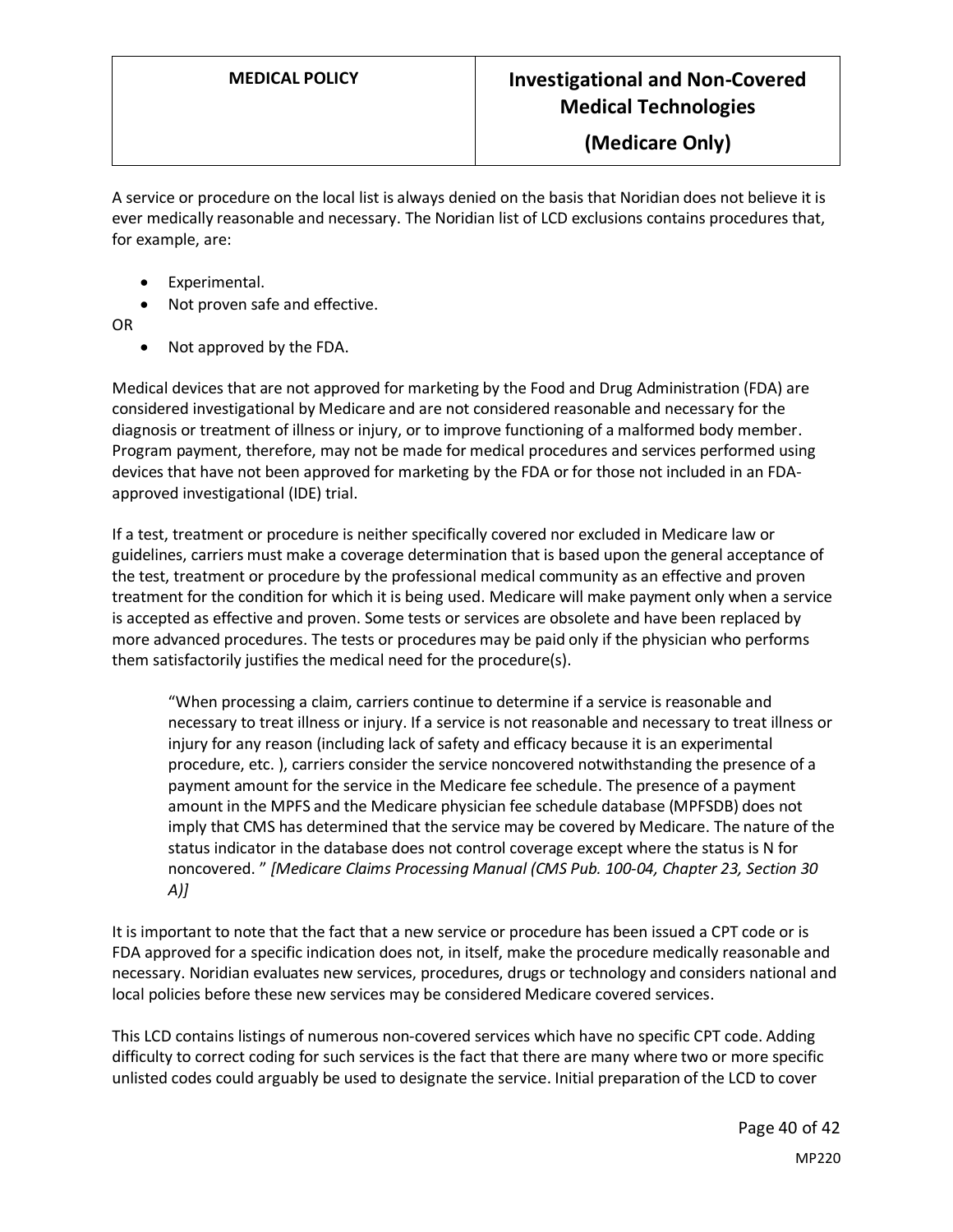**(Medicare Only)**

every possible code use – and more importantly, maintenance of the LCD as code changes occur – is difficult if not impossible.

Therefore, providers must bear in mind that any service that is described in any Noridian LCD as "noncovered" will remain non-covered no matter which CPT code is selected for billing. Since many of the unlisted codes, however, are also correctly used for billing of covered services, it is likely that prepay denial edits cannot be implemented into the claims processing computer system. Because of this, clearly non-covered services can in some instances be paid. Providers are reminded that these paid services will be subject to recoupment by Noridian, as well as other review contractors, including the Recovery Audit Contractors (RACs).

This is not an all-inclusive list of services not covered or not paid separately by Medicare.

#### **INSTRUCTIONS FOR USE**

Company Medical Policies serve as guidance for the administration of plan benefits. Medical policies do not constitute medical advice nor a guarantee of coverage. Company Medical Policies are reviewed annually and are based upon published, peer-reviewed scientific evidence and evidence-based clinical practice guidelines that are available as of the last policy update. The Companies reserve the right to determine the application of Medical Policies and make revisions to Medical Policies at any time. Providers will be given at least 60-days notice of policy changes that are restrictive in nature.

The scope and availability of all plan benefits are determined in accordance with the applicable coverage agreement. Any conflict or variance between the terms of the coverage agreement and Company Medical Policy will be resolved in favor of the coverage agreement.

#### **REGULATORY STATUS**

#### Mental Health Parity Statement

Coverage decisions are made on the basis of individualized determinations of medical necessity and the experimental or investigational character of the treatment in the individual case. In cases where medical necessity is not established by policy for specific treatment modalities, evidence not previously considered regarding the efficacy of the modality that is presented shall be given consideration to determine if the policy represents current standards of care.

#### **REFERENCES**

1. Medicare Benefit Policy Manual, Chapter 14 – Medical Devices, 10 - Coverage of Medical Devices; Last Updated 11/2014; Available at[: https://www.cms.gov/Regulations-and-](https://www.cms.gov/Regulations-and-Guidance/Guidance/Manuals/Downloads/bp102c14.pdf)[Guidance/Guidance/Manuals/Downloads/bp102c14.pdf](https://www.cms.gov/Regulations-and-Guidance/Guidance/Manuals/Downloads/bp102c14.pdf) [Cited 11/08/2021]